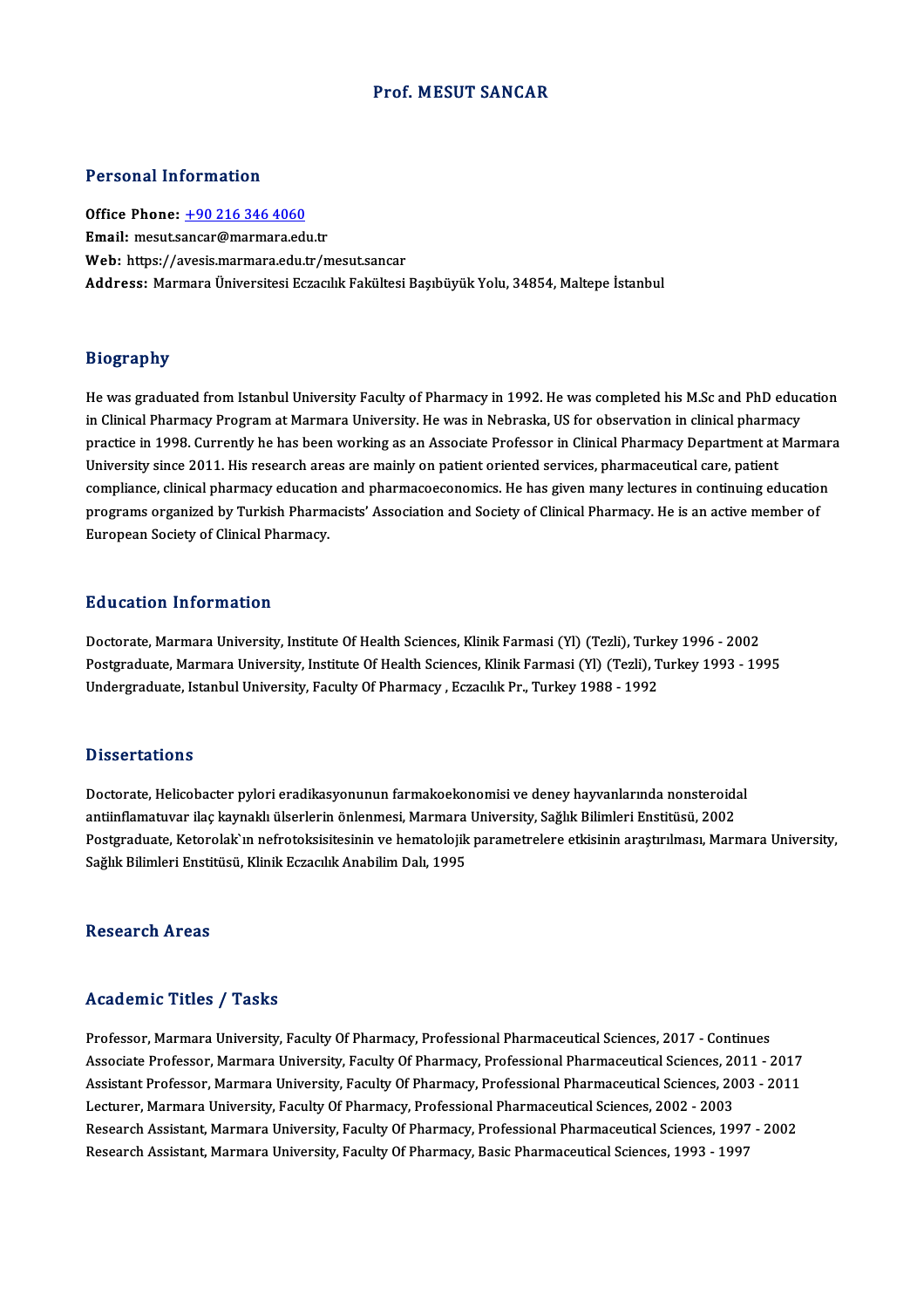# Academic and Administrative Experience

Academic and Administrative Experience<br>Marmara University, Faculty of Pharmacy, 2012 - 2015<br>Marmara University, Faculty of Pharmacy, Eccasily Pr Marmara University, Faculty of Pharmacy, 2012 - 2015<br>Marmara University, Faculty of Pharmacy, Eczacılık Pr., 2012 - 2015

#### Advising Theses

Advising Theses<br>Sancar M., Pediatrik hastalarda reçete uygunluğunun değerlendirilmesinde klinik eczacının rolü ve önemi, Postgraduate,<br>M.NUR(Student), 2010 May Ising<br>1990<br>M.NUR(Student), 2019<br>Sangar M. Cër damlagu Sancar M., Pediatrik hastalarda reçete uygunluğunun değerlendirilmesinde klinik eczacının rolü ve önemi, Po<br>M.NUR(Student), 2019<br>Sancar M., Göz damlası/merhemi kullanan hastaların bilgi düzeyi ve tutumlarının belirlenmesi, M.NUR(Student), 2019<br>Sancar M., Göz damlası/merher<br>Ö.KILIÇASLAN(Student), 2018<br>Sancar M., Pharmasoutical care Sancar M., Göz damlası/merhemi kullanan hastaların bilgi düzeyi ve tutumlarının belirlenmesi, Postgraduate,<br>Ö.KILIÇASLAN(Student), 2018<br>Sancar M., Pharmaceutical care needs for patients received chemotherapy induced nausea Ö.KILIÇASLAN(Student), 2018<br>Sancar M., Pharmaceutical care needs for patients received chemotherapy induced nausea and vomiting, Doctorate,<br>N.ABUNAHLAH(Student), 2016 Sancar M., Pharmaceutical care needs for patients received chemotherapy induced nausea and vomiting, Doctorate,<br>N.ABUNAHLAH(Student), 2016<br>Sancar M., Kronik obstrüktif akciğer hastalığı olan hastalarda ilaç uzlaşı programı N.ABUNAHLAH(Student), 2016<br>Sancar M., Kronik obstrüktif akciğer hastalığı olan hastalarda ilaç uzlaşı pro<br>sorunların değerlendirilmesi, Postgraduate, S.MAMEDOVA(Student), 2016<br>Sancar M., Vaslı hastalarda ilaş uzlası progra Sancar M., Kronik obstrüktif akciğer hastalığı olan hastalarda ilaç uzlaşı programının oluşturulması ve olası ilaç kayı<br>sorunların değerlendirilmesi, Postgraduate, S.MAMEDOVA(Student), 2016<br>Sancar M., Yaşlı hastalarda ilaç sorunların değerlendirilmesi, Postgraduate, S.MAMEDOVA(Student), 2016<br>Sancar M., Yaşlı hastalarda ilaç uzlaşı programının oluşturulması ve olası ilaç kaynaklı sorunların değerlendirilmesi,<br>Postgraduate, A.SELÇUK(Student), Sancar M., Yaşlı hastalarda ilaç uzlaşı programının oluşturulması ve olası ilaç kaynaklı sorunların değerlendirilmesi,<br>Postgraduate, A.SELÇUK(Student), 2014<br>Sancar M., Seçici serotonin gerialım inhibitörü kullanan hastalar Postgraduate, A.SELÇUK(Student), 2014<br>Sancar M., Seçici serotonin gerialım inhibitörü kullanan hasta<br>hasta uyuncu ilişkisi, Postgraduate, S.DENİZ(Student), 2013<br>Sancar M. Kronik obetrültif eksiğer bastalığı olan bastalarda Sancar M., Seçici serotonin gerialım inhibitörü kullanan hastalarda CYP2C19 polimorfizmleri ile advers ilaç reak<br>hasta uyuncu ilişkisi, Postgraduate, S.DENİZ(Student), 2013<br>Sancar M., Kronik obstrüktif akciğer hastalığı ol hasta uyuncu ilişkisi, Postgraduate, S.DENİZ(Student), 2013<br>Sancar M., Kronik obstrüktif akciğer hastalığı olan hastalarda anemi sıklığını<br>becerilerinin değerlendirilmesi, Postgraduate, Y.ŞİRİNOĞLU(Student), 2009<br>Sancar M. Sancar M., Kronik obstrüktif akciğer hastalığı olan hastalarda anemi sıklığının belirlenmesi ve inhaler kullanı<br>becerilerinin değerlendirilmesi, Postgraduate, Y.ŞİRİNOĞLU(Student), 2009<br>Sancar M., İzzettin F. V. , Yaşlılar becerilerinin değerlendirilmesi, Postgraduate, Y.ŞİRİNOĞLU(Student), 2009<br>Sancar M., İzzettin F. V. , Yaşlılarda ilaç profilinin belirlenmesi ve farmasötik bakım ihtiyaçlarının saptanması,<br>Postgraduate, B.YALÇIN(Student), Sancar M., İzzettin F. V. , Yaşlılarda ilaç profilinin belirlenmesi ve farmasötik bakım ihtiyaçlarının saptanması,<br>Postgraduate, B.YALÇIN(Student), 2005<br>Sancar M., İzzettin F. V. , Farklı ilaçların, non-steroidal antiinfla Postgraduate, B.YALÇIN(Student), 2005<br>Sancar M., İzzettin F. V. , Farklı ilaçların, non-steroidal antiinflamatuvar ilaç<br>hayvanlarında karşılaştırılması, Postgraduate, T.HANTASH(Student), 2004<br>Sancar M., İzrettin E. V., Tin Sancar M., İzzettin F. V. , Farklı ilaçların, non-steroidal antiinflamatuvar ilaç kaynaklı mide ülseri üzerine etkilerinin dene<br>hayvanlarında karşılaştırılması, Postgraduate, T.HANTASH(Student), 2004<br>Sancar M., İzzettin F. hayvanlarında karşılaştırılması, Postgraduate, T.HANTASH(Student), 2004<br>Sancar M., İzzettin F. V. , Tip 2 diyabet hastalarına farmasötik bakım uygulanması: Hasta eğitimi ve izlemi, Postgraduate,<br>M.TURNACILAR(Student), 2004 M.TORNACILAR(Student), 2004<br>Articles Published in Journals That Entered SCI, SSCI and AHCI Indexes

rticles Published in Journals That Entered SCI, SSCI and AHCI Index<br>I. Evaluation of clinical pharmacy services in pediatric nephrology service<br>CUNZ U. AVSOV N. TAREL V. SANGAR M I. Evaluation of clinical pharmacy services in pediatric nephrology service<br>GÜNZ. Ü., AKSOYN., TABEL Y., SANCARM. INTERNATIONAL JOURNALOF CLINICAL PHARMACY,vol.43,no.6,pp.1784,2021 (Journal Indexed inSCI) GÜN Z. Ü., AKSOY N., TABEL Y., SANCAR M.<br>INTERNATIONAL JOURNAL OF CLINICAL PHARMACY, vol.43, no.6, pp.1784, 2021 (Journal Indexed in SCI)<br>II. Psychometric properties of the Turkish version of the family caregiver medicatio

### INTERNATIONA<br>Psychometric<br>hassles scale<br>Kingin 7, P., SA Psychometric properties of the Turkish version of the family care;<br>hassles scale<br>Kingir Z.B. , SANCAR M., Demirtunc R., Nuhoglu C., Misirli C. H. , OKUYAN B.<br>INTERNATIONAL JOURNAL OF CLINICAL BHARMACY, vol.43, p.9.6, pp.17 hassles scale<br>Kingir Z. B. , SANCAR M., Demirtunc R., Nuhoglu C., Misirli C. H. , OKUYAN B.<br>INTERNATIONAL JOURNAL OF CLINICAL PHARMACY, vol.43, no.6, pp.1765, 2021 (Journal Indexed in SCI)

Kingir Z. B., SANCAR M., Demirtunc R., Nuhoglu C., Misirli C. H., OKUYAN B.<br>INTERNATIONAL JOURNAL OF CLINICAL PHARMACY, vol.43, no.6, pp.1765, 2021 (Journal Inde<br>III. Investigation of pharmaceutical care need of COVID-19 p INTERNATIONAL JOURNAL OF CLINICAL PHARMACY, vol.43, no.6, pp<br>Investigation of pharmaceutical care need of COVID-19 patie<br>BEKTAY M.Y., SANCAR M., OKYALTIRIK F., DURDU B., İZZETTİN F. V.<br>INTERNATIONAL JOURNAL OF CLINICAL PHA Investigation of pharmaceutical care need of COVID-19 patients in hospital settings<br>BEKTAY M. Y. , SANCAR M., OKYALTIRIK F., DURDU B., İZZETTİN F. V.<br>INTERNATIONAL JOURNAL OF CLINICAL PHARMACY, vol.43, no.6, pp.1777-1778, BEKTAY M. Y. , SANCAR M., OKYALTIRIK F., DURDU B., İZZETTİN F. V.<br>INTERNATIONAL JOURNAL OF CLINICAL PHARMACY, vol.43, no.6, pp.1777-1778, 2021 (Journal Indexed in SCI)<br>IV. Clinical pharmacist-led medication reconciliation

# INTERNATIONAL JOUR<br>Clinical pharmacist-l<br>COVID-19 pandemic<br>Enver C. Ertürk Sengel Clinical pharmacist-led medication reconciliation se<br>COVID-19 pandemic<br>Enver C., Ertürk Şengel B., Sancar M., Korten V., Okuyan B.<br>INTERNATIONAL JOURNAL OF CLINICAL PHARMACY vol

COVID-19 pandemic<br>Enver C., Ertürk Şengel B., Sancar M., Korten V., Okuyan B.<br>INTERNATIONAL JOURNAL OF CLINICAL PHARMACY, vol.43, no.6, pp.1770, 2021 (Journal Indexed in SCI)<br>Festers associated with Turkish pharmacists' in Enver C., Ertürk Şengel B., Sancar M., Korten V., Okuyan B.<br>INTERNATIONAL JOURNAL OF CLINICAL PHARMACY, vol.43, no.6, pp.1770, 2021 (Journal Indexed is<br>V. Factors associated with Turkish pharmacists' intention to receive C

INTERNATIONAL JOUR<br>Factors associated w<br>observational study<br>OVUVAN B. Poktov M. Y

OKUYANB.,BektayM.Y. ,DEMİRCİM.Y. ,AYN.P. ,SANCARM.

INTERNATIONAL JOURNAL OF CLINICAL PHARMACY, 2021 (Journal Indexed in SCI)

VI. Community pharmacy cognitive services during the COVID-19 pandemic: A descriptive study of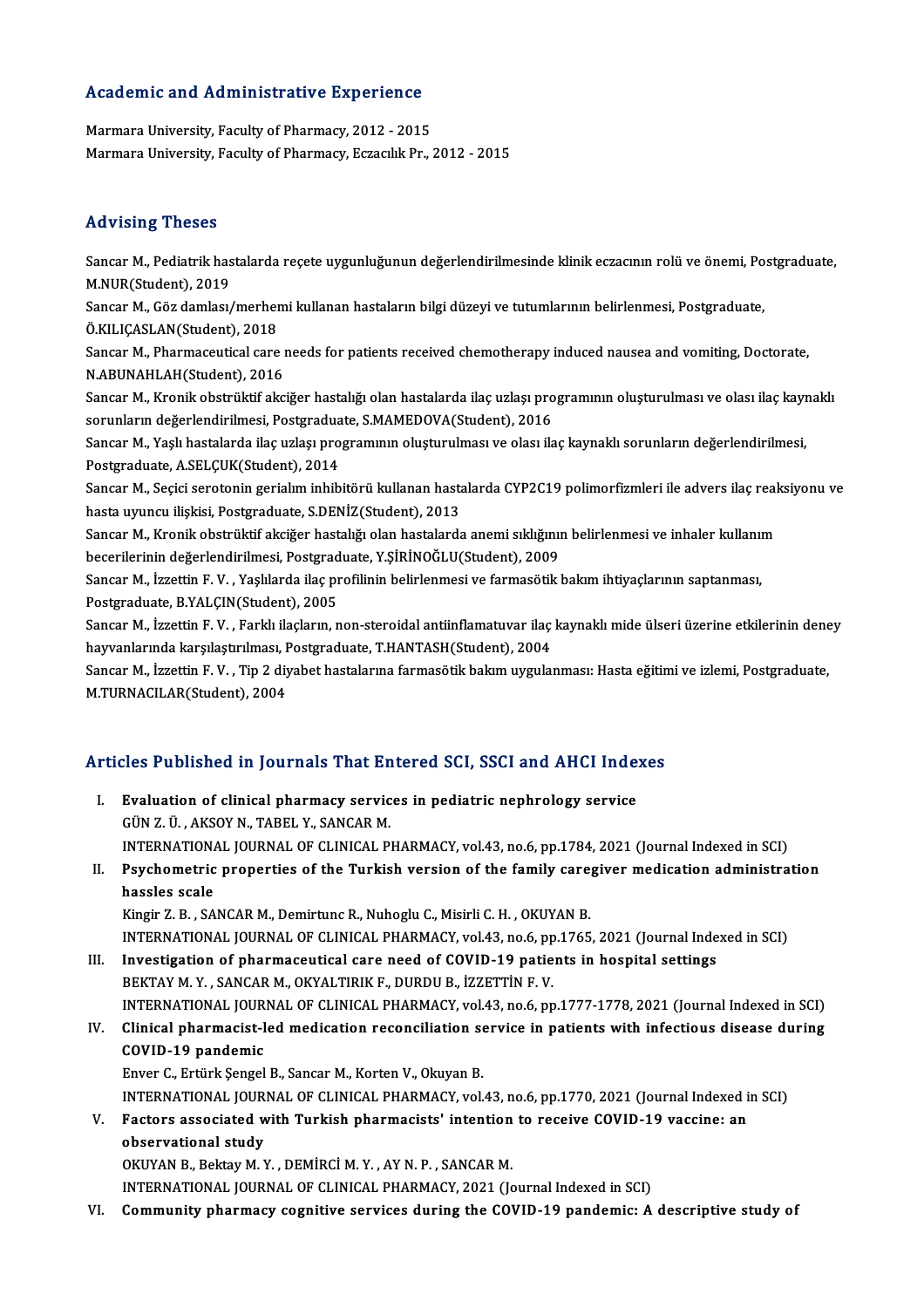practices, precautions taken, perceived enablers and barriers and burnout<br>Clauga B, Boltau M V, Kingin 7, B, Sove D, Sangar M practices, precautions taken, perceived enablers<br>Okuyan B., Bektay M.Y. , Kingir Z. B. , Save D., Sancar M.<br>INTERNATIONAL JOURNAL OF GLINICAL PRACTICE 20 practices, precautions taken, perceived enablers and barriers and burnou<br>Okuyan B., Bektay M.Y., Kingir Z.B., Save D., Sancar M.<br>INTERNATIONAL JOURNAL OF CLINICAL PRACTICE, 2021 (Journal Indexed in SCI)<br>OT prolongation ric Okuyan B., Bektay M. Y. , Kingir Z. B. , Save D., Sancar M.<br>INTERNATIONAL JOURNAL OF CLINICAL PRACTICE, 2021 (Journal Indexed<br>VII. QT prolongation risk with antiemetics during COVID 19 treatment<br>AKSOY N., SANCAR M. INTERNATIONAL JOURNAL OF CLINICAL PRACTICE, 2021 (Journal Indexed in SCI) INTERNATIONAL JOURNAL OF CLINICAL PRACTICE, vol.75, no.5, 2021 (Journal Indexed in SCI) AKSOY N., SANCAR M.<br>INTERNATIONAL JOURNAL OF CLINICAL PRACTICE, vol.75, no.5, 2021 (Journal Index<br>VIII. COVID-19 Vaccination Scenarios: A Cost-Effectiveness Analysis for Turkey<br>Hagang A . INKAYA A G. VILDIRAKS K. SANCAR M. Hagens A., İNKAYA A. Ç. , YILDIRAK Ş. K. , SANCAR M., van der Schans J., Sancar A. A. , ÜNAL S., Postma M.,<br>YEĞENOĞLU S. COVID-19 Vac<br>Hagens A., İNK<br>YEĞENOĞLU S.<br>VACCINES vel Hagens A., İNKAYA A. Ç. , YILDIRAK Ş. K. , SANCAR M.,<br>YEĞENOĞLU S.<br>VACCINES, vol.9, no.4, 2021 (Journal Indexed in SCI)<br>Turkish community pharmasists', bahayiaral da YEĞENOĞLU S.<br>VACCINES, vol.9, no.4, 2021 (Journal Indexed in SCI)<br>IX. Turkish community pharmacists' behavioral determinants in provision of pharmaceutical care to<br>clderly patients VACCINES, vol.9, n<br>Turkish communel<br>derly patients<br>OVUVAN P. Polta l Turkish community pharmacists' behavioral determinants in prederly patients<br>OKUYAN B., Balta E., Ozcan V., Durak Albayrak O., Turker M., SANCAR M.<br>INTERNATIONAL JOURNAL OF CLINICAL PHARMACY 2021 (Journal Inc elderly patients<br>OKUYAN B., Balta E., Ozcan V., Durak Albayrak O., Turker M., SANCAR M.<br>INTERNATIONAL JOURNAL OF CLINICAL PHARMACY, 2021 (Journal Indexed in SCI)<br>Polypharmacy, potentially inconnecpriste prescribing and mod OKUYAN B., Balta E., Ozcan V., Durak Albayrak O., Turker M., SANCAR M.<br>INTERNATIONAL JOURNAL OF CLINICAL PHARMACY, 2021 (Journal Indexed in SCI)<br>X. Polypharmacy, potentially inappropriate prescribing and medication complex INTERNATIONAL JOURNAL OF CLINICAL PHARMA<br>Polypharmacy, potentially inappropriate pre<br>patients in the community pharmacy setting<br>Savin 7, SANGAR M, OZAR Y, OKUVAN P Polypharmacy, potentially inapprop<br>patients in the community pharmacy<br>Sayin Z., SANCAR M., Ozen Y., OKUYAN B.<br>ACTA CLINICA BELCICA 2020 (Journal L patients in the community pharmacy setting<br>Sayin Z., SANCAR M., Ozen Y., OKUYAN B.<br>ACTA CLINICA BELGICA, 2020 (Journal Indexed in SCI) XI. Comparison of non-burn-specific systemic inflammatory response syndrome criteria and burn-ACTA CLINICA BELGICA, 2020 (Journal Indexed in SCI)<br>Comparison of non-burn-specific systemic inflammatory response syndrome criteria and burn-<br>specific American Burn Association systemic inflammatory response syndrome crit Comparison of n<br>specific America<br>burned patients<br><sup>Dolgic N. Sobin A</sup> Specific American Burn Association syst<br>burned patients<br>Dalgic N., Sahin A., Karadag C. A. , SANCAR M.<br>JOUPNAL OF PAEDIATRICS AND CUILD UEAL burned patients<br>Dalgic N., Sahin A., Karadag C. A. , SANCAR M.<br>JOURNAL OF PAEDIATRICS AND CHILD HEALTH, vol.56, no.10, pp.1623-1628, 2020 (Journal Indexed in SCI)<br>Annenitant in the Treatment of Subagute Sclaresing Panensen Dalgic N., Sahin A., Karadag C. A. , SANCAR M.<br>JOURNAL OF PAEDIATRICS AND CHILD HEALTH, vol.56, no.10, pp.1623-1628, 2020 (Journal Indexed in SCI)<br>XII. Aprepitant in the Treatment of Subacute Sclerosing Panencephalitis **JOURNAL OF PAEDIATRICS A**<br>**Aprepitant in the Treatme<br>Placebo-Controlled Study**<br>Ongel L SANCAR M Kenuska Aprepitant in the Treatment of Subacute Sclerosing Panencephalitis: A Randomized, Double-Blin<br>Placebo-Controlled Study<br>Oncel I., SANCAR M., Konuskan B., Arioz F., TEZCAN S., Arman-Kandirmaz E., PARLAK Ş., GÜMELER E., Anlar Placebo-Controlled Study<br>Oncel I., SANCAR M., Konuskan B., Arioz F., TEZCAN S., Arman-Kandirmaz E., PARLAK Ş., GÜMELER E., Anlar B.<br>Pediatric Neurology, vol.110, pp.59-63, 2020 (Journal Indexed in SCI) XIII. Impact of clinical pharmacy recommendations and patient counselling program among patients with Pediatric Neurology, vol.110, pp.59-63, 2020 (Journal Inde<br>Impact of clinical pharmacy recommendations and<br>diabetes and cancer in outpatient oncology setting<br>Al Tajo A. Igrattin E. SANGAR M. Kessoghy A. Impact of clinical pharmacy recommend<br>diabetes and cancer in outpatient oncolo<br>Al-Taie A., Izzettin F., SANCAR M., Koseoglu A.<br>EUROPEAN JOURNAL OF CANCER CARE vol 2 Al-Taie A., Izzettin F., SANCAR M., Koseoglu A.<br>EUROPEAN JOURNAL OF CANCER CARE, vol.29, no.5, 2020 (Journal Indexed in SCI) Al-Taie A., Izzettin F., SANCAR M., Koseoglu A.<br>EUROPEAN JOURNAL OF CANCER CARE, vol.29, no.5, 2020 (Journal Indexed in SCI)<br>XIV. Impact of verbal and web-based patient education programs driven by clinical pharmacist on t EUROPEAN JOURNAL OF CANCER CARE, vol.29, no.5, 2020 (Journa<br>Impact of verbal and web-based patient education progran<br>adherence and illness perception of hypertensive patients<br>VILMAZZ, SANCAR M, OVIVAN P, VESU DAČ O, Igrati Impact of verbal and web-based patient education pro<br>adherence and illness perception of hypertensive patie<br>YILMAZ Z., SANCAR M., OKUYAN B., YEŞİLDAĞ O., İzzettin F. V.<br>Indian Journal of Pharmacautical Education and Pessan adherence and illness perception of hypertensive patients<br>YILMAZ Z., SANCAR M., OKUYAN B., YEŞİLDAĞ O., İzzettin F. V.<br>Indian Journal of Pharmaceutical Education and Research, vol.54, no.3, 2020 (Journal Indexed in SCI Exp YILMAZ Z., SANCAR M., OKUYAN B., YEŞİLDAĞ O., İzzettin F. V.<br>Indian Journal of Pharmaceutical Education and Research, vol.54, no.3, 2020 (Journal Indexed in SCI Expansion<br>XV. A PILOT STUDY OF CLINICAL PHARMACIST-LED Indian Journal of Pharmaceutical Education and Research, vol.54, no.3, 202<br>A PILOT STUDY OF CLINICAL PHARMACIST-LED MEDICATION REV<br>POLYPHARMACY AND RECEIVING HOME HEALTH CARE SERVICES<br>Momic S. SANCAR M. Varlikli O. Akeav R A PILOT STUDY OF CLINICAL PHARMACIST-LED MEDICATION REVIEW IN OLDER ADU<br>POLYPHARMACY AND RECEIVING HOME HEALTH CARE SERVICES<br>Memis S., SANCAR M., Varlikli O., Akcay B., Varol H., SÖYLEMEZ S. L. , Medisoglu M. S. , OKUYAN B POLYPHARMACY AND RECEIVING HOME HEALTH CARE SERVICES<br>Memis S., SANCAR M., Varlikli O., Akcay B., Varol H., SÖYLEMEZ S. L. , Medisoglu M. S. , OKUYAN B.<br>TURKISH JOURNAL OF GERIATRICS-TURK GERIATRI DERGISI, vol.23, no.4, pp. Mem<br>TURI<br>SCI)<br>Eval TURKISH JOURNAL OF GERIATRICS-TURK GERIATRI DERGISI, vol.23, no.4, pp.515-523, 2020 (Journal Indexe<br>SCI)<br>XVI. Evaluation of potentially inappropriate medication utilization in elderly patients with cancer at<br>autoritiont an SCI)<br>Evaluation of potentially<br>outpatient oncology unit<br>Peksey C. Orkan O. Hetaelie Evaluation of potentially inappropriate medication utilization in elderly patients<br>outpatient oncology unit<br>Paksoy C., Ozkan O., Ustaalioglu B. B. O. , SANCAR M., Demirtunc R., Izzettin F. V. , OKUYAN B.<br>JOUPMAL OF ONCOLOC outpatient oncology unit<br>Paksoy C., Ozkan O., Ustaalioglu B. B. O. , SANCAR M., Demirtunc R., Izzettin F. V. , OKUYAN B.<br>JOURNAL OF ONCOLOGY PHARMACY PRACTICE, vol.25, no.6, pp.1321-1327, 2019 (Journal Indexed in SCI)<br>Dnug Paksoy C., Ozkan O., Ustaalioglu B. B. O., SANCAR M., Demirtunc R., Izzettin F. V., OKUYAN B.<br>JOURNAL OF ONCOLOGY PHARMACY PRACTICE, vol.25, no.6, pp.1321-1327, 2019 (Journal Indexed in SCI)<br>XVII. Drug related problems ide JOURNAL OF ONCOLOGY PHARMACY PRACTICE, vol.25, 1<br>Drug related problems identified by clinical phari<br>Abunahlah N., Elawaisi A., Velibeyoglu F. M. , SANCAR M.<br>INTERNATIONAL JOURNAL OF CLINICAL PHARMACY VG Drug related problems identified by clinical pharmacist at the Internal Medicine Ward in Turkey<br>Abunahlah N., Elawaisi A., Velibeyoglu F. M. , SANCAR M.<br>INTERNATIONAL JOURNAL OF CLINICAL PHARMACY, vol.40, no.2, pp.360-367, Abunahlah N., Elawaisi A., Velibeyoglu F. M. , SANCAR M.<br>INTERNATIONAL JOURNAL OF CLINICAL PHARMACY, vol.40, no.2, pp.360-367, 2018 (Journal Indexed in SCI)<br>XVIII. Role of clinical oncology pharmacist in determination of p INTERNATIONAL JO<br>Role of clinical on<br>colorectal cancer<br>TEZCAN S. Issattin l Role of clinical oncology pharmacist in determination o<br>colorectal cancer<br>TEZCAN S., Izzettin F. V. , SANCAR M., Turhal N. S. , YUMUK P. F.<br>FUROPEAN JOURNAL OF HOSPITAL PHARMACY SCIENCE AND colorectal cancer<br>TEZCAN S., Izzettin F. V. , SANCAR M., Turhal N. S. , YUMUK P. F.<br>EUROPEAN JOURNAL OF HOSPITAL PHARMACY-SCIENCE AND PRACTICE, vol.25, 2018 (Journal Indexed in SCI)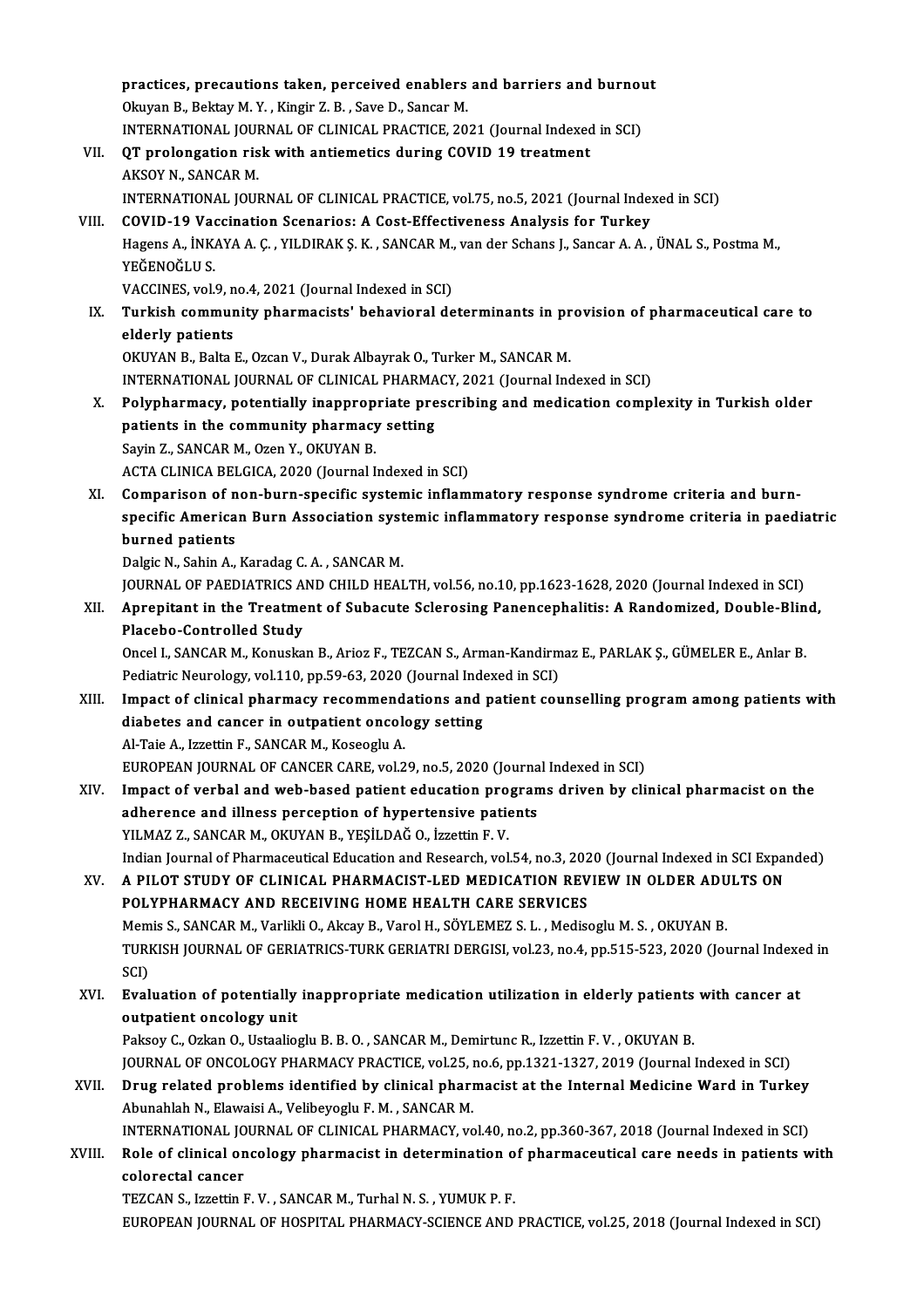| XIX.         | The role of clinical pharmacist in evaluation of cardiometabolic risk and drug-related problems in                |
|--------------|-------------------------------------------------------------------------------------------------------------------|
|              | patients with bipolar disorder                                                                                    |
|              | Yang S., OKUYAN B., SANCAR M., BİNGÖL ÖZAKPINAR Ö., Nebioglu M., Caliskan M., Cirakli Z., Morisky D. E., Izzettin |
|              | F.V.                                                                                                              |
|              | INTERNATIONAL JOURNAL OF CLINICAL PHARMACY, vol.40, no.1, pp.273, 2018 (Journal Indexed in SCI)                   |
| XX.          | The Evaluation of Parents Attitude Towards Antibiotic Use In Children In The Age of Primary School                |
|              | Ak D., Izzetttin F.V., OKUYAN B., SANCAR M.                                                                       |
|              | INTERNATIONAL JOURNAL OF CLINICAL PHARMACY, vol.40, no.1, pp.311, 2018 (Journal Indexed in SCI)                   |
| XXI.         | Medication adherence and medication regimen complexity of patients with polypharmacy at                           |
|              | community pharmacy setting                                                                                        |
|              | Leblebici A., Torun B., Ozkan O., Ozdemir B., Belentepe A., Ince I., OKUYAN B., SANCAR M., Babi B., Izzettin F.V. |
|              | INTERNATIONAL JOURNAL OF CLINICAL PHARMACY, vol.40, no.1, pp.237, 2018 (Journal Indexed in SCI)                   |
| XXII.        | Evaluation of the different patient education methods given by the clinical pharmacist                            |
|              | Yilmaz Z. K., SANCAR M., OKUYAN B., YEŞİLDAĞ O., Izzettin F. V.                                                   |
|              | INTERNATIONAL JOURNAL OF CLINICAL PHARMACY, vol.40, no.1, pp.243-244, 2018 (Journal Indexed in SCI)               |
| XXIII.       | Drug related problems identified by clinical pharmacist at the internal medicine ward                             |
|              | Abunahlah N., El-Awaisi A., Velibeyoglu F. M., SANCAR M.                                                          |
|              | INTERNATIONAL JOURNAL OF CLINICAL PHARMACY, vol.40, no.1, pp.244-245, 2018 (Journal Indexed in SCI)               |
| XXIV.        | Assessment of Self-care and Fear of Self-injecting and Self-testing in Diabetic Patients Utilized                 |
|              | Insulin                                                                                                           |
|              | Ozelci T., Ozkan O., Torun B., SANCAR M., OKUYAN B.                                                               |
|              | INTERNATIONAL JOURNAL OF CLINICAL PHARMACY, vol.40, no.1, pp.233, 2018 (Journal Indexed in SCI)                   |
| XXV.         | Importance of medication dose adjustment in hospitalized patients with impaired renal function at                 |
|              | internal medicine ward: the possible impact of clinical pharmacist                                                |
|              | Altan A., Ozkan O., Demirtunc R., OKUYAN B., Izzettin F. V., SANCAR M.                                            |
|              | INTERNATIONAL JOURNAL OF CLINICAL PHARMACY, vol.40, no.1, pp.275, 2018 (Journal Indexed in SCI)                   |
| XXVI.        | Attitudes of visually disabled people towards medication usage-primary research                                   |
|              | Belentepe A., Ozkan O., Leblebici A., Ozdemir B., Ince I., Torun B., SANCAR M., OKUYAN B.                         |
|              | INTERNATIONAL JOURNAL OF CLINICAL PHARMACY, vol.40, no.1, pp.215-216, 2018 (Journal Indexed in SCI)               |
| XXVII.       | Evaluation of Pharmacists' Role Related to Corticosteroid Usage: Corticophobia                                    |
|              | Izzettin F.V., TEZCAN S., Cakici G., SAHİN Y., SANCAR M.                                                          |
|              | INTERNATIONAL JOURNAL OF CLINICAL PHARMACY, vol.40, no.1, pp.243, 2018 (Journal Indexed in SCI)                   |
| XXVIII.      | Potential drug interactions with cigarette smoking at community pharmacy setting                                  |
|              | Ozbey S., Uzun G. D., SANCAR M., OKUYAN B.                                                                        |
|              | INTERNATIONAL JOURNAL OF CLINICAL PHARMACY, vol.40, no.1, pp.238, 2018 (Journal Indexed in SCI)                   |
| XXIX.        | Evaluation of antihypertensive medication adherence at community pharmacy setting                                 |
|              | Cakir N., OKUYAN B., SANCAR M.                                                                                    |
|              | INTERNATIONAL JOURNAL OF CLINICAL PHARMACY, vol.40, no.1, pp.235, 2018 (Journal Indexed in SCI)                   |
| XXX.         | Assessment of knowledge and attitude of women utilized oral contraception                                         |
|              | Kursun H., OKUYAN B., Barri R., SANCAR M.                                                                         |
|              | INTERNATIONAL JOURNAL OF CLINICAL PHARMACY, vol.40, no.1, pp.235, 2018 (Journal Indexed in SCI)                   |
| XXXI.        | Protective effect of ferulic acid on cisplatin induced nephrotoxicity in rats                                     |
|              | Bami E., BİNGÖL ÖZAKPINAR Ö., ÖZDEMİR KUMRAL Z. N., Koroglu K., ERCAN F., Cirakli Z., ŞEKERLER T., Izzettin F.    |
|              | V., SANCAR M., OKUYAN B.                                                                                          |
|              | ENVIRONMENTAL TOXICOLOGY AND PHARMACOLOGY, vol.54, pp.105-111, 2017 (Journal Indexed in SCI)                      |
| <b>XXXII</b> | Effect of a Pharmacist-Led Program on Improving Outcomes in Patients with Type 2 Diabetes                         |
|              | Mellitus from Northern Cyprus: A Randomized Controlled Trial                                                      |
|              | Korcegez E. I., SANCAR M., Demirkan K.                                                                            |
|              | JOURNAL OF MANAGED CARE & SPECIALTY PHARMACY, vol.23, no.5, pp.573-582, 2017 (Journal Indexed in SCI)             |
| XXXIII.      | The evaluation of elderly patients' medication profile at community pharmacy setting                              |
|              | OKUYAN B., Atakul N., Ozkan O., Izzettin F. V., SANCAR M.                                                         |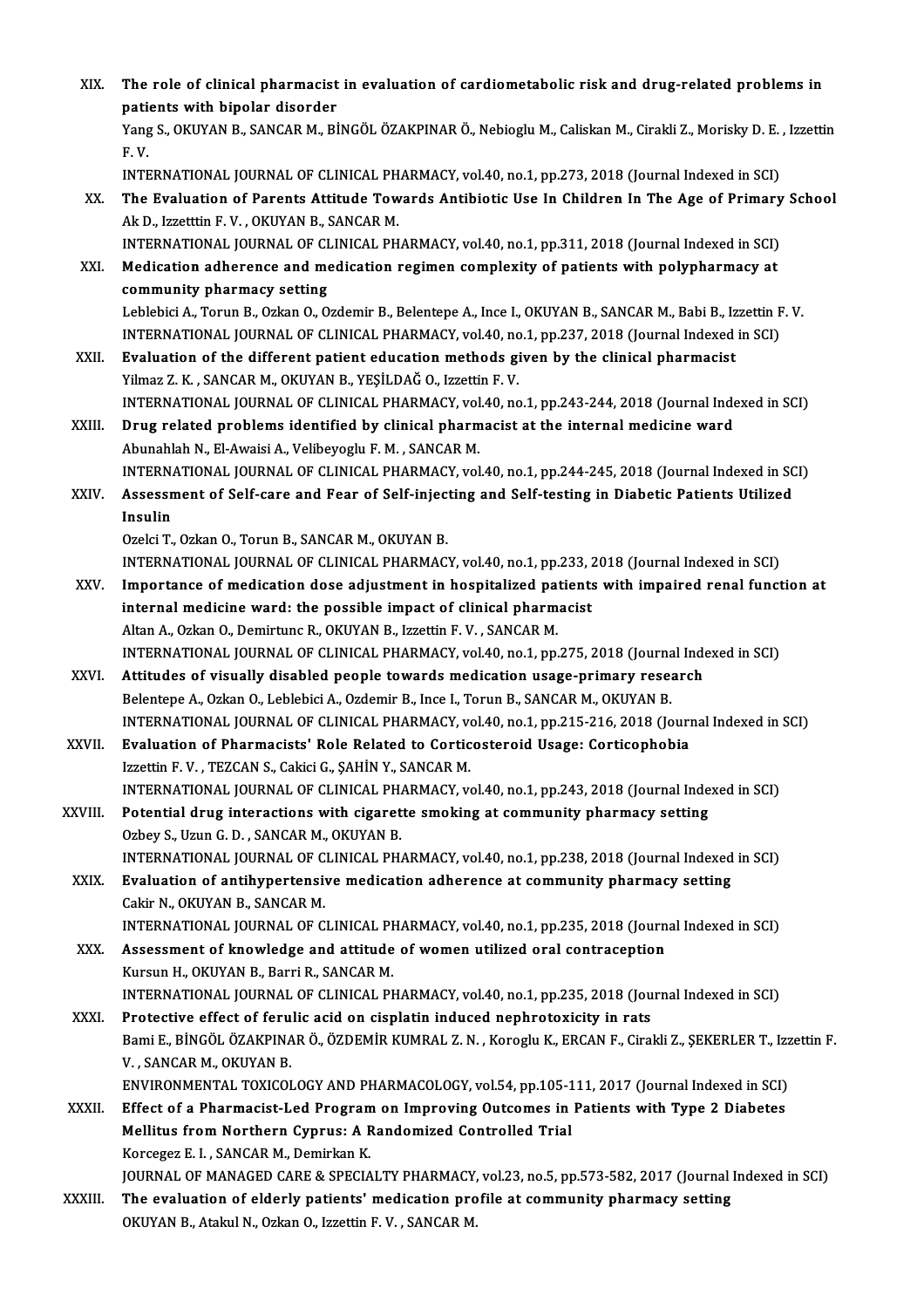INTERNATIONAL JOURNAL OF CLINICAL PHARMACY, vol.39, no.1, pp.248, 2017 (Journal Indexed in SCI)<br>Determination of modiation adhenones in hypertensive nationts in Tunkey and Neath Cungus

- INTERNATIONAL JOURNAL OF CLINICAL PHARMACY, vol.39, no.1, pp.248, 2017 (Journal Indexed in SCI)<br>XXXIV. Determination of medication adherence in hypertensive patients in Turkey and North Cyprus INTERNATIONAL JOUI<br>Determination of m<br>Zengin D., SANCAR M.<br>INTERNATIONAL JOUI Determination of medication adherence in hypertensive patients in Turkey and North Cyprus<br>Zengin D., SANCAR M.<br>INTERNATIONAL JOURNAL OF CLINICAL PHARMACY, vol.39, no.1, pp.248, 2017 (Journal Indexed in SCI)
	-
- Zengin D., SANCAR M.<br>INTERNATIONAL JOURNAL OF CLINICAL PHARMACY, vol.39, no.1, pp.248, 2017 (Journal Indexed in SCI)<br>XXXV. Assessment of port-catheter complications in cancer patients: impact of clinical pharmacist care<br>Ke Koseoglu A., Al-Taie A. H., Aliustaoglu M., SANCAR M., Izzettin F. Assessment of port-catheter complications in cancer patients: impact of clinical pharmacist c<br>Koseoglu A., Al-Taie A. H. , Aliustaoglu M., SANCAR M., Izzettin F.<br>INTERNATIONAL JOURNAL OF CLINICAL PHARMACY, vol.39, no.1, pp Koseoglu A., Al-Taie A. H. , Aliustaoglu M., SANCAR M., Izzettin F.<br>INTERNATIONAL JOURNAL OF CLINICAL PHARMACY, vol.39, no.1, pp.263, 2017 (Jo<br>XXXVI. Investigation of medication profile of patients during hospital admissio
- INTERNATIONAL JOURNAL OF CLINICAL PHARMACY, vol.39, no<br>Investigation of medication profile of patients during hold<br>Odabasi G., OKUYAN B., SANCAR M., Izzettin F. V. , Demirtunc R.<br>INTERNATIONAL JOURNAL OF CLINICAL PHARMACY Investigation of medication profile of patients during hospital admission<br>Odabasi G., OKUYAN B., SANCAR M., Izzettin F. V. , Demirtunc R.<br>INTERNATIONAL JOURNAL OF CLINICAL PHARMACY, vol.39, no.1, pp.298, 2017 (Journal Inde Odabasi G., OKUYAN B., SANCAR M., Izzettin F. V., Demirtunc R.<br>INTERNATIONAL JOURNAL OF CLINICAL PHARMACY, vol.39, no.1, pp.298, 2017 (Jo<br>XXXVII. Impact of antiemetic guideline consistency on the patient's quality of life
- INTERNATIONAL JOURNAL OF CLINICA<br>Impact of antiemetic guideline cons<br>Abunahlah N., Alqozbakr T., SANCAR M.<br>INTERNATIONAL JOURNAL OF CLINICA Impact of antiemetic guideline consistency on the patient's quality of life<br>Abunahlah N., Alqozbakr T., SANCAR M.<br>INTERNATIONAL JOURNAL OF CLINICAL PHARMACY, vol.39, no.1, pp.321, 2017 (Journal Indexed in SCI) Abunahlah N., Alqozbakr T., SANCAR M.<br>INTERNATIONAL JOURNAL OF CLINICAL PHARMACY, vol.39, no.1, pp.321, 2017 (Journal Indexed in SCI)<br>XXXVIII. Evaluation of rational antibiotic dispensing in the community pharmacy sett
- INTERI<br><mark>Evalua</mark><br>study<br>ovina Evaluation of rational antibiotic dispensing i<br>study<br>OKUYAN B., Savan M. A. , Izzettin F. V. , SANCAR M.<br>INTERNATIONAL JOURNAL OF CLINICAL PHARMA study<br>OKUYAN B., Savan M. A. , Izzettin F. V. , SANCAR M.<br>INTERNATIONAL JOURNAL OF CLINICAL PHARMACY, vol.39, no.1, pp.246-247, 2017 (Journal Indexed in SCI)<br>Impact of adbarance to antiematic guidelines on the insidence of

OKUYAN B., Savan M. A., Izzettin F. V., SANCAR M.<br>INTERNATIONAL JOURNAL OF CLINICAL PHARMACY, vol.39, no.1, pp.246-247, 2017 (Journal Indexed in SCI)<br>XXXIX. Impact of adherence to antiemetic guidelines on the incidence of INTERNATIONAL JOURNAL OF<br>Impact of adherence to anti<br>vomiting and quality of life

Abunahlah N., SANCAR M., DANE F., Ozyavuz M. K.

INTERNATIONAL JOURNALOF CLINICAL PHARMACY,vol.38,no.6,pp.1464-1476,2016 (Journal Indexed inSCI)

- XL. Ethanol extract of Cotinus coggygria leaves accelerates wound healing process in diabetic rats INTERNATIONAL JOURNAL OF CLINICAL PHARMACY, vol.38, no.6, pp.1464-1476, 2016 (Journ<br>Ethanol extract of Cotinus coggygria leaves accelerates wound healing process in c<br>Aksoy H., ŞEN A., SANCAR M., ŞEKERLER T., AKAKIN D., Bİ Ethanol extract of Cotinus coggygria leaves accelerates wound healing process<br>Aksoy H., ŞEN A., SANCAR M., ŞEKERLER T., AKAKIN D., BİTİŞ L., Uras F., Kultur S., Izzettin 1<br>PHARMACEUTICAL BIOLOGY, vol.54, no.11, pp.2732-273 Aksoy H., ŞEN A., SANCAR M., ŞEKERLER T., AKAKIN D., BİTİŞ L., Uras F., Kultur S., Izzettin F. V.<br>PHARMACEUTICAL BIOLOGY, vol.54, no.11, pp.2732-2736, 2016 (Journal Indexed in SCI)<br>XLI. Validation of the Turkish version of
- PHARMACEUTICAL BIOLOGY, vol.54, no.11, pp.2732-2736, 2016 (Journal Validation of the Turkish version of medication regimen con<br>OKUYAN B., Babi B., SANCAR M., Ay P., Yucel E., Yucel A., Izzettin F. V.<br>JOUPMAL OF EVALUATION Validation of the Turkish version of medication regimen complexity index among elderly patient<br>OKUYAN B., Babi B., SANCAR M., Ay P., Yucel E., Yucel A., Izzettin F. V.<br>JOURNAL OF EVALUATION IN CLINICAL PRACTICE, vol.22, no OKUYAN B., Babi B., SANCAR M., Ay P., Yucel E., Yucel A., Izzettin F. V.<br>JOURNAL OF EVALUATION IN CLINICAL PRACTICE, vol.22, no.5, pp.732-736, 2016 (Journal Indexed in SCI)<br>XLII. Determination of CYP2C19 Polymorphism, Side

have Utilized Selective Serotonin Reuptake Inhibitors Determination of CYP2C19 Polymorphism, Side Effects, and Medication Adherence in Patients V<br>have Utilized Selective Serotonin Reuptake Inhibitors<br>Deniz S., SANCAR M., OKUYAN B., ATA P., BİNGÖL ÖZAKPINAR Ö., Talas A., Gunes KLINIK PSIKOFARMAKOLOJI BULTENI-BULLETIN OF CLINICAL PSYCHOPHARMACOLOGY, vol.26, no.2, pp.152-160,<br>2016 (Journal Indexed in SCI) Deniz S., SANCAR M., OKUYAN<br>KLINIK PSIKOFARMAKOLOJI B<br>2016 (Journal Indexed in SCI)<br>Advance drug reactions due KLINIK PSIKOFARMAKOLOJI BULTENI-BULLETIN OF CLINICAL PSYCHOPHARMACOLOGY, vol.26, no.2, pp.152-16<br>2016 (Journal Indexed in SCI)<br>XLIII. Adverse drug reactions due to drug- drug interactions with proton pump inhibitors: asses

## 2016 (Journal Indexed in SCI)<br>Adverse drug reactions due to drug- drug<br>systematic reviews with AMSTAR method<br>Yugal E. SANGAR M. Yugal A. QVUVAN P. systematic reviews with AMSTAR method<br>Yucel E., SANCAR M., Yucel A., OKUYAN B.

EXPERT OPINION ON DRUG SAFETY, vol.15, no.2, pp.223-236, 2016 (Journal Indexed in SCI)

- XLIV. The effect of topical ethanol extract of Cotinus coggygria Scop. on cutaneous wound healing in rats EXPERT OPINION ON DRUG SAFETY, vol.15, no.2, pp.223-236, 2016 (Journal Indexed in SCI)<br>The effect of topical ethanol extract of Cotinus coggygria Scop. on cutaneous wound heali<br>Aksoy H., SANCAR M., ŞEN A., OKUYAN B., BİTİŞ The effect of topical ethanol extract of Cotinus coggygria Scop. on cutaneous v<br>Aksoy H., SANCAR M., ŞEN A., OKUYAN B., BİTİŞ L., Uras F., AKAKIN D., ÇEVİK Ö., Kultur S.,<br>NATURAL PRODUCT RESEARCH, vol.30, no.4, pp.452-455, NATURAL PRODUCT RESEARCH, vol.30, no.4, pp.452-455, 2016 (Journal Indexed in SCI)<br>XLV. The effect of pharmacist-led education on inhaler use skills in hospitalised patients with chronic
- obstructive pulmonary disease The effect of pharmacist-led education on inhaler use<br>obstructive pulmonary disease<br>SANCAR M., Sirinoglu Y., OKUYAN B., Karagoz T., Izzettin F. V.<br>FUROPEAN JOURNAL OF HOSPITAL PHARMACY SCIENCE AN EUROPEAN JOURNAL OF HOSPITAL PHARMACY-SCIENCE AND PRACTICE, vol.22, no.6, pp.366-368, 2015 (Journal Indexed in SCI) SANCAR M., Siri<br>EUROPEAN JOU<br>Indexed in SCI)<br>Assessment of EUROPEAN JOURNAL OF HOSPITAL PHARMACY-SCIENCE AND PRACTICE, vol.22, no.6, pp.366-368, 2015 (Journal<br>Indexed in SCI)<br>XLVI. Assessment of the Attitude of Community Pharmacists and Pharmacy Technicians towards Diarrhea:<br>A Sim
- Indexed in SCI)<br>Assessment of the Attitude of Comm<br>A Simulated Patient Study in Turkey<br>SANGAP M. Tergen E. OVUVAN B. Igretti: A Simulated Patient Study in Turkey<br>SANCAR M., Tezcan E., OKUYAN B., Izzettin F.V. A Simulated Patient Study in Turkey<br>SANCAR M., Tezcan E., OKUYAN B., Izzettin F. V.<br>TROPICAL JOURNAL OF PHARMACEUTICAL RESEARCH, vol.14, no.8, pp.1509-1515, 2015 (Journal Indexed in SCI)<br>Lastabasillus nautari DSM 17938 sha

SANCAR M., Tezcan E., OKUYAN B., Izzettin F. V.<br>TROPICAL JOURNAL OF PHARMACEUTICAL RESEARCH, vol.14, no.8, pp.1509-1515, 2015 (Journal Indexed in SCI)<br>XLVII. Lactobacillus reuteri DSM 17938 shortens acute infectious diarrh TROPICAL JOURNAL OF PHARMACEUTICAL RESEARCH, vol.14, no.8, pp.1509-1515, 2015 (Journal Indexed i<br>Lactobacillus reuteri DSM 17938 shortens acute infectious diarrhea in a pediatric outpatient so<br>DİNLEYİCİ E. Ç. , Dalgic N., Lactobacillus reuteri DSM 17938 shortens acute infectious diarrhea in a pediatric outpatient setting<br>DINLEYICI E. Ç. , Dalgic N., Guven S., Metin O., Yasa O., Kurugol Z., Turel O., Tanir G., Yazar A. S. , Arica V., et al.<br>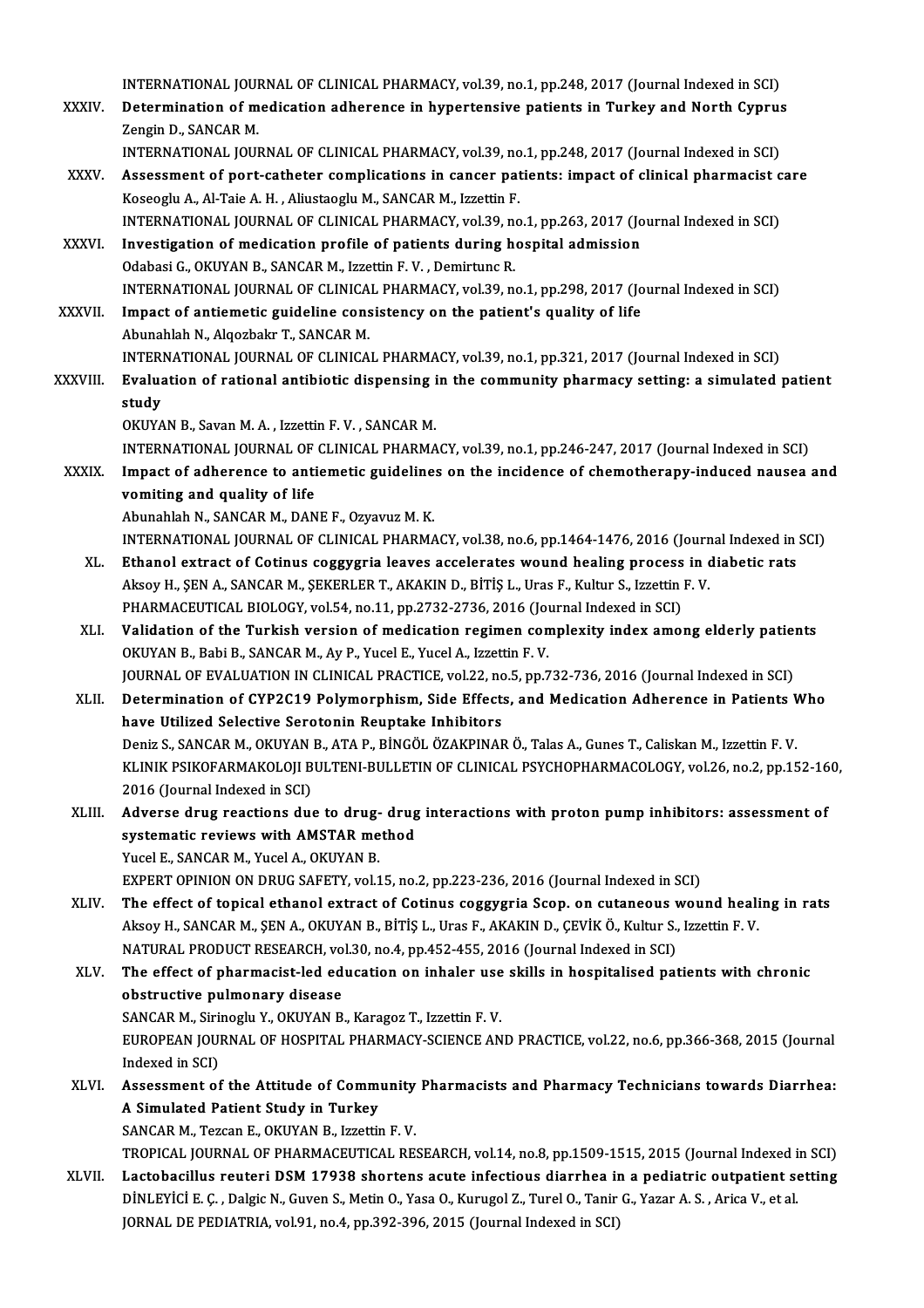XLVIII. Assessment of knowledge and attitude towards osteoporosis among women attending community<br>Rhammagy cattings Assessment of kno<br>pharmacy settings<br>OKUYAN B Acer M A pharmacy settings<br>OKUYAN B., Acar M. A. , Kilic B., Kome H., Bami E., SANCAR M. INTERNATIONAL JOURNALOF CLINICAL PHARMACY,vol.37,no.1,pp.213,2015 (Journal Indexed inSCI) XLIX. Assessment of patients' knowledge and attitude towardsmethotrexate utilization Dumlu H. I., OKUYAN B., SANCAR M., Izzettin F. V. Assessment of patients' knowledge and attitude towards methotrexate utilization<br>Dumlu H. I. , OKUYAN B., SANCAR M., Izzettin F. V.<br>INTERNATIONAL JOURNAL OF CLINICAL PHARMACY, vol.37, no.1, pp.256, 2015 (Journal Indexed in Dumlu H. I. , OKUYAN B., SANCAR M., Izzettin F. V.<br>INTERNATIONAL JOURNAL OF CLINICAL PHARMACY, vol.37, no.1, pp.256, 2015 (Journal Indexed in SCI)<br>L. Determination of CYP2C19 polymorphisms, adverse drug reaction, and medic INTERNATIONAL JOURNAL OF CLINICAL PHARMACY, vol.37, no<br>Determination of CYP2C19 polymorphisms, adverse drug<br>patients utilized selective serotonin reuptake inhibitors<br>Doniz S. SANCAR M. OKUYAN R. ATA R. RINCÕL ÖZAKRINAR Ö Determination of CYP2C19 polymorphisms, adverse drug reaction, and medication adherence in<br>patients utilized selective serotonin reuptake inhibitors<br>Deniz S., SANCAR M., OKUYAN B., ATA P., BİNGÖL ÖZAKPINAR Ö., Talas A., Gu patients utilized selective serotonin reuptake inhibitors<br>Deniz S., SANCAR M., OKUYAN B., ATA P., BİNGÖL ÖZAKPINAR Ö., Talas A., Gunes T., Caliskan M., Izzettin F. V.<br>INTERNATIONAL JOURNAL OF CLINICAL PHARMACY, vol.37, no. LI. The role of pharmacist in detecting angiotensin converting enzyme inhibitors induced dry cough at INTERNATIONAL JOURNAL OF CI<br>The role of pharmacist in det<br>community pharmacy setting<br>Atalay C.C. SANCAR M. OVIIVAN Atalay G. C., SANCAR M., OKUYAN B., Atalay S., Izzettin F. V. community pharmacy setting<br>Atalay G. C. , SANCAR M., OKUYAN B., Atalay S., Izzettin F. V.<br>INTERNATIONAL JOURNAL OF CLINICAL PHARMACY, vol.37, no.1, pp.207, 2015 (Journal Indexed in SCI)<br>Evaluation of duys burden index in a Atalay G. C., SANCAR M., OKUYAN B., Atalay S., Izzettin F. V.<br>INTERNATIONAL JOURNAL OF CLINICAL PHARMACY, vol.37, no.1, pp.207, 2015 (Journal Index<br>LII. Evaluation of drug burden index in elderly patients utilized disposab INTERNATIONAL JOURNAL OF CLINICAL PHARMACY, vol.37, no.1, pp.207, 2015 (Journal Indexed<br>Evaluation of drug burden index in elderly patients utilized disposable insulin pen<br>OKUYAN B., Aydinli Z., ÇELİK İ., Dincel E. D. , Sa Evaluation of drug burden index in elderly patients utilized disposable insulin pen<br>OKUYAN B., Aydinli Z., ÇELİK İ., Dincel E. D. , Say T., Yavuz D., Selcuk A., Yang S., Babi B., SANCAR M.<br>INTERNATIONAL JOURNAL OF CLINICAL LIII. Evaluation of drug burden index in elderly patients utilized inhaler INTERNATIONAL JOURNAL OF CLINICAL PHARMACY, vol.37, no.1, pp.203-204, 2015 (Journal Indexed in SCI)<br>Evaluation of drug burden index in elderly patients utilized inhaler<br>OKUYAN B., Aydinli Z., ÇELİK İ., Dincel E. D. , Say T Evaluation of drug burden index in elderly patients utilized inhaler<br>OKUYAN B., Aydinli Z., ÇELİK İ., Dincel E. D. , Say T., Yavuz D., Selcuk A., Yang S., Demircioglu A. S. K. , SANC<br>INTERNATIONAL JOURNAL OF CLINICAL PHARM OKUYAN B., Aydinli Z., ÇELİK İ., Dincel E. D. , Say T., Yavuz D., Selcuk A., Yang S., Demircioglu A. S. K. , SANCAF<br>INTERNATIONAL JOURNAL OF CLINICAL PHARMACY, vol.37, no.1, pp.205, 2015 (Journal Indexed in SCI)<br>LIV. Evalu INTERNATIONAL JOURNAL OF CLINICAL PHARMACY, vol.37, no.1, pp.205, 2015 (Journal Indexed in SCI)<br>Evaluation of drug burden index and medication utilization in geriatric patients at community<br>pharmacy SANCAR M., Girgin I., Selcuk A., Yang S., Izzettin F. V., OKUYAN B. pharmacy<br>SANCAR M., Girgin I., Selcuk A., Yang S., Izzettin F. V. , OKUYAN B.<br>INTERNATIONAL JOURNAL OF CLINICAL PHARMACY, vol.37, no.1, pp.206-207, 2015 (Journal Indexed in SCI)<br>Determination of drug related problem and dr LV. Determination of drug related problem and drug burden index in elderly patients<br>OKUYAN B., Aydinli Z., CELIK I., Dincel E. D., Say T., Yavuz D., Selcuk A., Yang S., SANCAR M. INTERNATIONAL JOURNAL OF CLINICAL PHARMACY, vol.37, no.1, pp.206-207, 2015 (Journal Determination of drug related problem and drug burden index in elderly patienty.<br>OKUYAN B., Aydinli Z., ÇELİK İ., Dincel E. D. , Say T., Y INTERNATIONAL JOURNALOF CLINICAL PHARMACY,vol.37,no.1,pp.208-209,2015 (Journal Indexed inSCI) OKUYAN B., Aydinli Z., ÇELİK İ., Dincel E. D. , Say T., Yavuz D., Selcuk A., Yang S., SANCAR M.<br>INTERNATIONAL JOURNAL OF CLINICAL PHARMACY, vol.37, no.1, pp.208-209, 2015 (Journal Indexed in SCI)<br>LVI. Ertapenem versus Stan INTERNATIONAL JOURNAL OF CLINICAL PHARMACY, vol.37,<br>Ertapenem versus Standard Triple Antibiotic Therapy<br>in Pediatric Patients: A Prospective Randomized Trial<br>Pekia N. Karadag C.A., Paymektar B. SANGAB M. Kara O. Be Ertapenem versus Standard Triple Antibiotic Therapy for the Treatment of Perforated<br>in Pediatric Patients: A Prospective Randomized Trial<br>Dalgic N., Karadag C. A. , Bayraktar B., SANCAR M., Kara O., Pelit S., Celebi S., Ka in Pediatric Patients: A Prospective Randomized Trial<br>Dalgic N., Karadag C. A. , Bayraktar B., SANCAR M., Kara O., Pelit S., Celebi S., Kafadar I., Dokucu A. I.<br>EUROPEAN JOURNAL OF PEDIATRIC SURGERY, vol.24, no.5, pp.410-4 Dalgic N., Karadag C. A. , Bayraktar B., SANCAR M., Kara O., Pelit S., Celebi S., Kafadar I., Dokucu A. I.<br>EUROPEAN JOURNAL OF PEDIATRIC SURGERY, vol.24, no.5, pp.410-418, 2014 (Journal Indexed in SCI)<br>LVII. The effect of EUROPEAN JOURNAL OF PEDIATRIC SURGERY, vol.24, no.5, pp.410-418, 2014 (Journa<br>The effect of a multispecies synbiotic mixture on the duration of diarrhea and<br>in children with acute diarrhea in Turkey: Single blinded randomi The effect of a multispecies synbiotic mixture on the duration of diarrhea and length of hospital stay<br>in children with acute diarrhea in Turkey: Single blinded randomized study<br>DİNLEYİCİ E. Ç. , Dalgic N., Guven S., Ozen in<br>Dİ<br>al.<br>EU DINLEYICI E. Ç. , Dalgic N., Guven S., Ozen M., KARA A., Arica V., Metin-Timur O., SANCAR M., Kuru<br>al.<br>EUROPEAN JOURNAL OF PEDIATRICS, vol.172, no.4, pp.459-464, 2013 (Journal Indexed in SCI)<br>Assessment of medication knowl al.<br>EUROPEAN JOURNAL OF PEDIATRICS, vol.172, no.4, pp.459-464, 2013 (Journal Indexed in SCI)<br>LVIII. Assessment of medication knowledge and adherence among patients under oral chronic medication<br>treatment in community pharm EUROPEAN JOURNAL OF PEDIATRICS, vol.172, no<br>Assessment of medication knowledge and a<br>treatment in community pharmacy settings<br>OKUVAN B. SANGAB M. Iggettin E. V. Assessment of medication knowl<br>treatment in community pharma<br>OKUYAN B., SANCAR M., Izzettin F. V.<br>PHAPMACOEPIDEMIOLOCY AND DRI treatment in community pharmacy settings<br>OKUYAN B., SANCAR M., Izzettin F. V.<br>PHARMACOEPIDEMIOLOGY AND DRUG SAFETY, vol.22, no.2, pp.209-214, 2013 (Journal Indexed in SCI) OKUYAN B., SANCAR M., Izzettin F. V.<br>PHARMACOEPIDEMIOLOGY AND DRUG SAFETY, vol.22, no.2, pp.209-214, 2013 (Journal Indexed in SCI)<br>LIX. Comparison of the protective effects of various antiulcer agents alone or in combinati PHARMACOEPIDEMIOLOGY AND DRUG SAFETY, v<br>Comparison of the protective effects of variandomethacin-induced gastric ulcers in rats<br>Ignotin E.V. SANGAR M. OVIVAN B. Anilogly Bo Comparison of the protective effects of various antiulcer age<br>indomethacin-induced gastric ulcers in rats<br>Izzettin F. V., SANCAR M., OKUYAN B., Apikoglu-Rabus S., Cevikbas U.<br>EXPERIMENTAL AND TOVICOLOGIC BATHOLOGY vol.54, indomethacin-induced gastric ulcers in rats<br>Izzettin F. V. , SANCAR M., OKUYAN B., Apikoglu-Rabus S., Cevikbas U.<br>EXPERIMENTAL AND TOXICOLOGIC PATHOLOGY, vol.64, no.4, pp.339-343, 2012 (Journal Indexed in SCI) LX. Probiotic, zinc and lactose-free formula in children with rotavirus diarrhea: Are they effective? Dalgic N., SANCAR M., Bayraktar B., Pullu M., Hasim O. Probiotic, zinc and lactose-free formula in children with rotavirus diarrhea:<br>Dalgic N., SANCAR M., Bayraktar B., Pullu M., Hasim O.<br>PEDIATRICS INTERNATIONAL, vol.53, no.5, pp.677-682, 2011 (Journal Indexed in SCI)<br>Arg7E3C Dalgic N., SANCAR M., Bayraktar B., Pullu M., Hasim O.<br>PEDIATRICS INTERNATIONAL, vol.53, no.5, pp.677-682, 2011 (Journal Indexed in SCI)<br>LXI. Arg753Gln polymorphism of the human Toll-like receptor 2 gene from infection PEDIATRICS INTERNATIC<br>Arg753Gln polymorph<br>pediatric tuberculosis<br>PekiaN, Tekin D, Kavaal Arg753Gln polymorphism of the human Toll-like receptor 2 gene from infection to disease in<br>pediatric tuberculosis<br>Dalgic N., Tekin D., Kayaalti Z., Soylemezoglu T., Cakir E., Kilic B., Kutlubay B., SANCAR M., Odabasi M.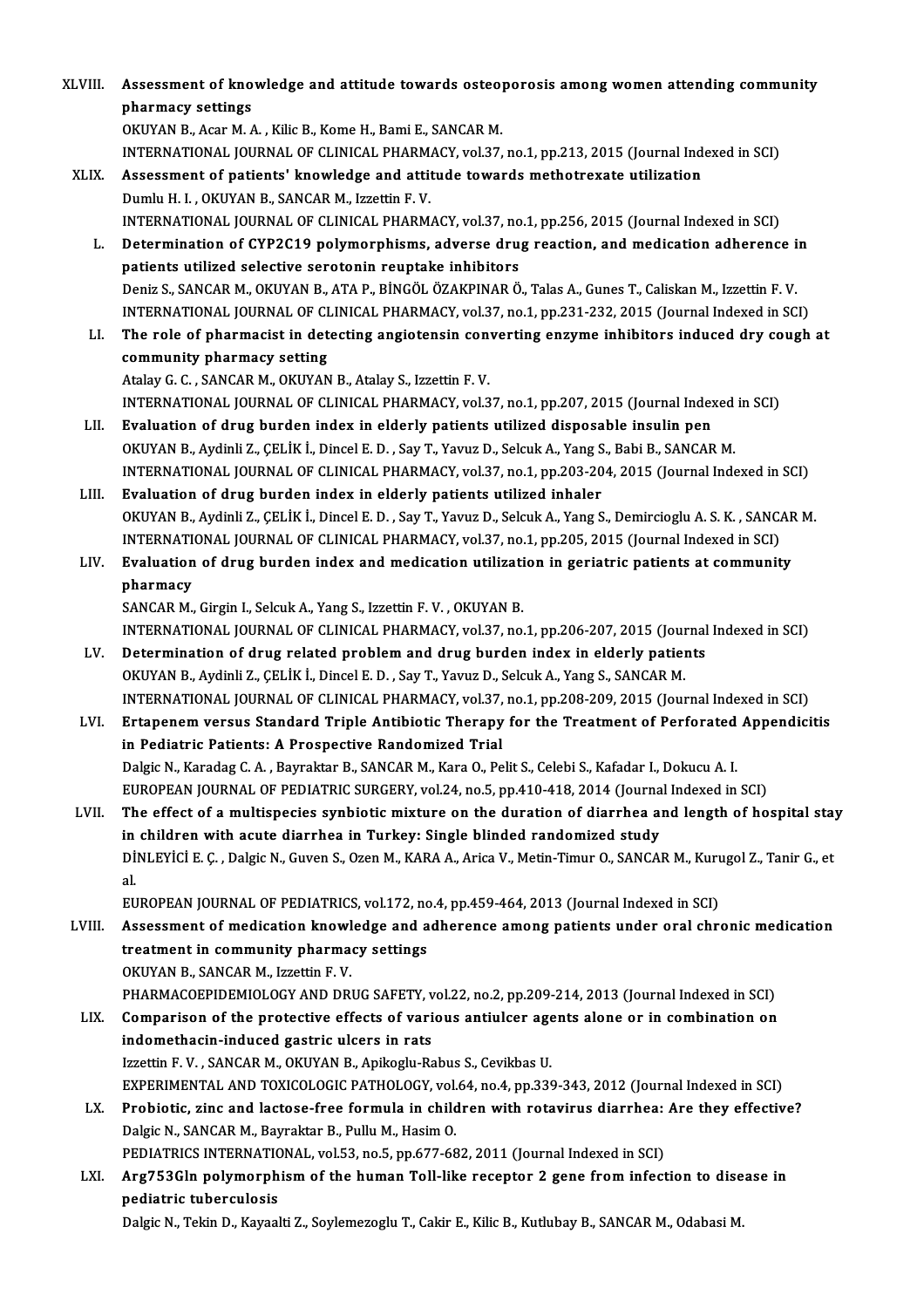HUMAN IMMUNOLOGY, vol.72, no.5, pp.440-445, 2011 (Journal Indexed in SCI)<br>Extension for the treatment of uning using infections sexued by extra

LXII. Ertapenem for the treatment of urinary tract infections caused by extended-spectrum beta-<br>lactamase-producing bacteria in children HUMAN IMMUNOLOGY, vol.72, no.5, pp.440-44!<br>Ertapenem for the treatment of urinary treatments bacteria in children<br>Dokie N. SANGAR M. Bournkton B. Dincen E. B. Dalgic N., SANCAR M., Bayraktar B., Dincer E., Pelit S. lactamase-producing bacteria in children<br>Dalgic N., SANCAR M., Bayraktar B., Dincer E., Pelit S.<br>SCANDINAVIAN JOURNAL OF INFECTIOUS DISEASES, vol.43, no.5, pp.339-343, 2011 (Journal Indexed in SCI)<br>Turkish pharmacy tochnic Dalgic N., SANCAR M., Bayraktar B., Dincer E., Pelit S.<br>SCANDINAVIAN JOURNAL OF INFECTIOUS DISEASES, vol.43, no.5, pp.339-343, 2011 (Journal Indexe<br>LXIII. Turkish pharmacy technicians' counseling practices and attitudes re SCANDINAVIAN JOUR<br>Turkish pharmacy<br>contraceptive pills<br>Anikoslu Babus S. SA **Turkish pharmacy technicians' counseling practic<br>contraceptive pills<br>Apikoglu-Rabus S., SANCAR M., OKUYAN B., Izzettin F. V.<br>AEPICAN JOUPNAL OF PHAPMACY AND PHAPMACOLOG** contraceptive pills<br>Apikoglu-Rabus S., SANCAR M., OKUYAN B., Izzettin F. V.<br>AFRICAN JOURNAL OF PHARMACY AND PHARMACOLOGY, vol.5, no.1, pp.60-66, 2011 (Journal Indexed in SCI)<br>Linegalid treatment of shunt related serebresni Apikoglu-Rabus S., SANCAR M., OKUYAN B., Izzettin F. V.<br>AFRICAN JOURNAL OF PHARMACY AND PHARMACOLOGY, vol.5, no.1, pp.60-66, 2011 (Journal Indexed in<br>LXIV. Linezolid treatment of shunt-related cerebrospinal fluid infection AFRICAN JOURNAL OF PHARMACY AND PHARMACOLOGY, vol.<br>Linezolid treatment of shunt-related cerebrospinal fluid<br>Yilmaz A., Dalgic N., Musluman M., SANCAR M., Colak I., Aydin Y.<br>JOURNAL OF NEUROSUBCERY PEDIATRICS .vol.5, no.5, Linezolid treatment of shunt-related cerebrospinal fluid infections in children Clinical<br>Yilmaz A., Dalgic N., Musluman M., SANCAR M., Colak I., Aydin Y.<br>JOURNAL OF NEUROSURGERY-PEDIATRICS, vol.5, no.5, pp.443-448, 2010 (J Yilmaz A., Dalgic N., Musluman M., SANCAR M., Colak I., Aydin Y.<br>JOURNAL OF NEUROSURGERY-PEDIATRICS, vol.5, no.5, pp.443-448, 2010 (Journal Indexed in SCI)<br>LXV. Medication use evaluation during acute exacerbation and stabl obstructive pulmonary disease Soydeger-Carli B., SANCAR M., OKUYAN B., Carli O., Karagoz T., Izzettin F. V. obstructive pulmonary disease<br>Soydeger-Carli B., SANCAR M., OKUYAN B., Carli O., Karagoz T., Izzettin F. V.<br>PHARMACY WORLD & SCIENCE, vol.32, no.2, pp.306, 2010 (Journal Indexed in SCI)<br>Improvement of diabetes indices of s Soydeger-Carli B., SANCAR M., OKUYAN B., Carli O., Karagoz T., Izzettin F. V.<br>PHARMACY WORLD & SCIENCE, vol.32, no.2, pp.306, 2010 (Journal Indexed in SCI)<br>LXVI. Improvement of diabetes indices of care by a short pharmaceu PHARMACY WORLD & SCIENCE, vol.32, no.2, pp.306, 2010 (Journal Inde<br>Improvement of diabetes indices of care by a short pharmaceut<br>Turnacilar M., SANCAR M., Apikoglu-Rabus S., Hursitoglu M., Izzettin F. V.<br>PHAPMACY WORLD & S Improvement of diabetes indices of care by a short pharmaceutical care program<br>Turnacilar M., SANCAR M., Apikoglu-Rabus S., Hursitoglu M., Izzettin F. V.<br>PHARMACY WORLD & SCIENCE, vol.31, no.6, pp.689-695, 2009 (Journal In Turnacilar M., SANCAR M., Apikoglu-Rabus S., Hursitoglu M., Izzettin F. V.<br>PHARMACY WORLD & SCIENCE, vol.31, no.6, pp.689-695, 2009 (Journal Indexed in SCI)<br>LXVII. Comparative effectiveness of Glycyrrhiza glabra vs. omepra PHARMACY WORLD & SCIENCE, vol.3<br>Comparative effectiveness of Gly<br>of aspirin-induced gastric ulcers<br>SANGAP M. Hantash T. OKUVAN P. A Comparative effectiveness of Glycyrrhiza glabra vs. omeprazole and misoprostol f<br>of aspirin-induced gastric ulcers<br>SANCAR M., Hantash T., OKUYAN B., Apikoglu-Rabus S., Cirakli Z., Gulluoglu M. G. , Izzettin F. V.<br>AEPICAN J of aspirin-induced gastric ulcers<br>SANCAR M., Hantash T., OKUYAN B., Apikoglu-Rabus S., Cirakli Z., Gulluoglu M. G. , Izzettin F. V.<br>AFRICAN JOURNAL OF PHARMACY AND PHARMACOLOGY, vol.3, no.12, pp.615-620, 2009 (Journal Inde SANCAR M., Hantash T., OKUYAN B., Apikoglu-Rabus S., Cirakli Z., Gulluoglu M. G., Izzett<br>AFRICAN JOURNAL OF PHARMACY AND PHARMACOLOGY, vol.3, no.12, pp.615-620, 20<br>LXVIII. Community pharmacists' opinion on pharmaceutical c AFRICAN JOURNAL OF PHARMACY AND PHARM<br>**Community pharmacists' opinion on pharm.**<br>SANCAR M., OKUYAN B., RABUŞ Ş., Izzettin F. V.<br>PHAPMACY WORLD & SCIENCE vol 31 no 1 nu Community pharmacists' opinion on pharmaceutical care practice in Turl<br>SANCAR M., OKUYAN B., RABUŞ Ş., Izzettin F. V.<br>PHARMACY WORLD & SCIENCE, vol.31, no.1, pp.97, 2009 (Journal Indexed in SCI)<br>The quality of life and pha SANCAR M., OKUYAN B., RABUŞ Ş., Izzettin F. V.<br>PHARMACY WORLD & SCIENCE, vol.31, no.1, pp.97, 2009 (Journal Indexed in SCI)<br>LXIX. The quality of life and pharmaceutical care requirements of the hypertension patients in a<br>c PHARMACY WORLD & SCIENCE, vol.31, no.1, pp.97, 2009 (Journal Indexed in SCI) Izzettin F.V., Nakiboglu V.S., SANCAR M. PHARMACY WORLD & SCIENCE, vol.31, no.1, pp.98, 2009 (Journal Indexed in SCI) LXX. Five-year follow-up of drug utilization for secondary prevention in coronary artery disease RABUŞ Ş., Izzettin F.V., SANCAR M., Karakaya O., Kargin R., Yakut C. Five-year follow-up of drug utilization for secondary prevention in coronary and<br>RABUŞ Ş., Izzettin F. V. , SANCAR M., Karakaya O., Kargin R., Yakut C.<br>PHARMACY WORLD & SCIENCE, vol.30, no.6, pp.753-758, 2008 (Journal Inde RABUŞ Ş., Izzettin F. V., SANCAR M., Karakaya O., Kargin R., Yakut C.<br>PHARMACY WORLD & SCIENCE, vol.30, no.6, pp.753-758, 2008 (Journal Indexed in SCI)<br>LXXI. The incidence of dry cough in angiotensin-converting enzyme inhi Ozyalcin M., SANCAR M., Izzettin F. V.<br>PHARMACY WORLD & SCIENCE, vol.30, no.5, pp.715-716, 2008 (Journal Indexed in SCI) The incidence of dry cough in angiotensin-converting enzyme inhibitor users Ozyalcin M., SANCAR M., Izzettin F. V.<br>PHARMACY WORLD & SCIENCE, vol.30, no.5, pp.715-716, 2008 (Journal Indexed in SCI)<br>LXXII. An evaluation of systemic and topical treatments of otitis media: a hospital study in Turkey Eken M., OKUYAN B., SANCAR M., Eken M., Izzettin F.V. An evaluation of systemic and topical treatments of otitis media: a hospital studies.<br>Eken M., OKUYAN B., SANCAR M., Eken M., Izzettin F. V.<br>PHARMACY WORLD & SCIENCE, vol.30, no.5, pp.731-732, 2008 (Journal Indexed in SCI) LXXIII. Determination of geriatric patients' drug profile and identify their pharmaceutical care requirement<br>Yalcin B., SANCAR M., Izzettin F. V. PHARMACY WORLD & SCIENCE, vol.30, no.5, pp.731-732, 2008 (Journal Indexed in SCI) Determination of geriatric patients' drug profile and identify their pharmaceu<br>Yalcin B., SANCAR M., Izzettin F. V.<br>PHARMACY WORLD & SCIENCE, vol.30, no.5, pp.705-706, 2008 (Journal Indexed in SCI)<br>The role of community ph Yalcin B., SANCAR M., Izzettin F. V.<br>PHARMACY WORLD & SCIENCE, vol.30, no.5, pp.705-706, 2008 (Journal Indexed in SCI)<br>LXXIV. The role of community pharmacist on oral and dental health: prevention of diseases and tooth PHARMACY W<br>The role of comanagement<br>Tune S. SANCA The role of community pharmacist on<br>management<br>Tunc S., SANCAR M., Sarica P., Izzettin F. V.<br>PHAPMACY WORLD & SCIENCE vol 30, no management<br>Tunc S., SANCAR M., Sarica P., Izzettin F. V.<br>PHARMACY WORLD & SCIENCE, vol.30, no.5, pp.716, 2008 (Journal Indexed in SCI) LXXV. Cardiovascular drug prescription in type 2 diabetes Izzettin F.V., Rabus S.A., Sancar M., Gebeloglu N., Hursitoglu M. Cardiovascular drug prescription in type 2 diabetes<br>Izzettin F. V. , Rabus S. A. , Sancar M., Gebeloglu N., Hursitoglu M.<br>PHARMACY WORLD & SCIENCE, vol.29, no.5, pp.513-514, 2007 (Journal Indexed in SCI)<br>Pharmacoconomic co LXXVI. Pharmacoeconomic comparison of Helicobacter pylori eradication regimens<br>Sancar M., Izzettin F. V., Apikoglu-Rabus S., Besisik F., Tozun N., Dulger G. PHARMACY WORLD & SCIENCE, vol.29, no.5, pp.513-514, 2007 (Journal<br><mark>Pharmacoeconomic comparison of Helicobacter pylori eradicati</mark><br>Sancar M., Izzettin F. V. , Apikoglu-Rabus S., Besisik F., Tozun N., Dulger G.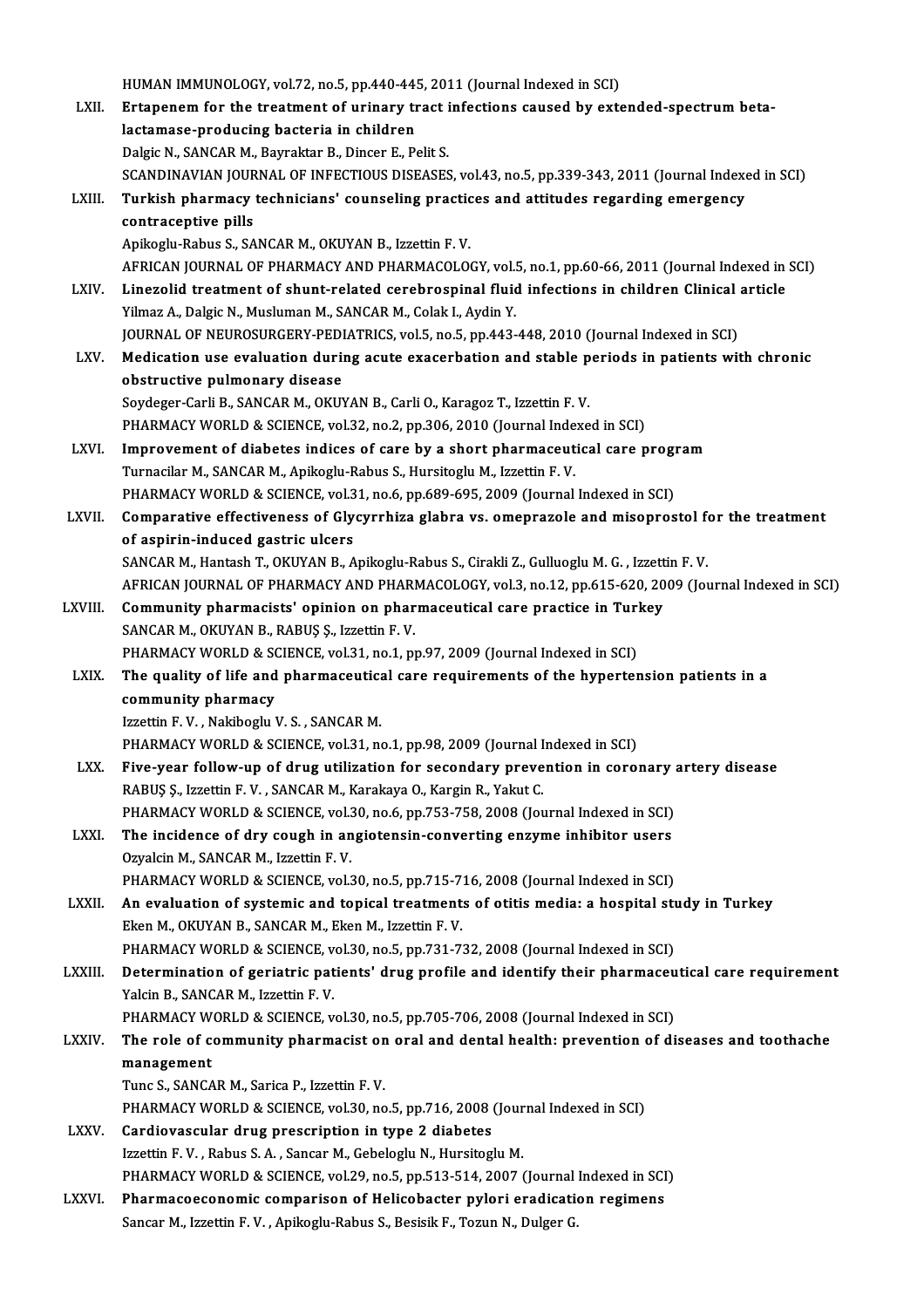# PHARMACY WORLD & SCIENCE, VOL28, N<br>Articles Published in Other Journals

| <b>Articles Published in Other Journals</b> |                                                                                                                 |
|---------------------------------------------|-----------------------------------------------------------------------------------------------------------------|
| Ι.                                          | Evaluation of clinical pharmacist interventions on drug-related problems in the gastroenterology<br>ward        |
|                                             | CEYLAN C., SANCAR M., BECEREN A., Demir A., KUŞ C., Omurtag G. Z.                                               |
|                                             | JOURNAL OF RESEARCH IN PHARMACY, vol.26, no.3, pp.687-696, 2022 (Journal Indexed in ESCI)                       |
| П.                                          | Reliability of High-Alert Medications Questionnaire in Turkish Healthcare Professionals                         |
|                                             | Ozturk F., Altiparmak O., Torun B., Bektay M.Y., SANCAR M., OKUYAN B.                                           |
|                                             | BEZMIALEM SCIENCE, vol.10, no.1, pp.17-23, 2022 (Journal Indexed in ESCI)                                       |
| III.                                        | Pediatric Patients with COVID-19: A Retrospective Single-Center Experience                                      |
|                                             | Sahin A., Dalgic N., SANCAR M., Congur E. C., Kanik M. K., Ilgar S. D., Bayraktar B., Ozdemir H. M.             |
|                                             | MEDICAL BULLETIN OF SISLI ETFAL HOSPITAL, vol.56, no.1, pp.62-69, 2022 (Journal Indexed in ESCI)                |
| IV.                                         | Adaptation of Chronic Kidney Disease-Self Management Knowledge Tool (CKD-SMKT) into Turkish                     |
|                                             | ALTIPARMAK Ö., İZZETTİN F.V., OKUYAN B., ARIKAN İ.H., SANCAR M.                                                 |
|                                             | CLINICAL AND EXPERIMENTAL HEALTH SCIENCES, vol.11, no.3, pp.432-436, 2021 (Journal Indexed in ESCI)             |
| V.                                          | Validation of a Knowledge Test in Turkish Patients on Warfarin Therapy at an Ambulatory                         |
|                                             | <b>Anticoagulation Clinic</b>                                                                                   |
|                                             | Türker M., SANCAR M., DEMİRTUNÇ R., UÇAR N., Osman U., AY N. P., KOZAN Ö., OKUYAN B.                            |
|                                             | Turkish journal of pharmaceutical sciences, vol.18, pp.445-451, 2021 (Journal Indexed in ESCI)                  |
| VI.                                         | Impact of Clinical Pharmacist-led Interventions in Turkey<br>KARA E., cakir B. K., SANCAR M., DEMİRKAN S. K.    |
|                                             | TURKISH JOURNAL OF PHARMACEUTICAL SCIENCES, vol.18, no.4, pp.517-526, 2021 (Journal Indexed in ESCI)            |
| VII.                                        | Hastanede Yatan Pediatrik Hastalarda İlaç Tedavisinin İncelenmesi: Klinik Eczacı Önerileri                      |
|                                             | Işık M. N., DALGIÇ N., OKUYAN B., YILDIRMAK Z. Y., SANCAR M.                                                    |
|                                             | Çocuk Enfeksiyon Dergisi, vol.14, no.4, pp.1-5, 2020 (Journal Indexed in ESCI)                                  |
| VIII.                                       | Assessment of the pharmacy students' e-health literacy and mobile health application utilization                |
|                                             | Ustun G., SÖYLEMEZ S. L., Ucar N., SANCAR M., OKUYAN B.                                                         |
|                                             | JOURNAL OF RESEARCH IN PHARMACY, vol.24, no.1, pp.23-29, 2020 (Journal Indexed in ESCI)                         |
| IX.                                         | Evaluation of knowledge and attitude of pharmacist and pharmacy technicians on emergency                        |
|                                             | contraception method in Istanbul, Turkey: A simulated patient study                                             |
|                                             | uzun g. d., SANCAR M., OKUYAN B.                                                                                |
|                                             | Journal of research in pharmacy (online), vol.23, no.3, pp.395-402, 2019 (Journal Indexed in ESCI)              |
| Х.                                          | Determination of Potential Drug-Drug Interactions Using Various Software Programs in a                          |
|                                             | <b>Community Pharmacy Setting</b>                                                                               |
|                                             | SANCAR M., Kasik A., OKUYAN B., Batuhan S., Izzettin F.V.                                                       |
|                                             | TURKISH JOURNAL OF PHARMACEUTICAL SCIENCES, vol.16, no.1, pp.14-19, 2019 (Journal Indexed in ESCI)              |
| XI.                                         | Evaluation of satisfaction and internet self-efficacy of inquirers using an internet-based drug                 |
|                                             | information centre                                                                                              |
|                                             | İZZETTİN F.V., özden z. k., OKUYAN B., SANCAR M.                                                                |
|                                             | Journal of Taibah University Medical Sciences, vol.14, no.1, pp.67-72, 2019 (Journal Indexed in ESCI)           |
| XII.                                        | The role of the clinical pharmacist in patient education and monitoring of patients under warfarin<br>treatment |
|                                             | İZZETTİN F.V., Çelik S., Acar R.D., TEZCAN S., AKSOY N., Bektay M., SANCAR M.                                   |
|                                             | journal of research in Pharmacy, vol.23, no.6, pp.1157-63, 2019 (Journal Indexed in ESCI)                       |
| XIII.                                       | The Clinical and Economic Outcomes of the Pharmacist Involved-Antimicrobial Stewardship                         |
|                                             | Programs                                                                                                        |
|                                             | SANCAR M., Ünal Sayın Z., Cankatar S., DALGIÇ N., OKUYAN B.                                                     |
|                                             | Literatür Eczacılık Bilimleri Dergisi, vol.8, no.1, pp.18-28, 2019 (Other Refereed National Journals)           |
|                                             |                                                                                                                 |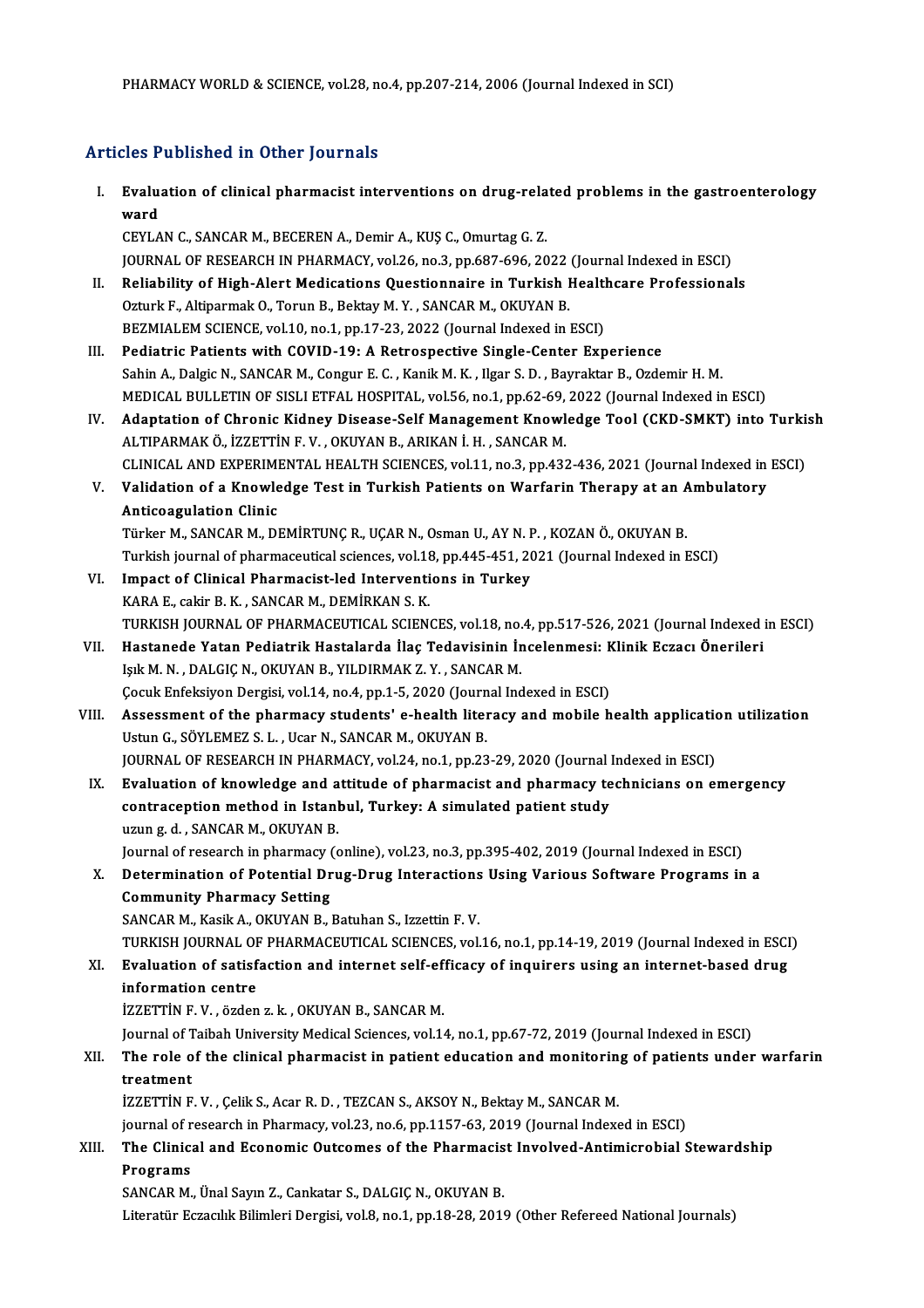| XIV.        | ASSESSMENT OF URINARY 8-HYDROXYDEOXYGUANOSINE LEVEL IN DIABETIC CANCER PATIENTS                                    |
|-------------|--------------------------------------------------------------------------------------------------------------------|
|             | Al-Taie A., Izzettin F. V., SANCAR M., Koseoglu A., Aliustaoglu M., Kaptanagasi A.                                 |
|             | INTERNATIONAL JOURNAL OF PHARMACEUTICAL SCIENCES AND RESEARCH, vol.8, no.4, pp.1619-1623, 2017                     |
|             | (Journal Indexed in ESCI)                                                                                          |
| XV.         | Influence of Pharmacist Recommendations for Chemotherapy-Related Problems in Diabetic Cancer                       |
|             | Patients                                                                                                           |
|             | Izzettin F.V., Al-taie A., SANCAR M., Aliustaoglu M.                                                               |
|             | MARMARA PHARMACEUTICAL JOURNAL, vol.21, no.3, pp.603-611, 2017 (Journal Indexed in ESCI)                           |
| XVI.        | Determination of side effects and medication adherence in major depression patients utilized                       |
|             | antidepressants                                                                                                    |
|             | SANCAR M., Duzgun E., OKUYAN B., Deniz S., Caliskan M., Coskun K., Izzettin F. V.                                  |
|             | MARMARA PHARMACEUTICAL JOURNAL, vol.21, no.1, pp.177-182, 2017 (Journal Indexed in ESCI)                           |
| XVII.       | Kronik Hastalarda Hasta Odaklı Eczacılık Hizmetleri ile ilgili Memnuniyet Anketinin Türkçe                         |
|             | Validasyonu                                                                                                        |
|             | OKUYAN B., Hücum H., SANCAR M., AY N. P., İZZETTİN F. V.                                                           |
|             | Clinical Experimental Health Science, vol.6, no.4, pp.150-154, 2016 (Other Refereed National Journals)             |
| XVIII.      | Observation of radiotherapy related acute side effects occurrence and management in cancer                         |
|             | patients                                                                                                           |
|             | ALTAİE A., KÖSEOĞLU A., İZZETTİN F.V., SANCAR M., TEZCAN S., ALQOZBAKR T. A. B., AKSU A.                           |
|             | INTERNATIONAL JOURNAL OF PHARMACY, vol.6, pp.11-19, 2016 (Refereed Journals of Other Institutions)                 |
| XIX.        | Turkish Validation of Patient Satisfaction Towards Patient Oriented Pharmacy Services                              |
|             | Questionnaire in Patients with Chronic Disease                                                                     |
|             | OKUYAN B., Hucum H., SANCAR M., Ay P., Izzettin F. V.                                                              |
| XX.         | CLINICAL AND EXPERIMENTAL HEALTH SCIENCES, vol.6, no.4, pp.150-154, 2016 (Journal Indexed in ESCI)                 |
|             | Hipertansiyonda Farmasötik Bakım<br>SANCAR M., OKUYAN B.                                                           |
|             | Sanayi Eczacılarının Sesi Dergisi, vol.7, pp.12-17, 2016 (National Non-Refereed Journal)                           |
| XXI.        | Antimikrobiyal Yönetim Programlarında Klinik Eczacı Etkisi                                                         |
|             | OKUYAN B. SANCAR M.                                                                                                |
|             | Sanayi Eczacılarının Sesi Dergisi, no.6, pp.16-18, 2015 (National Non-Refereed Journal)                            |
| XXII.       | Tip 2 Diyabet Hastalarının Tek Kullanımlık İnsülin Kalemi Kullanımı ile İlgili Bilgi ve Tutumlarının               |
|             | Değerlendirilmesi                                                                                                  |
|             | OKUYAN B., SAĞLAM B., EMRE E., DEMİRTUNÇ R., İZZETTİN F.V., SANCAR M.                                              |
|             | MARMARA PHARMACEUTICAL JOURNAL, vol.18, pp.159, 2014 (Other Refereed National Journals)                            |
| XXIII.      | Yaşlılarda İlaç Kullanımı Eczacı Perspektifi                                                                       |
|             | OKUYAN B., SANCAR M.                                                                                               |
|             | Sanayi Eczacılarının Sesi Dergisi, vol.5, pp.19-22, 2014 (National Non-Refereed Journal)                           |
| XXIV.       | Eczacılıkta yeni dönem Klinik eczacılık ve sağlık sistemindeki yeri                                                |
|             | AYPAR E., SANCAR M., İZZETTİN F.V.                                                                                 |
|             | Sağlık Düşüncesi ve tıp kültürü dergisi, no.30, pp.48-51, 2014 (National Non-Refereed Journal)                     |
| XXV.        | Hastane Yatışında Eczacı Tarafından Yürütülen İlaç Mutabakatı Programının Değerlendirilmesi                        |
|             | SANCAR M., DEMİR ÖZKER P., ER E., TURAN B., OKUYAN B.                                                              |
|             | MÜSBED, vol.4, no.4, pp.226-231, 2014 (Other Refereed National Journals)                                           |
| <b>XXVI</b> | Nephrotoxicity Evaluation in Outpatients Treated withCisplatin Based Chemotherapy Using a Short<br>HydrationMethod |
|             | TEZCAN S., İZZETTİN F.V., SANCAR M., YUMUK P.F., TURHAL N.S.                                                       |
|             | pharmacology and pharmacy, vol.4, pp.296-302, 2013 (Refereed Journals of Other Institutions)                       |
| XXVII.      | Assessment of levofloxacın effect on human neutrophil functions in vitro                                           |
|             | CÖMERTER H., KADİR T., OKUYAN B., SANCAR M., İZZETTİN F.V.                                                         |
|             | Turkish Journal of Pharmaceutical Sciences, vol.10, no.1, pp.19-24, 2013 (Other Refereed National Journals)        |
| XXVIII.     | Opinion and Knowledge Towards Pharmaceutical Care Of The Pharmacists Participated in Clinical                      |
|             |                                                                                                                    |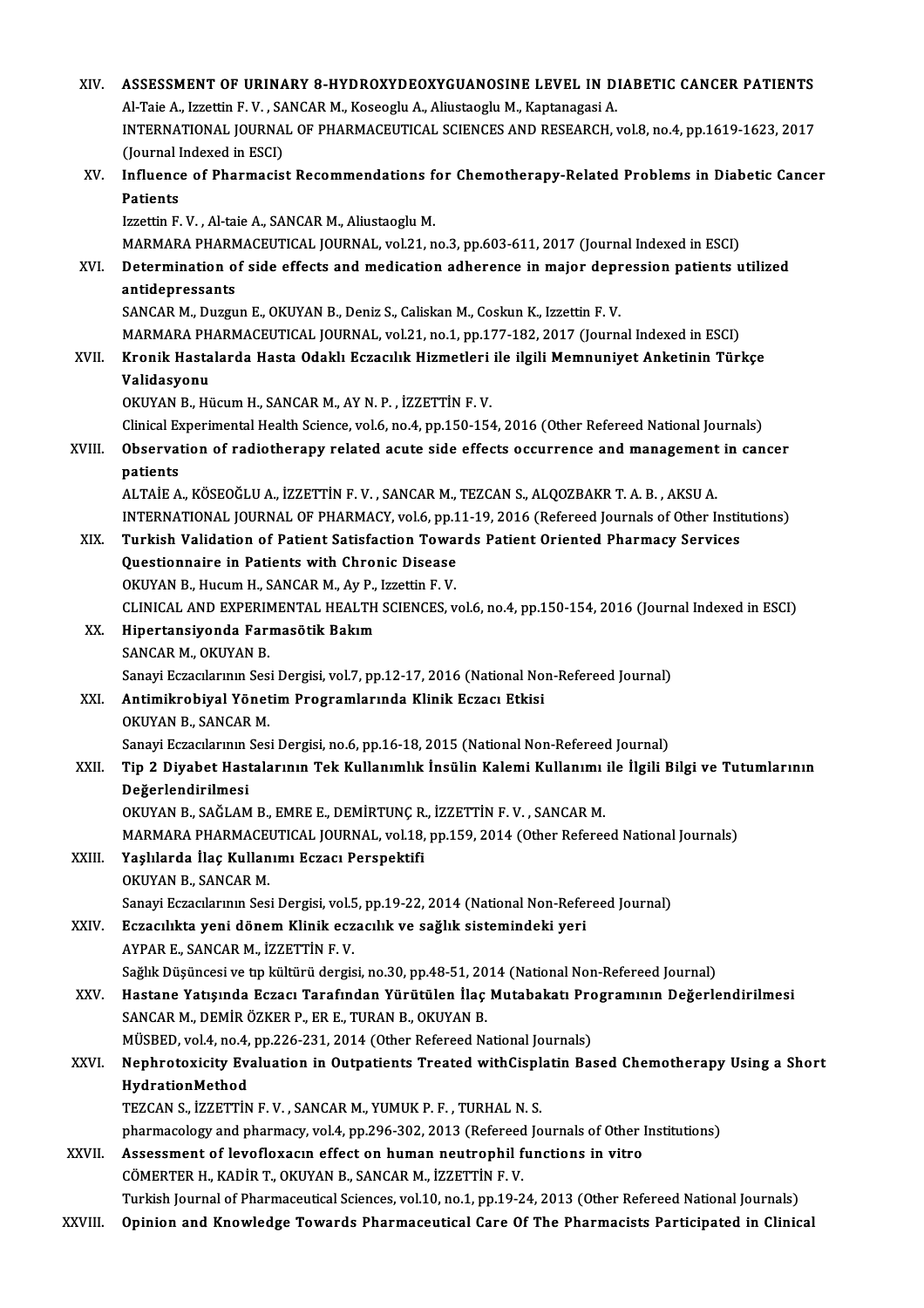|              | Pharmacy and Pharmaceutical Care Continuing Education Program                                                     |
|--------------|-------------------------------------------------------------------------------------------------------------------|
|              | SANCAR M., OKUYAN B., RABUŞ Ş., İZZETTİN F.V.                                                                     |
|              | Turkish Journal of Pharmaceutical Sciences, vol.10, no.2, pp.245-254, 2013 (Other Refereed National Journals)     |
| XXIX.        | The Effects Of Ginkgo Biloba On Nephrotoxicity Induced By Cisplatin based Chemotherapy Protocols                  |
|              | In Rats                                                                                                           |
|              | OKUYAN B., İZZETTİN F.V., BİNGÖL ÖZAKPINAR Ö., TURAN P., ÖZDEMİR KUMRAL Z. N., SANCAR M., ÇIRAKLI Z.,             |
|              | <b>CLARK P. M., ERCAN F.</b>                                                                                      |
|              | IUFS Journal of Biology, vol.71, pp.103-111, 2012 (Refereed Journals of Other Institutions)                       |
| XXX.         | Göz Burun ve Kulağa İlaç Uygularken                                                                               |
|              | <b>SANCAR M</b>                                                                                                   |
|              | Herkese Sağlık, vol.17, pp.36-40, 2012 (National Non-Refereed Journal)                                            |
| <b>XXXI</b>  | The impact of pharmacist-led smoking cessation program at community pharmacy                                      |
|              | Atalay L., SANCAR M., OKUYAN B., Izzettin F.V.                                                                    |
|              | CLINICAL AND EXPERIMENTAL HEALTH SCIENCES, vol.2, no.1, pp.20-25, 2012 (Journal Indexed in ESCI)                  |
| XXXII.       | Solunum Yoluyla İlaç Kullanımı ve Eczacı Danışmanlığı<br><b>SANCAR M.</b>                                         |
|              | Herkese Sağlık, vol.16, pp.38-44, 2012 (National Non-Refereed Journal)                                            |
| XXXIII.      | Bir serbest eczanede eczacı danışmanlığında yürütülen sigara bırakma programının sonuçlarının                     |
|              | değerlendirilmesi                                                                                                 |
|              | ATALAY L., SANCAR M., OKUYAN B., İZZETTİN F.V.                                                                    |
|              | MÜSBED, vol.2, no.1, pp.20-25, 2012 (Other Refereed National Journals)                                            |
| XXXIV.       | Serbest Eczanelerde Klinik Eczacılık ve Farmasötik Bakım Hizmetleri                                               |
|              | OKUYAN B., SANCAR M., İZZETTİN F.V.                                                                               |
|              | İlaç Haber Aktüel, 25: 10 (2011)., vol.25, no.10, 2011 (National Non-Refereed Journal)                            |
| <b>XXXV</b>  | Klinik Eczacıların Uzmanlık Alanları                                                                              |
|              | OKUYAN B., SANCAR M.                                                                                              |
|              | Sentez, vol.7, pp.12-13, 2011 (National Non-Refereed Journal)                                                     |
| <b>XXXVI</b> | Alendronat tedavisinin senil osteoporozlu hastalarda idrar kalsiyum kreatinin oranı üzerine                       |
|              | etkisinin değerlendirilmesi                                                                                       |
|              | YÖRÜKOĞLU E., OKUYAN B., SANCAR M., İZZETTİN F. V.                                                                |
|              | MÜSBED, vol.1, no.1, pp.42-46, 2011 (Other Refereed National Journals)                                            |
| XXXVII.      | Eczanelerde Klinik Eczacılık Ve Farmasötik Bakım Hizmetleri Verilebilir Mi<br>İZZETTİN F.V., SANCAR M., OKUYAN B. |
|              | Ecza Yaşam, vol.3, no.8, pp.50-51, 2011 (National Non-Refereed Journal)                                           |
| XXXVIII.     | Assesment of the effect of alendronate therapy on urine calcium/creatinine ratio in patients with                 |
|              | senil osteoporosis                                                                                                |
|              | Yorukoglu E., OKUYAN B., SANCAR M., Izzettin F.V.                                                                 |
|              | CLINICAL AND EXPERIMENTAL HEALTH SCIENCES, vol.1, no.1, pp.42-46, 2011 (Journal Indexed in ESCI)                  |
| <b>XXXIX</b> | Is Rotavirus Diarrhea a Systemic Viral Infection                                                                  |
|              | DALGIC N., HASIM O., PULLU M., SANCAR M., KAFADAR I., YILMAZ A.                                                   |
|              | Çocuk Enfeksiyon Dergisi, vol.4, no.4, pp.48-55, 2010 (Other Refereed National Journals)                          |
| XL.          | Klinik Eczacılık ve Farmasötik Bakım Meslek içi Eğitim Programları                                                |
|              | SANCAR M.                                                                                                         |
|              | TEB Haberler, vol.5, pp.32-33, 2008 (National Non-Refereed Journal)                                               |
| XLI.         | <b>Nephrotoxicity of Piroxicam in Rats</b>                                                                        |
|              | Ahmed E.Y., İzzettin F.V., Ayça İ.B., Sancar M., Stohs S.J.                                                       |
|              | Research Communication in Pharmacology and Toxicology, vol.8, pp.27-33, 2003 (Refereed Journals of Other          |
|              | Institutions)                                                                                                     |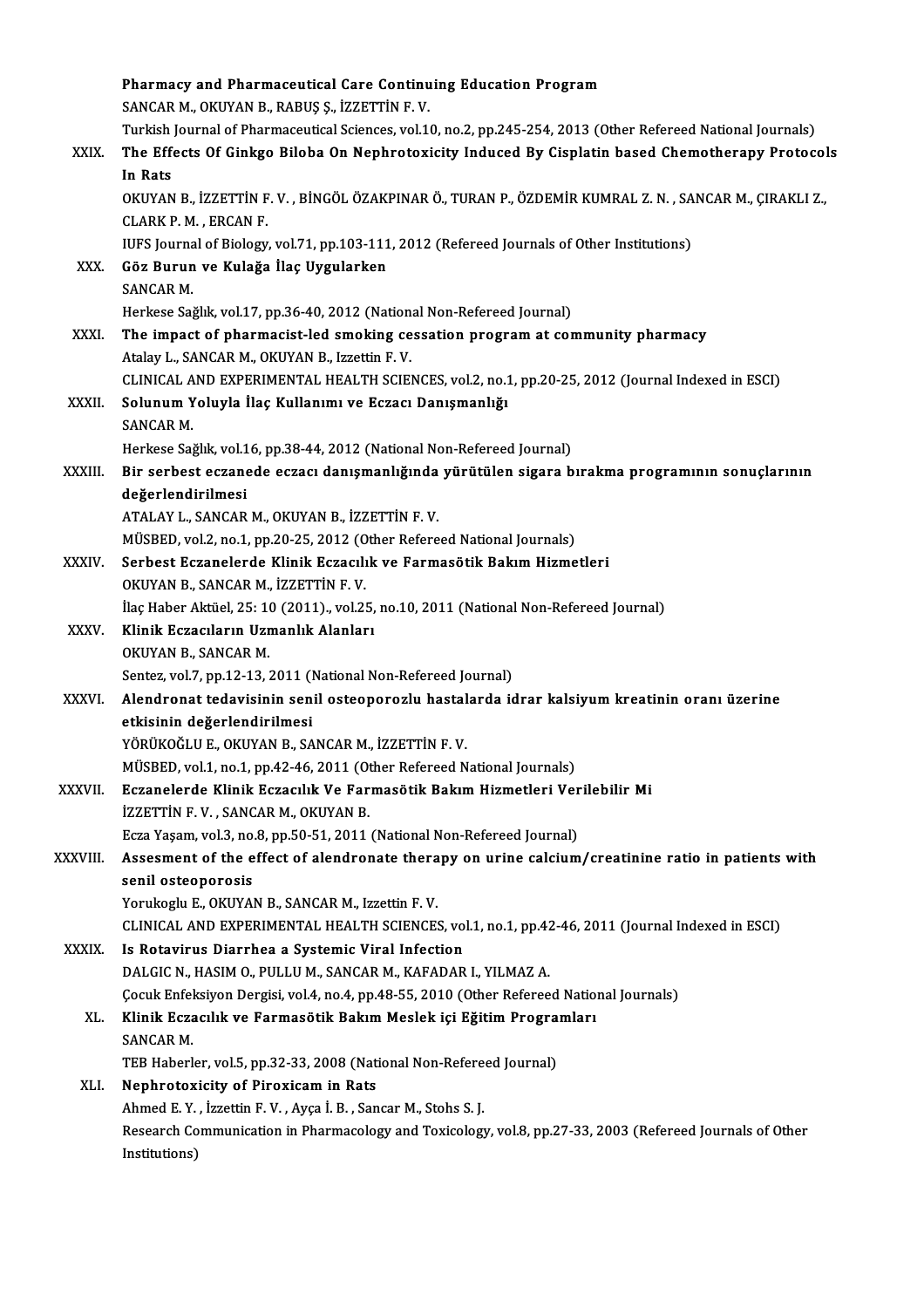#### Books&Book Chapters

ooks & Book Chapters<br>I. Bulaşıcı Olmayan Hastalıklarla Mücadele - Eczcaıların Katkısı<br>SANGAR M E & BOOK<br>Bulaşıcı Ol<br>SANCAR M. SANCAR M.<br>TEB yayınları, 2019 II. Sağlıkta Kalite Standartları ADSH (Ağız ve Diş Sağlığı Hizmetleri) TEB yayınları, 2019<br>Sağlıkta Kalite Standartları ADSH (Ağız ve Diş Sağlığı Hizmetleri)<br>BESLER A., ESATOĞLU A. E. , VARIR A., YILDIZ A. N. , KAPLAN A., ŞAHİN A. K. , KARABÖCE B., MEYDAN B.,<br>ZENÇİROĞLU D. PERÇİN RENDERS D. e Sağlıkta Kalite Standartları ADSH (Ağız<br>BESLER A., ESATOĞLU A. E. , VARIR A., YILD<br>ZENCİROĞLU D., PERÇİN RENDERS D., et al.<br>Anıl Beklem Mathes Ltd. Sti. Ankara, Ankara BESLER A., ESATOĞLU A. E. , VARIR A., YILDIZ A. N.<br>ZENCİROĞLU D., PERÇİN RENDERS D., et al.<br>Anıl Reklam Matbaa Ltd, Şti, Ankara, Ankara, 2017<br>Estasılık Fakültesi Eğitim Öğnetim Behheri 20 ZENCİROĞLU D., PERÇİN RENDERS D., et al.<br>Anıl Reklam Matbaa Ltd, Şti, Ankara, Ankara, 2017<br>III. Eczacılık Fakültesi Eğitim Öğretim Rehberi 2016 Anıl Reklam Matbaa Ltd, Şti, Ankara, Ankara, 2017<br>Eczacılık Fakültesi Eğitim Öğretim Rehberi 2016<br>KÜÇÜKGÜZEL Ş. G. , KAYMAKÇIOĞLU B., UĞURLU T., SANCAR M., RAYAMAN P., AKGÜN S. G. , TOK F., tuna t.<br>MARMARA ÜNİVERSİTESİ VAY Eczacılık Fakültesi Eğitim Öğretim Rehberi 201<br>KÜÇÜKGÜZEL Ş. G. , KAYMAKÇIOĞLU B., UĞURLU T., :<br>MARMARA ÜNİVERSİTESİ YAYINEVİ, İstanbul, 2016<br>Fezacılık Fakültesi Eğitim Öğretim Behberi MARMARA ÜNİVERSİTESI YAYINEVİ, İstanbul, 2016<br>IV. Eczacılık Fakültesi Eğitim Öğretim Rehberi MARMARA ÜNİVERSİTESİ YAYINEVİ, İstanbul, 2016<br>Eczacılık Fakültesi Eğitim Öğretim Rehberi<br>KÜÇÜKGÜZEL Ş. G. , KAYMAKÇIOĞLU B., SANCAR M., UĞURLU T., RAYAMAN P., AKGÜN S. G. , TOK F.<br>Marmara Üniversitesi Yayınavi, 2016 Eczacılık Fakültesi Eğitim Öğretim<br>KÜÇÜKGÜZEL Ş. G. , KAYMAKÇIOĞLU<br>Marmara Üniversitesi Yayınevi, 2016<br>Marmara Üniversitesi Eszacılık E KÜÇÜKGÜZEL Ş. G. , KAYMAKÇIOĞLU B., SANCAR M., UĞURLU T., RAYAMAN P., Al<br>Marmara Üniversitesi Yayınevi, 2016<br>V. Marmara Üniversitesi Eczacılık Fakültesi Eğitim Öğretim Rehberi 2016<br>V. VÜÇÜYCÜZEL S. G. KAYMAKÇIOĞLU B. UĞUBL Marmara Üniversitesi Yayınevi, 2016<br>Marmara Üniversitesi Eczacılık Fakültesi Eğitim Öğretim Rehberi 2016<br>KÜÇÜKGÜZEL Ş. G. , KAYMAKÇIOĞLU B., UĞURLU T., SANCAR M., RAYAMAN P., TOK F., Aygün S. G. , Tuna T.<br>Marmara Üniversit Marmara Üniversitesi Eczacılık Fakültesi<br>KÜÇÜKGÜZEL Ş. G. , KAYMAKÇIOĞLU B., UĞURI<br>Marmara Üniversitesi Yayınevi, İstanbul, 2016<br>T. C. MARMARA ÜNİVERSİTESİ ECZACU IK KÜÇÜKGÜZEL Ş. G. , KAYMAKÇIOĞLU B., UĞURLU T., SANCAR M., RAYAMAN P., TOK F., Aygün S. G. ,<br>Marmara Üniversitesi Yayınevi, İstanbul, 2016<br>VI. — T. C. MARMARA ÜNİVERSİTESİ ECZACILIK FAKÜLTESİ EĞİTİM ÖĞRETİM REHBERİ 2016<br>VÜC Marmara Üniversitesi Yayınevi, İstanbul, 2016<br>T C MARMARA ÜNİVERSİTESİ ECZACILIK FAKÜLTESİ EĞİTİM ÖĞRETİM REHBERİ 2016<br>KÜÇÜKGÜZEL Ş. G. , RAYAMAN P., KAYMAKÇIOĞLU B., AKGÜN S. G. , SANCAR M., TOK F., UĞURLU T., TUNA T.<br>MAR T C MARMARA ÜNİVERSİTESİ ECZACILIK FAKÜ<br>KÜÇÜKGÜZEL Ş. G. , RAYAMAN P., KAYMAKÇIOĞLU B<br>MARMARA ÜNİVERSİTESİ YAYINEVİ, İstanbul, 2016<br>Marmara Üniversitesi Estacılık Fakültesinin EC KÜÇÜKGÜZEL Ş. G. , RAYAMAN P., KAYMAKÇIOĞLU B., AKG<br>MARMARA ÜNIVERSITESI YAYINEVI, İstanbul, 2016<br>VII. Marmara Üniversitesi Eczacılık Fakültesinin 50. Yılı<br>Omuytas C. Z., Dölen E. Sansar M. Ekiağlu H. K., Erdağan MARMARA ÜNİVERSİTESİ YAYINEVİ, İstanbul, 2016<br>VII. Marmara Üniversitesi Eczacılık Fakültesinin 50. Yılı<br>Omurtag G. Z. , Dölen E., Sancar M., Elçioğlu H. K. , Erdoğan G., Kocacık T. Marmara Üniversitesi Eczacılık Fakültesir<br>Omurtag G. Z. , Dölen E., Sancar M., Elçioğlu H. I<br>Marmara Üniversitesi Yayınevi, İstanbul, 2013<br>İlac Güyenliği VIII. İlaç Güvenliği<br>İZZETTİN F. V. , RABUŞ Ş., OKUYAN B., SANCAR M. Marmara Üniversitesi Yayınevi, İstanbul, 2013<br>İlaç Güvenliği<br>İZZETTİN F. V. , RABUŞ Ş., OKUYAN B., SANCAR M.<br>in: Hastana Vänstimi, Haydan Sun Tungay Baltaki . in: Hastane Yönetimi, Haydar Sur, Tunçay Palteki, Editor, Nobel Tıp Kitabevleri, pp.561-576, 2013 IX. Gargara Yapma Becerisi in: Hastane Yönetimi, Hayda<br>Gargara Yapma Becerisi<br>İZZETTİN F. V. , SANCAR M.<br>in: İlac Uygulama Bocerisi, B in: İlaç Uygulama Becerisi, Prof. Dr. Cengiz Yakıncı, Prof. Dr. Erdem Yeşilada, Editor, TürK Eczacıları Birliği Eczacılı<br>Akademisi, pp.38-39, 2013 İZZETTİN F. V. , SANCAR M.<br>in: İlaç Uygulama Becerisi, I<br>Akademisi, pp.38-39, 2013

#### Refereed Congress / Symposium Publications in Proceedings

- Efereed Congress / Symposium Publications in Proceedings<br>I. The Psychometric Properties of the Mini-Cog© in Turkish Elderly Patients.<br>IICAR N. SAHIN Y. ALTIRARMAKÖ SANGAR M. DEMIRTING R. Sügr D. QKIVAN R. Tour dongress 7 by inpostant 1 ustreaments in 1 recodeings<br>The Psychometric Properties of the Mini-Cog© in Turkish Elderly Patients.<br>UÇAR N., ŞAHİN Y., ALTIPARMAK Ö., SANCAR M., DEMİRTUNÇ R., Süer D., OKUYAN B. The Psychometric Properties of the Mini-Cog© in Turkish Elderly Patients.<br>UÇAR N., ŞAHİN Y., ALTIPARMAK Ö., SANCAR M., DEMİRTUNÇ R., Süer D., OKUYAN B.<br>ACCP Virtual Poster Symposium, May 26 and 27, 2020, United States Of A UÇAR N., ŞAHİN Y., ALTIPARMAK Ö., SANCAR M., DEMİRTUNÇ R., Süer D., OKUYAN B.<br>ACCP Virtual Poster Symposium, May 26 and 27, 2020, United States Of America, 26 - 27 May 2020, vol.3, pp.12<br>II. Assessment Quality of Life in P
- ACCP Vir<br>Assessm<br>Control<br>TUNCEP Assessment Quality of Life in Patients Treated<br>Control<br>TUNCER M., SÖYLEMEZ S. L. , OKUYAN B., SANCAR M.<br>ESCR 49th International Sumperium on Clinical Phorn Control<br>TUNCER M., SÖYLEMEZ S. L. , OKUYAN B., SANCAR M.<br>ESCP 48th International Symposium on Clinical Pharmacy, Ljubljana, Slovenia, 23 - 25 October 2019<br>An Assessment of Penents', Attitudes tewards the Use of Modisines i

TUNCER M., SÖYLEMEZ S. L. , OKUYAN B., SANCAR M.<br>ESCP 48th International Symposium on Clinical Pharmacy, Ljubljana, Slovenia, 23 - 25 October 2019<br>III. An Assessment of Parents' Attitudes towards the Use of Medicines in Th ESCP 481<br>An Asse<br>Results<br>HACIVEV An Assessment of Parents' Attitudes towa<br>Results<br>HACIYEV U., TORUN B., OKUYAN B., SANCAR M.<br>ESCP 49th International Sumposium on Clinical

Results<br>HACIYEV U., TORUN B., OKUYAN B., SANCAR M.<br>ESCP 48th International Symposium on Clinical Pharmacy, Ljubljana, Slovenia, 23 - 25 October 2019 HACIYEV U., TORUN B., OKUYAN B., SANCAR M.<br>ESCP 48th International Symposium on Clinical Pharmacy, Ljubljana, Sloven<br>IV. Evaluation of Parents' Knowledge and Attitude about Antipyretics<br>PAHADIP A JZZETTIN E V. SAHIN V. OKU

- ESCP 48th International Symposium on Clinical Pharmacy, Ljub<br>**Evaluation of Parents' Knowledge and Attitude about A**<br>BAHADIR A., İZZETTİN F. V. , ŞAHİN Y., OKUYAN B., SANCAR M.<br>ESCP 49th International Symposium on Clinical Evaluation of Parents' Knowledge and Attitude about Antipyretics<br>BAHADIR A., İZZETTİN F. V. , ŞAHİN Y., OKUYAN B., SANCAR M.<br>ESCP 48th International Symposium on Clinical Pharmacy, Ljubljana, Slovenia, 23 - 25 October 2019 BAHADIR A., İZZETTİN F. V. , ŞAHİN Y., OKUYAN B., SANCAR M.<br>ESCP 48th International Symposium on Clinical Pharmacy, Ljubljana, Slovenia, 23 - 2<br>V. Pharmacy Students' Knowledge and Perception on High-Alert Medications<br>POZE
- ESCP 48th International Symposium on Clinical Pharmacy, L<sub>.</sub><br><mark>Pharmacy Students' Knowledge and Perception on Hi</mark><br>POZE T., TORUN B., ALTIPARMAK Ö., SANCAR M., OKUYAN B.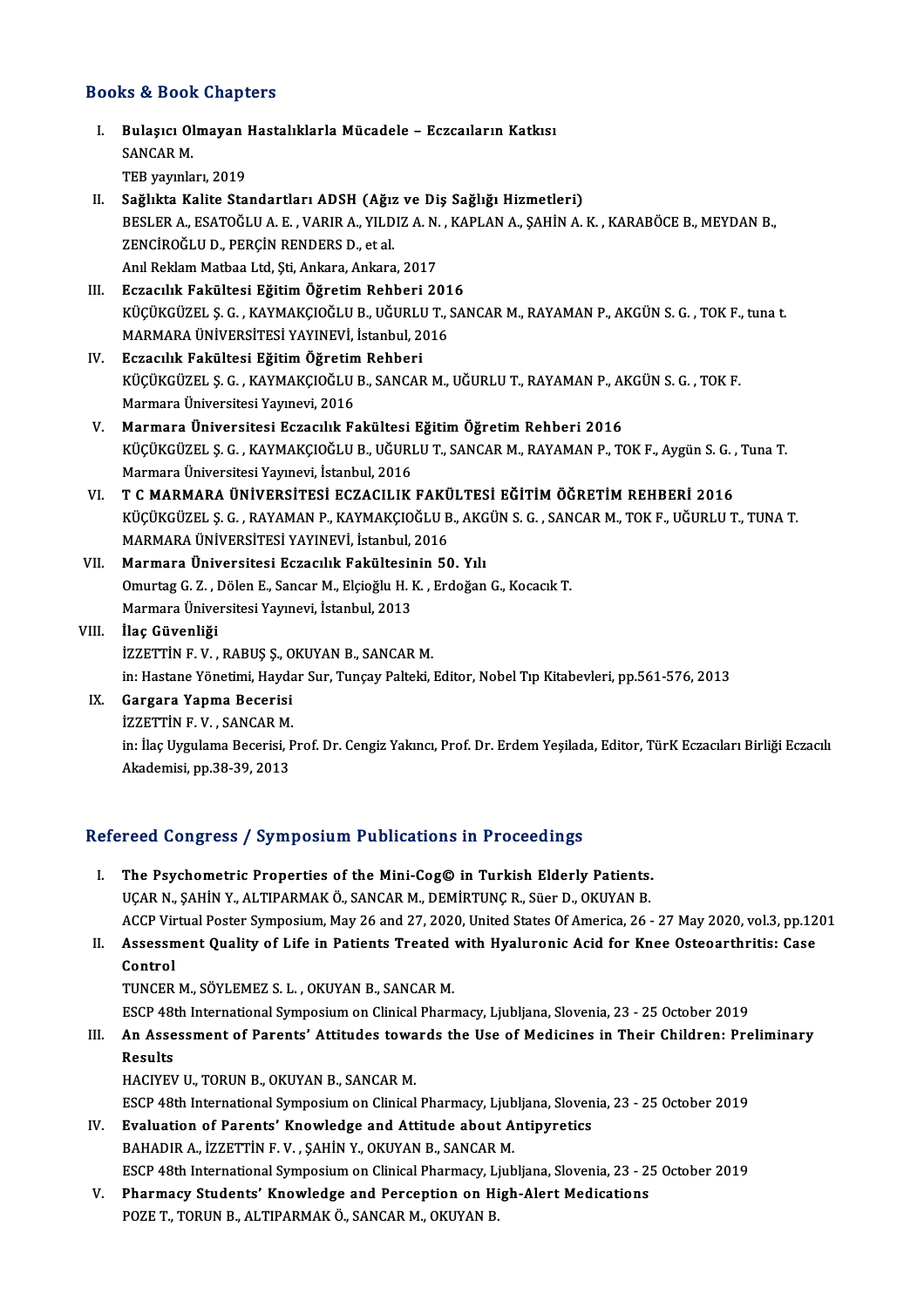ESCP 48th International Symposium on Clinical Pharmacy, Ljubljana, Slovenia, 23 - 25 October 2019<br>Evaluation of Diabatis Patients' Medisation Adharanse and Attitudes towards Diabatis Es

- ESCP 48th International Symposium on Clinical Pharmacy, Ljubljana, Slovenia, 23 25 October 2019<br>VI. Evaluation of Diabetic Patients' Medication Adherence and Attitudes towards Diabetic Foot Care<br>CEVIVE, OVIVAN P, SAN ESCP 48th International Symposit<br>Evaluation of Diabetic Patient<br>SEVİK F., OKUYAN B., SANCAR M.<br>ESCP 49th International Symposit VI. Evaluation of Diabetic Patients' Medication Adherence and Attitudes towards Diabetic Foot Care<br>SEVİK F., OKUYAN B., SANCAR M.<br>ESCP 48th International Symposium on Clinical Pharmacy, Ljubljana, Slovenia, 23 - 25 October
- VII. The Attitude and Knowledge of Patients towards Medication Adherence and Wastage. ESCP 48th International Symposium on Clinical Pharmacy, Ljubljana, Slover<br>The Attitude and Knowledge of Patients towards Medication Adhe<br>ALTIPARMAK Ö., TORUN B., YEŞİL DEVECİOĞLU T., SANCAR M., OKUYAN B.<br>49th ESCP Symposiu 48th ESCP Symposium on Clinical Pharmacy The Digital Revolution: Supporting clinical pharmacy through e-health, digital support systems, big data and more., 23 - 25 October 2019 ALTIPARMAK Ö., TORUN B., YEŞİL DEVECİOĞLU T., SANCAR M., OK<br>48th ESCP Symposium on Clinical Pharmacy The Digital Revolution<br>digital support systems, big data and more., 23 - 25 October 2019<br>Evaluation of Medisation Besiman 48th ESCP Symposium on Clinical Pharmacy The Digital Revolution: Supporting clinical pharmacy through e-he digital support systems, big data and more., 23 - 25 October 2019<br>VIII. Evaluation of Medication Regimen Complexity digital support systems, b<br>Evaluation of Medicati<br>Prostatic Hyperplasia<br>ALCOPANE L OVIVAN P Evaluation of Medication Regimen Complexity and Med<br>Prostatic Hyperplasia<br>ALGORANE I., OKUYAN B., SANCAR M., İZZETTİN F. V. , CAM H.<br>ESCR 49th International Sumnosium en Clinical Pharmagy J. iul Prostatic Hyperplasia<br>ALGORANE I., OKUYAN B., SANCAR M., İZZETTİN F. V. , CAM H.<br>ESCP 48th International Symposium on Clinical Pharmacy, Ljubljana, Slovenia, 23 - 25 October 2019 IX. Medication Reviewin Elderly Patients at Community Pharmacy Setting: The Association Between ESCP 48th International Symposium on Clinical Pharmacy, Ljubljana, Slovenia, 23 - 25 October 2019<br>Medication Review in Elderly Patients at Community Pharmacy Setting: The Association Be<br>Occurrence of Potentially Inappropri Medication Review in Elderly Patients<br>Occurrence of Potentially Inappropria<br>SAYIN Z., ÖZEN Y., SANCAR M., OKUYAN B.<br>ESCP 49th International Sumnesium on Cli Occurrence of Potentially Inappropriate Prescribing and Medication Regimen Complexity<br>SAYIN Z., ÖZEN Y., SANCAR M., OKUYAN B.<br>ESCP 48th International Symposium on Clinical Pharmacy, Ljubljana, Slovenia, 23 - 25 October 201 SAYIN Z., ÖZEN Y., SANCAR M., OKUYAN B.<br>ESCP 48th International Symposium on Clinical Pharmacy, Ljubljana, Slovenia, 23 - 25 October 2019<br>X. Evaluation of the Quality of Life, Attitudes and Perceptions in Patients with Ben ESCP 48th International Symposium on Clinical Pharmacy, Ljubljana, Slovenia, 23 - 25 October 2019<br>Evaluation of the Quality of Life, Attitudes and Perceptions in Patients with Benign Prost<br>Hyperplasia,<br>İZZETTİN F.V., ALGOR Evaluation of the Quality of Life, Attitudes and Percept<br>Hyperplasia,<br>İZZETTİN F. V. , ALGORANE I., OKUYAN B., SANCAR M., CAM H.<br>ESCR 49th International Sumnesium on Clinical Phermegy, Liul Hyperplasia,<br>İZZETTİN F. V. , ALGORANE I., OKUYAN B., SANCAR M., CAM H.<br>ESCP 48th International Symposium on Clinical Pharmacy, Ljubljana, Slovenia, 23 - 25 October 2019<br>E. Hoalth I. itanacy and Mobile Annligation Utilizat IZZETTIN F. V. , ALGORANE I., OKUYAN B., SANCAR M., CAM H.<br>ESCP 48th International Symposium on Clinical Pharmacy, Ljubljana, Slovenia, 23 - 25 Octo<br>XI. E-Health Literacy and Mobile Application Utilization Among Pharmacy S ESCP 48th International Symposium on Clinical Pharmacy, Lj<br>E-Health Literacy and Mobile Application Utilization A<br>ÜSTÜN G., SÖYLEMEZ S. L. , UÇAR N., SANCAR M., OKUYAN B.<br>ESCP 49th International Symposium on Clinical Pharm E-Health Literacy and Mobile Application Utilization Among Pharmacy Students<br>ÜSTÜN G., SÖYLEMEZ S. L. , UÇAR N., SANCAR M., OKUYAN B.<br>ESCP 48th International Symposium on Clinical Pharmacy, Ljubljana, Slovenia, 23 - 25 Oct ÜSTÜN G., SÖYLEMEZ S. L. , UÇAR N., SANCAR M., OKUYAN B.<br>ESCP 48th International Symposium on Clinical Pharmacy, Ljubljana, Slovenia, 23 - 25 October 2019<br>XII. The Evaluation of Type 2 Diabetes Mellitus Risk Screening at C ESCP 48th International Symposium on Clin<br>The Evaluation of Type 2 Diabetes Mel<br>AYGÜN L., KÖSE H., OKUYAN B., SANCAR M.<br>ESCP 49th International Symposium on Clin The Evaluation of Type 2 Diabetes Mellitus Risk Screening at Community Pharmacy Settin<br>AYGÜN L., KÖSE H., OKUYAN B., SANCAR M.<br>ESCP 48th International Symposium on Clinical Pharmacy, Ljubljana, Slovenia, 23 - 25 October 20 AYGÜN L., KÖSE H., OKUYAN B., SANCAR M.<br>ESCP 48th International Symposium on Clinical Pharmacy, Ljubljana, Slovenia, 23 - 25 October 20<br>XIII. Clinical Pharmacists-Led Medication Review for Pediatric Patients at Hospital Se ESCP 48th International Symposium on Clinical Pharmacy, Ljubljana, Slovenia, 23 - 25 October 2019 Clinical Pharmacists-Led Medication Review for Pediatric Patients at Hospital Setting<br>IŞIK M., DAGIÇ N., OKUYAN B., YILDIRMAK Z., SANCAR M.<br>ESCP 48th International Symposium on Clinical Pharmacy, Ljubljana, Slovenia, 23 - IŞIK M., DAGIÇ N., OKUYAN B., YILDIRMAK Z., SANCAR M.<br>ESCP 48th International Symposium on Clinical Pharmacy, Ljubljana, Slov<br>XIV. Türkiye'de klinik eczacılık eğitiminin gelişimi: Marmara modeli"<br>SANCAR M. PARUS S. QYIVAN ESCP 48th International Symposium on Clinical Pharmacy, Ljubljana, S<br>Türkiye'de klinik eczacılık eğitiminin gelişimi: Marmara mode<br>SANCAR M., RABUŞ Ş., OKUYAN B., İZZETTİN F. V. , KÜÇÜKGÜZEL Ş. G.<br>2. Hlusel Marmara Eszasıl Türkiye'de klinik eczacılık eğitiminin gelişimi: Marmara modeli"<br>SANCAR M., RABUS S., OKUYAN B., İZZETTİN F. V., KÜÇÜKGÜZEL S. G.
- XV. Marmara Üniversitesi'nde eczacılıkta uzmanlık eğitimi: İlk deneyimler 2. Ulusal Marmara Eczacılık Kongresi, Turkey, 14 - 16 November 2018 Marmara Üniversitesi'nde eczacılıkta uzmanlık eğitimi: İlk den<br>SANCAR M., RABUŞ Ş., OKUYAN B., İZZETTİN F. V. , KÜÇÜKGÜZEL Ş. G.<br>2. Ulusal Marmara Eczacılık Kongresi, Turkey, 14 - 16 November 2018<br>All vou need te know abou
- XVI. All you need to know about clinical rounds: from design to assessment.<br>IZZETTIN F.V., RABUS S., SANCAR M. 2. Ulusal Marmara Eczacılık Kongresi,<br>All you need to know about clinic<br>İZZETTİN F.V. , RABUŞ Ş., SANCAR M.<br>ESCP47th Euronean Symnosium en C All you need to know about clinical rounds: from design to assessm<br>IZZETTIN F. V. , RABUŞ Ş., SANCAR M.<br>ESCP47th European Symposium on Clinical Pharmacy, 24 - 26 October 2018<br>Evaluation of knowledge and attitudes of nation
- XVII. Evaluation of knowledge and attitudes of patients and pharmacists on using herbal products.<br>TEZCAN S., KIZILKAYA M., SANCAR M., İZZETTİN F. V. ESCP47th European Symposium on Clinical Pharmacy<br>**Evaluation of knowledge and attitudes of patier**<br>TEZCAN S., KIZILKAYA M., SANCAR M., İZZETTİN F. V.<br>47th ESCP Symposium on Clinical Pharmacy "Persone Evaluation of knowledge and attitudes of patients and pharmacists on using herbal products.<br>TEZCAN S., KIZILKAYA M., SANCAR M., İZZETTİN F. V.<br>47th ESCP Symposium on Clinical Pharmacy "Personalised Pharmacy Care, Belfast,
	-
- XVIII. Evaluation of knowledge and attitudes of patients using eye drops / ointments.<br>KILICASLAN Ö., SANCAR M., TEZCAN S., İZZETTİN F. V. 47th ESCP Symposium on Clinical Pharmacy "Personal<br>Evaluation of knowledge and attitudes of patien<br>KILIÇASLAN Ö., SANCAR M., TEZCAN S., İZZETTİN F. V.<br>12th International Symposium on Pharmaceutical Scien Evaluation of knowledge and attitudes of patients using eye drops / ointments.<br>KILIÇASLAN Ö., SANCAR M., TEZCAN S., İZZETTİN F. V.<br>12th International Symposium on Pharmaceutical Sciences (ISOPS-12)., Ankara, Turkey, 26 - 2 KILIÇASLAN Ö., SANCAR M., TEZCAN S., İZZETTİN F. V.<br>12th International Symposium on Pharmaceutical Sciences (ISOPS-12).<br>XIX. MARMARA ECZACILIK STAJ EĞİTİMİNDE SÖZLÜ STAJ GÜNLERİ
	- 12th International Symposium on Pharmaceutical Sciences (ISOPS-12)., Ankara, Turkey, 26 29 June 20<br>MARMARA ECZACILIK STAJ EĞİTİMİNDE SÖZLÜ STAJ GÜNLERİ<br>UĞURLU T., ŞENER A., KERİMOĞLU O., SANCAR M., KARAKUŞ S., KAYMAKÇIOĞ MARMARA ECZACILIK STAJ EĞİTİMİNDE SÖZLÜ STAJ GÜNLERİ<br>UĞURLU T., ŞENER A., KERİMOĞLU O., SANCAR M., KARAKUŞ S., KAYMAKÇIOĞI<br>2.Ulusal Eczacılık Eğitimi ve Akreditasyon Kongresi, Turkey, 10 - 11 May 2018<br>Assessment of knowled UĞURLU T., ŞENER A., KERİMOĞLU O., SANCAR M., KARAKUŞ S., KAYMAKÇIOĞLU B., KÜ(<br>2.Ulusal Eczacılık Eğitimi ve Akreditasyon Kongresi, Turkey, 10 - 11 May 2018<br>XX. Assessment of knowledge and attitude of women utilized oral c
	- 2.Ulusal Eczacılık Eğitimi ve Akreditasyon Kon<br>Assessment of knowledge and attitude of<br>KURŞUN H., OKUYAN B., BARRİ R., SANCAR M.<br>46th ESCP Symnosium on Clinisal Pharmagy O Assessment of knowledge and attitude of women utilized of<br>KURŞUN H., OKUYAN B., BARRİ R., SANCAR M.<br>46th ESCP Symposium on Clinical Pharmacy, 9 - 11 October 2017<br>Betreapestively, Assessment of Asid Sunnessien Theneny is KURŞUN H., OKUYAN B., BARRİ R., SANCAR M.<br>46th ESCP Symposium on Clinical Pharmacy, 9 - 11 October 2017<br>XXI. Retrospectively Assessment of Acid Supression Therapy in Internal Medicine Service
	-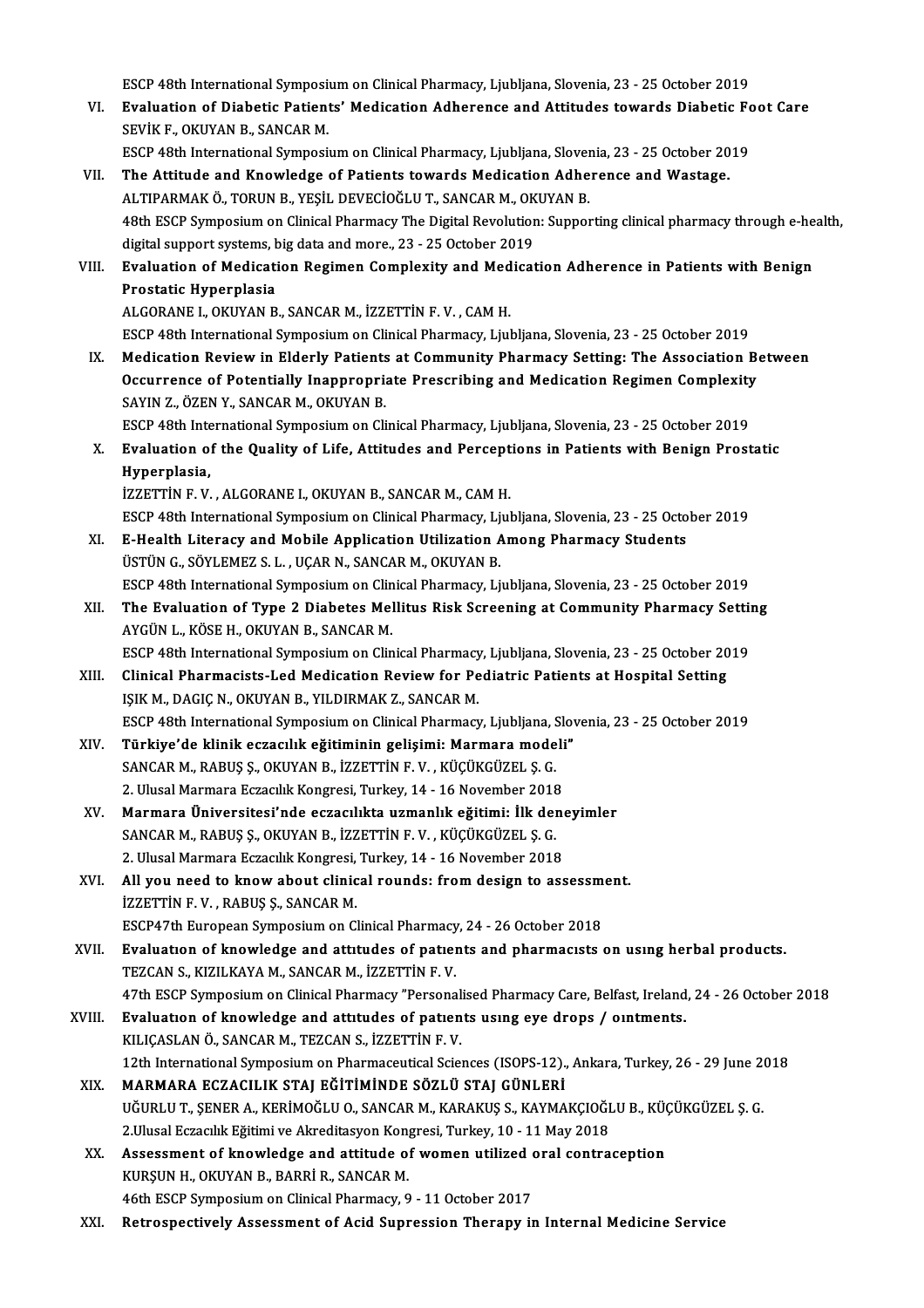Ince I., Torun B., Ozdemir B., Belentepe A., Ozkan O., DEMİRTUNÇ R., Boz E., SANCAR M., OKUYAN B.<br>International Meeting on EducationResearch in Heelth Sciences (IMER HSQ, İstanbul, Turkey, 2., 05 Ince I., Torun B., Ozdemir B., Belentepe A., Ozkan O., DEMİRTUNÇ R., Boz E., SANCAR M., OKUYAN B.<br>International Meeting on EducationResearch in Health Sciences (IMER-HS9, İstanbul, Turkey, 3 - 05 November<br>2017 Ince I.<br>Intern<br>2017<br>Petre International Meeting on EducationResearch in Health Sciences (IMER-HS9, İstanbul, Turkey, 3 - 05<br>2017<br>XXII. Retrospectively Assessment of Acid Suppression Therapy in Internal Medicine Service<br>INCE I. TOPUN B. LEBLERICIA,

2017<br>Retrospectively Assessment of Acid Suppression Therapy in Internal Medicine Service<br>İNCE İ., TORUN B., LEBLEBİCİ A., ÖZDEMİR B., BELENTEPE A., ÖZKAN Ö., DEMİRTUNÇ R., BOZ E., SANCAR M.,<br>OKUYAN B Retrospectively Assessment of Acid Suppression Therapy in Internal Medicine Service<br>INCE I., TORUN B., LEBLEBICI A., ÖZDEMIR B., BELENTEPE A., ÖZKAN Ö., DEMIRTUNÇ R., BOZ E., SA<br>OKUYAN B. INCE I., TORUN B., LEBLEBICI A., ÖZDEMIR B., BELENTEPE A., ÖZKAN Ö., DEMIRTUNÇ R., BOZ<br>OKUYAN B.<br>International Meeting on Education and Research in Health Sciences, 3 - 05 November 2017<br>Poliability of the Turkish Version o

OKUYAN B.<br>International Meeting on Education and Research in Health Sciences, 3 - 05 November 2017<br>XXIII. Reliability of the Turkish Version of the Oral Anticoagulation Knowledge (OAK) Test<br>TÜRKER M. SANGAR M. DEMIRTING R. International Meeting on Education and Research in Health Sciences, 3 - 05 Novem<br>Reliability of the Turkish Version of the Oral Anticoagulation Knowledge<br>TÜRKER M., SANCAR M., DEMİRTUNÇ R., UZMAN O., AY N. P. , KOZAN Ö., O

- Reliability of the Turkish Version of the Oral Anticoagulation Knowledge (OAK) T<br>TÜRKER M., SANCAR M., DEMİRTUNÇ R., UZMAN O., AY N. P. , KOZAN Ö., OKUYAN B.<br>International Meeting on Education and Research in Health Scienc TÜRKER M., SANCAR M., DEMİRTUNÇ R., UZMAN O., AY N. P. , KOZAN Ö., OKUYAN B.<br>International Meeting on Education and Research in Health Sciences, 3 - 05 November 2017<br>XXIV. Assessment of Patients' with Hypertension Cardiova
- International Meeting on Education<br>Assessment of Patients' with I<br>Community Pharmacy Setting<br>ÖZKAN ÖZDOČAN E. ÖZKAN Ö. T Assessment of Patients' with Hypertension Cardiovascular Disease Ris<br>Community Pharmacy Setting<br>ÖZKAN ÖZDOĞAN F., ÖZKAN Ö., TORUN B., UZUN G. D. , SANCAR M., OKUYAN B.<br>International Meeting on Education and Bessensh in Hee Community Pharmacy Setting<br>ÖZKAN ÖZDOĞAN F., ÖZKAN Ö., TORUN B., UZUN G. D. , SANCAR M., OKUYAN B.<br>International Meeting on Education and Research in Health Sciences, 3 - 05 November 2017<br>Evaluation of Internat based Drug ÖZKAN ÖZDOĞAN F., ÖZKAN Ö., TORUN B., UZUN G. D. , SANCAR M., OKUYAN B.<br>International Meeting on Education and Research in Health Sciences, 3 - 05 November 2017<br>XXV. Evaluation of Internet-based Drug Information Center Con
- International Meeting on Education and Research in H<br>**Evaluation of Internet-based Drug Information**<br>İZZETTİN F. V. , YILMAZ Z. K. , OKUYAN B., SANCAR M.<br>International Meeting on Education and Bessensh in H Evaluation of Internet-based Drug Information Center Conducted by Clinical Phar<br>IZZETTIN F. V. , YILMAZ Z. K. , OKUYAN B., SANCAR M.<br>International Meeting on Education and Research in Health Sciences, 3 - 05 November 2017<br> International Meeting on Education and Research in Health Sciences, 3 - 05 November 2017

izzETTİN F. V. , YILMAZ Z. K. , OKUYAN B., SANCAR M.<br>International Meeting on Education and Research in Health Sciences, 3 - 05 November 2017<br>XXVI. The role of clinical pharmacist in evaluation of cardiometabolic risk and The role of clinical pharmacist in evaluation of cardiometabolic risk and drug related problems in<br>patients with bipolar disorder<br>YANG S., SANCAR M., OKUYAN B., BİNGÖL ÖZAKPINAR Ö., NEBİOĞLU M., ÇALIŞKAN M., ÇIRAKLI Z., DE

pati<br>YAN<br>F. V. YANG S., SANCAR M., OKUYAN B., BİNGÖL ÖZAKPINAR Ö., NEBİOĞLU M., ÇALIŞKAN M., ÇIRAKLI Z., DE M., İZZETTİN<br>F. V.<br>46th European Society of Clinical Pharmacy (ESCP) Symposium on Clinical Pharmacy, Heidelberg, Germany, 9 - 11<br>

F. V.<br>46th European Society of Clinical Pharmacy (ESCP) Symposium on Clinical Pharmacy, Heidelberg, Germany, 9 - 11<br>October 2017

XXVII. Medication adherence and medication regimen complexity of patients with polypharmacy setting October 2017<br>Medication adherence and medication regimen complexity of patients with polypharmacy setting<br>LEBLEBİCİ A., TORUN B., ÖZKAN Ö., ÖZDEMİR B., BELENTEPE A., İNCE İ., OKUYAN B., SANCAR M., BABİ B., İZZETTİN<br>E. V Med<br>LEBI<br>F.V. LEBLEBİCİ A., TORUN B., ÖZKAN Ö., ÖZDEMİR B., BELENTEPE A., İNCE İ., OKUYAN B., SANCAR M., BABİ B., İZZETTİN<br>F. V.<br>46th European Society of Clinical Pharmacy (ESCP) Symposium on Clinical Pharmacy, Heidelberg, Germany, 9 -

F.V.<br>46th Europear<br>October 2017<br>Inter profess 46th European Society of Clinical Pharmacy (ESCP) Symposium on Clinical Pharmacy, Heidelberg, German<br>October 2017<br>XXVIII. Inter-professional training:the importance of clinical rounds in clinical pharmacy education<br>SANGAR

October 2017<br>Inter-professional training:the importance of clinical rounds in clinical pharmacy education<br>SANCAR M., İZZETTİN F. V. , OKUYAN B. Inter-professional training:the importance of clinical rounds in clinical pharmacy education<br>SANCAR M., İZZETTİN F. V. , OKUYAN B.<br>46th European Society of Clinical Pharmacy (ESCP) Symposium on Clinical Pharmacy, Heidelber

SANCAR M., İZ.<br>46th Europear<br>October 2017<br>Eveluation et

#### XXIX. Evaluation of Pharmacist's role related to corticosteroid usage: Corticophobia İZZETTİN F.V., TEZCAN S., Çakıcı G., ŞAHİN Y., SANCAR M. Evaluation of Pharmacist's role related to corticosteroid usage: Corticophobia<br>İZZETTİN F. V. , TEZCAN S., Çakıcı G., ŞAHİN Y., SANCAR M.<br>46th European Society of Clinical Pharmacy (ESCP) Symposium on Clinical Pharmacy, He EXETTIN F.V.<br>46th European<br>October 2017<br>Evaluation of

- 46th European Society of Clinical Pharmacy (ESCP) Symposium on Clinical Pharmacy, Heidelberg, Ge<br>October 2017<br>XXX. Evaluation of The Different Patient Education Methods Given By The Clinical Pharmacist<br>XII MA7.7 K. SANCAR October 2017<br><mark>Evaluation of The Different Patient Education Methods Give</mark><br>YILMAZ Z. K. , SANCAR M., OKUYAN B., YEŞİLDAĞ O., İZZETTİN F. V.<br>46th ESCP Sumnosium en Clinisel Pharmagy 9 - 11 Ostober 2017 Evaluation of The Different Patient Education Methods Given<br>All Maz Z. K., SANCAR M., OKUYAN B., YEŞİLDAĞ O., İZZETTİN F. V<br>46th ESCP Symposium on Clinical Pharmacy, 9 - 11 October 2017<br>Attitudes of Visually Disabled Beapl
- 46th ESCP Symposium on Clinical Pharmacy, 9 11 October 2017<br>XXXI. Attitudes of Visually Disabled People Towards Medication Usage -Primary Research 46th ESCP Symposium on Clinical Pharmacy, 9 - 11 October 2017<br>Attitudes of Visually Disabled People Towards Medication Usage -Primary Research<br>BELENTEPE A., ÖZKAN Ö., LEBLEBİCİ A., ÖZDEMİR B., İNCE İ., TORUN B., SANCAR M., Attitudes of Visually Disabled People Towards Medication<br>BELENTEPE A., ÖZKAN Ö., LEBLEBİCİ A., ÖZDEMİR B., İNCE İ., TOR<br>46th ESCP Symposium on Clinical Pharmacy, 9 - 11 October 2017<br>Medication adharansa and medication regi 46th ESCP Symposium on Clinical Pharmacy, 9 - 11 October 2017
- XXXII. Medication adherence and medication regimen complexity of patients with polypharmacy at community pharmacy setting Medication adherence and medication regimen complexity of patients with polypharmacy at<br>community pharmacy setting<br>LEBLEBİCİ A., TORUN B., ÖZKAN Ö., ÖZDEMİR B., BELENTEPE A., İNCE İ., OKUYAN B., SANCAR M., BABİ B., İZZETTİ com<br>LEBI<br>F.V. LEBLEBİCİ A., TORUN B., ÖZKAN Ö., ÖZDEMİR B., BELENTEPE A., İI<br>F. V.<br>46th ESCP Symposium on Clinical Pharmacy, 9 - 11 October 2017<br>Fyalustion of Anthunontoneive Medication Adharence at G

F. V.<br>46th ESCP Symposium on Clinical Pharmacy, 9 - 11 October 2017<br>XXXIII. Evaluation of Anthypertensive Medication Adherence at Community Pharmacy Setting<br>CARIP N. OKUYAN B. SANGAR M 46th ESCP Symposium on Clinical<br>Evaluation of Anthypertensive<br>CAKİR N., OKUYAN B., SANCAR M.<br>46th ESCP Symposium on Clinical Evaluation of Anthypertensive Medication Adherence at C<br>CAKİR N., OKUYAN B., SANCAR M.<br>46th ESCP Symposium on Clinical Pharmacy, 9 - 11 October 2017<br>Inter professional Training: The Importance of Clinical Be CAKİR N., OKUYAN B., SANCAR M.<br>46th ESCP Symposium on Clinical Pharmacy, 9 - 11 October 2017<br>XXXIV. Inter-professional Training: The Importance of Clinical Rounds in Clinical Pharmacy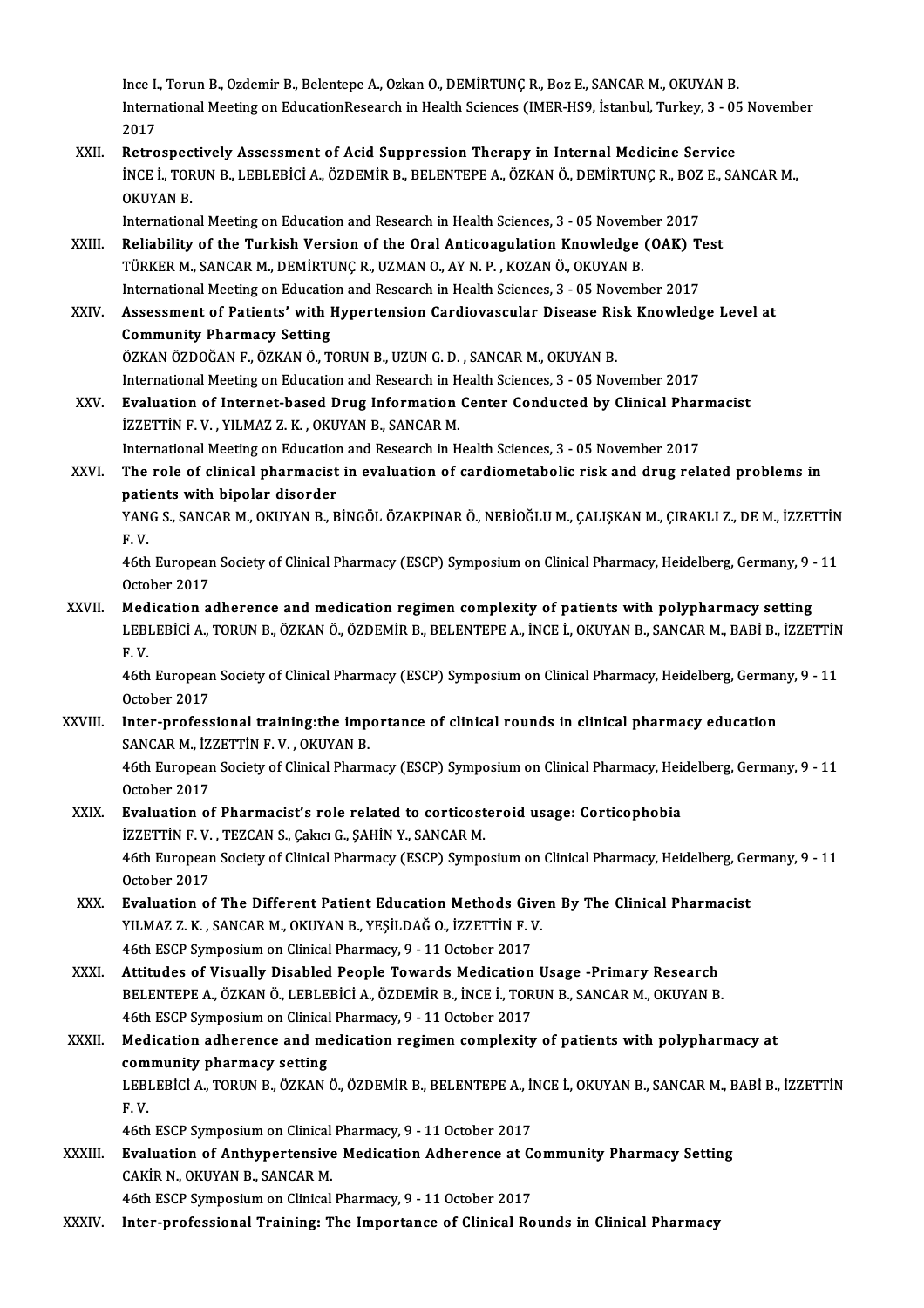SANCAR M., İZZETTİN F.V., OKUYAN B.

SANCAR M., İZZETTİN F. V. , OKUYAN B.<br>46th ESCP Symposium on Clinical Pharmacy, 9 - 11 October 2017<br>Assessment of Self sens and Fear of Self injesting and Self

XXXV. Assessment of Self-care and Fear of Self-injecting and Self-testing in Diabetic Patients Utilized 46th ESC<br>Assessn<br>Insulin<br>ÖZEL Cİ

ÖZELÇİ T., ÖZKAN Ö., TORUN B., SANCAR M., OKUYAN B.

46th ESCP Symposium on Clinical Pharmacy, 9 - 11 October 2017

ÖZELÇİ T., ÖZKAN Ö., TORUN B., SANCAR M., OKUYAN B.<br>46th ESCP Symposium on Clinical Pharmacy, 9 - 11 October 2017<br>XXXVI. Assessment of Individuals' Cardiovascular Disease Risk Knowledge Levelat Community Pharmacy<br>Setti 46th ESC<br>Assessn<br>Setting<br>ÖZPOLA Assessment of Individuals' Cardiovascular Disease<br>Setting<br>ÖZPOLAT S., TORUN B., ÖZKAN Ö., SANCAR M., OKUYAN B.<br>46th ESCP Symposium on Clinical Pharmagy, 9, ...1.1 Ostobe Setting<br>ÖZPOLAT S., TORUN B., ÖZKAN Ö., SANCAR M., OKUYAN B.<br>46th ESCP Symposium on Clinical Pharmacy, 9 - 11 October 2017

- ÖZPOLAT S., TORUN B., ÖZKAN Ö., SANCAR M., OKUYAN B.<br>46th ESCP Symposium on Clinical Pharmacy, 9 11 October 2017<br>XXXVII. Importance of Medication Dose Adjustment in Hospitalized Patients with Impaired Renal Function at<br>I 46th ESCP Symposium on Clinical Pharmacy, 9 - 11 October 2017<br>Importance of Medication Dose Adjustment in Hospitalized Patients<br>Internal Medicine Ward: The Possible Impact of Clinical Pharmacist<br>ALTAV A. ÖZKAN Ö. DEMIRTING Internal Medicine Ward: The Possible Impact of Clinical Pharmacist ALTAY A., ÖZKAN Ö., DEMİRTUNÇR., OKUYAN B., İZZETTİN F.V., SANCAR M. Internal Medicine Ward: The Possible Impact of Clinical Pharmacist<br>ALTAY A., ÖZKAN Ö., DEMİRTUNÇ R., OKUYAN B., İZZETTİN F. V. , SANCAR M.<br>46th ESCP Symposium on Clinical Pharmacy, October 2017, 9 - 11 October 2017<br>The Eve ALTAY A., ÖZKAN Ö., DEMİRTUNÇ R., OKUYAN B., İZZETTİN F. V. , SANCAR M.<br>46th ESCP Symposium on Clinical Pharmacy, October 2017, 9 - 11 October 2017<br>XXXVIII. The Evaluation of Parents Attitude Towards Antibiotic Use in Chil
- 46th ESCP Symposium on Clinical Pharmacy, O<br>The Evaluation of Parents Attitude Towal<br>AK D., İZZETTİN F. V. , OKUYAN B., SANCAR M.<br>46th ESCP Symposium on Clinical Pharmacy, O. The Evaluation of Parents Attitude Towards Antibiotic Use<br>AK D., İZZETTİN F. V. , OKUYAN B., SANCAR M.<br>46th ESCP Symposium on Clinical Pharmacy, 9 - 11 October 2017<br>Petential Drug Internations with Giganatte Smoking at Com 46th ESCP Symposium on Clinical Pharmacy, 9 - 11 October 2017
- AK D., İZZETTİN F. V. , OKUYAN B., SANCAR M.<br>46th ESCP Symposium on Clinical Pharmacy, 9 11 October 2017<br>XXXIX. Potential Drug Interactions with Cigarette Smoking at Community Pharmacy Setting<br>OZBEY S., GUL DUYGU U., SAN Potential Drug Interactions with Cigarette Smoking at Com<br>OZBEY S., GUL DUYGU U., SANCAR M., OKUYAN B.<br>46th ESCP Symposium on Clinical Pharmacy, 9 - 11 October 2017<br>Paug Belated Problems Identified by Clinical Pharmacist e OZBEY S., GUL DUYGU U., SANCAR M., OKUYAN B.<br>46th ESCP Symposium on Clinical Pharmacy, 9 - 11 October 2017<br>XL. Drug Related Problems Identified by Clinical Pharmacist at the Internal Medicine Ward<br>ARIINAHI AH N. Y. A. El A
	- 46th ESCP Symposium on Clinical Pharmacy, 9 11 October 2017<br>Drug Related Problems Identified by Clinical Pharmacist :<br>ABUNAHLAH N. Y. A. , El Awaisi A., Velibeyoğlu F. M. , SANCAR M.<br>46th ESCP Symposium on Clinical Pharm Drug Related Problems Identified by Clinical Pharmacist a<br>ABUNAHLAH N. Y. A. , El Awaisi A., Velibeyoğlu F. M. , SANCAR M.<br>46th ESCP Symposium on Clinical Pharmacy, 8 - 10 October 2017<br>Tüberküler tedevisi alan sosuk bastal
	- ABUNAHLAH N. Y. A. , El Awaisi A., Velibeyoğlu F. M. , SANCAR M.<br>46th ESCP Symposium on Clinical Pharmacy, 8 10 October 2017<br>XLI. Tüberküloz tedavisi alan çocuk hastalarda yüksek basınçlı sıvı kromatografi yöntemi il 46th ESCP S<br><mark>Tüberkülo</mark><br>ilaç izlemi<br>KARAKUS S Tüberküloz tedavisi alan çocuk hastalarda yüksek basınçlı sıvı kromatografi yöntemi ile terapötik<br>ilaç izlemi<br>KARAKUŞ S., SANCAR M., DALGIC N., OKUYAN B., ÇAKIR E., MIDYAT L., ERENBERK U., İZZETTİN F. V. , ROLLAS S.,<br>KAYMA

<mark>ilaç izlemi</mark><br>KARAKUŞ S., SANCA<br>KAYMAKÇIOĞLU B.<br>17 Kromatasını<sup>ş</sup> Ko KARAKUŞ S., SANCAR M., DALGIC N., OKUYAN B., ÇAKIR E., MIDYAT L., ERENBERK U., İZZET<br>KAYMAKÇIOĞLU B.<br>17.Kromatografi Kongresi (Kromatografi 2017), Çorum, Turkey, 20 - 22 September 2017<br>Hasta izlami ve klinik uygulama basen

- KAYMAKÇIOĞLU B.<br>17.Kromatografi Kongresi (Kromatografi 2017), Çorum, Turkey, 20 22 Septe<br>XLII. Hasta izlemi ve klinik uygulama becerileri interaktif atölye çalışması,<br>177ETTİN E.V. SANGAR M. RARIIS S. QKIIYAN R. 17.Kromatografi Kongresi (Kromatografi 2017), Ç<br>Hasta izlemi ve klinik uygulama becerileri in<br>İZZETTİN F.V., SANCAR M., RABUŞ Ş., OKUYAN B.<br>Pharmaclass Sarbast Estasular isin Hasta Odaldı Ya İZZETTİN F. V. , SANCAR M., RABUŞ Ş., OKUYAN B.<br>Pharmaclass Serbest Eczacılar için Hasta-Odaklı Yaz Okulu, Bodrum, Turkey, 18 - 21 May 2017 izzETTİN F.V., SANCAR M., RABUŞ Ş., OKUYAN B.<br>Pharmaclass Serbest Eczacılar için Hasta-Odaklı Yaz Okulu, Bodrum, Turkey, 18 - 21 May 2017<br>XLIII. Cost Analysis of Lactobacillus reuteri DSM 17938 in Children with Acute Infec
- Dinleyici E. C. , Ozen M., KARA A., Dalgic N., Kurugol Z., Guven S., Metin O., Tanir n. g. , Karbuz A., YAZAR A. S. , et al.<br>50th Annual Meeting of ESPGHAN, PRAG, Czech Republic, 10 13 May 2017, vol.64, pp.432-433 Cost Analysis of Lactobacillus reuteri DSM 17938 in Children with Acute Infectious (<br>Dinleyici E. C. , Ozen M., KARA A., Dalgic N., Kurugol Z., Guven S., Metin O., Tanir n. g. , Karbuz A., Y<br>50th Annual Meeting of ESPGHAN, Dinleyici E. C. , Ozen M., KARA A., Dalgic N., Kurugol Z., Guven S., Metin O., Tanir n. g. , Karbuz A., Y.<br>50th Annual Meeting of ESPGHAN, PRAG, Czech Republic, 10 - 13 May 2017, vol.64, pp.432-433<br>XLIV. Eczacılık Lisans E

# 50th Annua<br>Eczacılık L<br>SANCAR M.<br>2 Uluslarar Eczacılık Lisans Eğitimi: Beklentiler ve Öneriler oturumunda "Neden<br>SANCAR M.<br>3. Uluslararası İlaç ve Eczacılık Kongresi, İstanbul, Turkey, 26 - 29 April 2017<br>Eheveynlerin ilköğretim soğundaki sosuklarda antibiyetik kullan

### SANCAR M.<br>3. Uluslararası İlaç ve Eczacılık Kongresi, İstanbul, Turkey, 26 - 29 April 2017<br>XLV. Ebeveynlerin ilköğretim çağındaki çocuklarda antibiyotik kullanımı hakkındaki tutumlarının<br>değerlendirilmesi 3. Uluslararası İlaç ve<br>Ebeveynlerin ilköğ<br>değerlendirilmesi,<br>AK D. İZZETTİN E. V Ebeveynlerin ilköğretim çağındaki çocukl<br>değerlendirilmesi,<br>AK D., İZZETTİN F. V. , SANCAR M., OKUYAN B.<br>2. İVEK 26., 29.April 2017

değerlendirilmesi,<br>AK D., İZZETTİN F. V. , SANCAR M., OKUYAN B.<br>3. İVEK, 26 - 29 April 2017

XK D., İZZETTİN F. V. , SANCAR M., OKUYAN B.<br>3. İVEK, 26 - 29 April 2017<br>XLVI. Bezacılıkta Kariyer Alanları oturumunda "Klinik Eczacılık" 3. İVEK, 26<br>Eczacılıkta<br>SANCAR M. Eczacılıkta Kariyer Alanları oturumunda "Klinik Eczacılık"<br>SANCAR M.<br>3. Uluslararası İlaç ve Eczacılık Kongresi, İstanbul, Turkey, 26 - 29 April 2017<br>nrabaga etudu:Final rapart of the largest elinisel trial with probietis

#### SANCAR M.<br>3. Uluslararası İlaç ve Eczacılık Kongresi, İstanbul, Turkey, 26 - 29 April 2017<br>XLVII. probage study:Final report of the largest clinical trial with probiotic/synbiotics in children with<br>acute infectious gastroe 3. Uluslararası İlaç ve Eczacılık Kongresi, İstanbı<br>probage study:Final report of the largest<br>acute infectious gastroenteritis in Turkey<br>pinu Evici E.G. KARA A. ÖZEN M. Delge N. Cİ probage study:Final report of the largest clinical trial with probiotic/synbiotics in children with<br>acute infectious gastroenteritis in Turkey<br>DİNLEYİCİ E. Ç. , KARA A., ÖZEN M., Dalgıç N., GÜVEN Ş., KURUGÖL N. Z. , Akcan acute<br>DİNLE<br>, et al.<br>EQ An DİNLEYİCİ E. Ç. , KARA A., ÖZEN M., Dalgıç N., GÜVE<br>, et al.<br>50.Annual meeting of ESPGHAN, 10 - 13 May 2017<br>Dabiliya sarvisine yatan bastalarılıylandıklar

, et al.<br>50.Annual meeting of ESPGHAN, 10 - 13 May 2017<br>XLVIII. Dahiliye servisine yatan hastalarıkullandıkları ilaçlar arasındaki olası ilaç-ilaç etkileşimleri<br>ODARASLG OKUYAN B. İZZETTİN E.V. DEMİRTING B. SANGAR M 50.Annual meeting of ESPGHAN, 10 - 13 May 2017<br>Dahiliye servisine yatan hastalarıkullandıkları ilaçlar arasını<br>ODABAŞI G., OKUYAN B., İZZETTİN F. V. , DEMİRTUNÇ R., SANCAR M.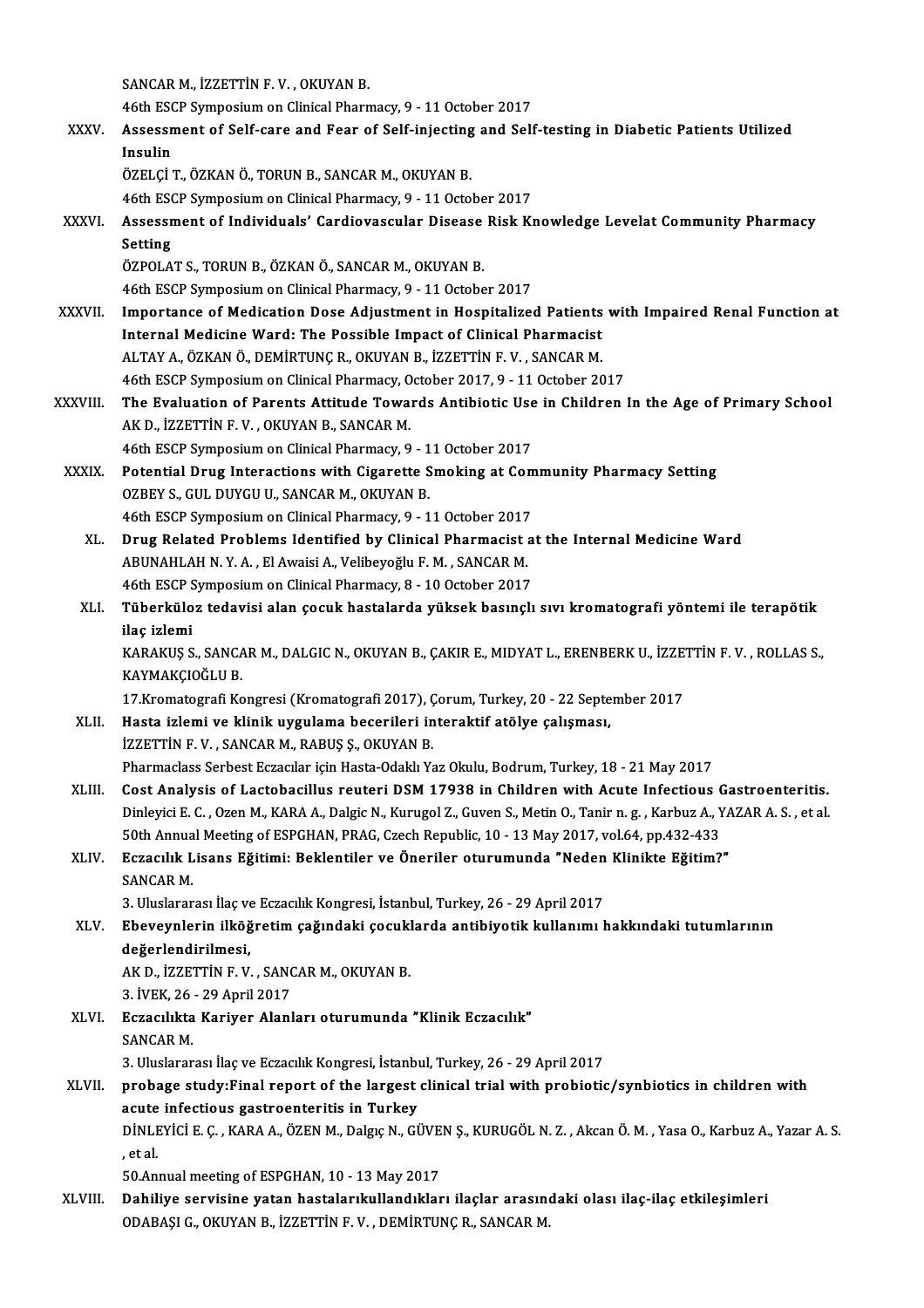3. Ulusal Klinik Eczacılık Farmasötik Bakım Kongresi, Turkey, 9 - 12 February 2017<br>Investigation of Modisation Prefile of Patients During Heenital Admission 3. Ulusal Klinik Eczacılık Farmasötik Bakım Kongresi, Turkey, 9 - 12 February 2017<br>XLIX. Investigation of Medication Profile of Patients During Hospital Admission 3. Ulusal Klinik Eczacılık Farmasötik Bakım Kongresi, Turkey, 9 - 1.<br>Investigation of Medication Profile of Patients During Hos<br>ODABAŞI G., OKUYAN B., SANCAR M., İZZETTİN F. V. , demirtunç r.<br>45th European Sosisty of Clini Investigation of Medication Profile of Patients During Hospital Admission<br>ODABAŞI G., OKUYAN B., SANCAR M., İZZETTİN F. V. , demirtunç r.<br>45th European Society of Clinical Pharmacy (ESCP) Annual Symposium, 5 - 07 October 2 ODABAŞI G., OKUYAN B., SANCAR M., İZZETTİN F. V., demirtunç r.<br>45th European Society of Clinical Pharmacy (ESCP) Annual Symposium, 5 - 07 October 2016<br>L. The evaluation of elderly patients medication profile at community p OKUYAN B., atakulu n., ÖZKAN Ö., İZZETTİN F.V., SANCARM. The evaluation of elderly patients medication profile at community pharmacy setti<br>OKUYAN B., atakulu n., ÖZKAN Ö., İZZETTİN F. V. , SANCAR M.<br>45th European Society of Clinical Pharmacy (ESCP) Annual Symposium, 5 - 07 Octob LI. Determination of medication adherence in hypertensive patients in Turkey and North Cyprus<br>Zengin D., SANCAR M. 45th European Society of Clinical Pharmacy (ESCP) Annual Symposium, 5 - 07 October 2016 Determination of medication adherence in hypertensive patients in Turkey and No.<br>Zengin D., SANCAR M.<br>45th European Society of Clinical Pharmacy (ESCP) Annual Symposium, 5 - 07 October 2016<br>Assessment of next setheter comp Zengin D., SANCAR M.<br>45th European Society of Clinical Pharmacy (ESCP) Annual Symposium, 5 - 07 October 2016<br>LII. Assessment of port catheter complications in cancer patients impact of clinical pharmacist care<br>Kössoğlu A. 45th European Society of Clinical Pharmacy (ESCP) Annual Sympos<br>Assessment of port catheter complications in cancer patien<br>Köseoğlu A., Altaie A. H. , Aliustaoğlu M., SANCAR M., İZZETTİN F. V.<br>45th European Society of Clin Assessment of port catheter complications in cancer patients impact of clinical ph<br>Köseoğlu A., Altaie A. H. , Aliustaoğlu M., SANCAR M., İZZETTİN F. V.<br>45th European Society of Clinical Pharmacy (ESCP) Annual Symposium, 5 Köseoğlu A., Altaie A. H., Aliustaoğlu M., SANCAR M., İZZETTİN F. V.<br>45th European Society of Clinical Pharmacy (ESCP) Annual Symposium, 5 - 07 Octol<br>LIII. Impact of Antiemetic guideline consistency on the patient s qualit 45th European Society of Clinical Pharmacy (ESCP) Ann<br>Impact of Antiemetic guideline consistency on the<br>ABUNAHLAH N.Y.A., ALQOZBAKR T.A.B., SANCAR M.<br>45th European Society of Clinical Pharmacy (ESCP) Ann Impact of Antiemetic guideline consistency on the patient s quality of life<br>ABUNAHLAH N.Y. A. , ALQOZBAKR T. A. B. , SANCAR M.<br>45th European Society of Clinical Pharmacy (ESCP) Annual Symposium, 5 - 07 October 2016<br>Evaluat ABUNAHLAH N. Y. A. , ALQOZBAKR T. A. B. , SANCAR M.<br>45th European Society of Clinical Pharmacy (ESCP) Annual Symposium, 5 - 07 October 2016<br>LIV. Evaluation of rational antibiotic dispending in the community pharmacy se 45th E<br>Evalua<br>study<br>ovuv Evaluation of rational antibiotic dispending in<br>study<br>OKUYAN B., Savan M. A. , SANCAR M., İZZETTİN F. V.<br>4Eth European Sosisty of Clinical Pharmagy (ESCP) study<br>OKUYAN B., Savan M. A. , SANCAR M., İZZETTİN F. V.<br>45th European Society of Clinical Pharmacy (ESCP) Annual Symposium, 5 - 07 October 2016 LV. Staj ve Öğrenme Hedefleri UĞURLUT.,ŞENERA.,KERİMOĞLUO.,SANCARM.,KARAKUŞ S.,KAYMAKÇIOĞLUB.,KÜÇÜKGÜZEL Ş.G. Staj ve Öğrenme Hedefleri<br>UĞURLU T., ŞENER A., KERİMOĞLU O., SANCAR M., KARAKUŞ S., KAYMAKÇIOĞLU B., k<br>LUlusal Eczacılık Eğitimi ve Akreditasyon Kongresi, Ankara, Turkey, 9 - 10 May 2016<br>Eszacılık Eğitiminde Klinik Uygulam UĞURLU T., ŞENER A., KERİMOĞLU O., SANCAR M., KARAKUŞ S., KAYMAKÇIOĞLU B., KÜÇI<br>I.Ulusal Eczacılık Eğitimi ve Akreditasyon Kongresi, Ankara, Turkey, 9 - 10 May 2016<br>LVI. Eczacılık Eğitiminde Klinik Uygulamaların Önemi Marm I.Ulusal Eczacılık Eğitimi ve Akreditasyon Kongresi, Ankara,<br>Eczacılık Eğitiminde Klinik Uygulamaların Önemi Mar<br>İZZETTİN F. V. , SANCAR M., TEZCAN S., ŞAHİN Y., ÖZKAN Ö.<br>1. ulusal eszasılık eğitimi ve almaditasyon konsres Eczacılık Eğitiminde Klinik Uygulamaların Önemi Marmara Üniversit<br>İZZETTİN F. V. , SANCAR M., TEZCAN S., ŞAHİN Y., ÖZKAN Ö.<br>1. ulusal eczacılık eğitimi ve akreditasyon kongresi, Turkey, 9 - 10 May 2016<br>Marmara Üniversitesi İZZETTİN F. V. , SANCAR M., TEZCAN S., ŞAHİN Y., ÖZKAN Ö.<br>1. ulusal eczacılık eğitimi ve akreditasyon kongresi, Turkey, 9 - 10 May 2016<br>LVII. Marmara Üniversitesi Eczacılık Fakültesi nde Akreditasyon Süreci Sancar M., Elçioğlu H.K., Küçükgüzel İ., Akbuğa J., Kaymakçıoğlu B., Göktürk S., Şener A., Uğurlu T., Süzgeç Selçuk S., Mar<mark>mara Ünive</mark><br>Sancar M., Elçioğl<br>Erdoğan G., et al.<br>Ullucel Eszaglık I.Ulusal Eczacılık Eğitimi ve Akreditasyon Kongresi, HacettepeÜniversitesi,Ankara, Ankara, Turkey, 9 - 10 May 2016,<br>vol.1, pp.14 Erdoğan G.,<br>I.Ulusal Ecza<br>vol.1, pp.14<br>DETERMIN LUlusal Eczacılık Eğitimi ve Akreditasyon Kongresi, HacettepeÜniversitesi,Ankara, Ankara, Turkey, 9 - 10 May 2<br>1991. vol.1, pp.14<br>1991. DETERMINATION OF PHARMACEUTICAL CARE NEEDS IN PATIENTS WITH COLON CANCER AT AN vol.1, pp.14<br>DETERMINATION OF PH<br>AMBULATORY SETTING<br>TEZCANS IZZETTINE V AMBULATORY SETTING<br>TEZCAN S., İZZETTİN F. V. , SANCAR M., YUMUK P. F. , TURHAL S. AMBULATORY SETTING<br>TEZCAN S., İZZETTİN F. V. , SANCAR M., YUMUK P. F. , TURHAL<br>44TH ESCP SYMPOSIUM, 29 - 31 October 2015, vol.38, pp.557<br>KANSER HASTALARINDA İLAÇ KAYNAKLI PROBLEMLEI LIX. KANSER HASTALARINDA İLAÇ KAYNAKLI PROBLEMLERİN BELİRLENMESİNDE KLİNİK ONKOLOJİ 44TH ESCP SYMPOSIU<br>KANSER HASTALAR<br>ECZACISININ ROLÜ<br>TEZCAN S. SANCAR M KANSER HASTALARINDA İLAÇ KAYNAKLI PROBLEMLE<br>ECZACISININ ROLÜ<br>TEZCAN S., SANCAR M., TURHAL S., YUMUK P., İZZETTİN F. V.<br>2. Uluslararası İlas ve Eszasilik Konstasi, 27.–29 November 2 ECZACISININ ROLÜ<br>TEZCAN S., SANCAR M., TURHAL S., YUMUK P., İZZETTİN F. V.<br>2. Uluslararası İlaç ve Eczacılık Kongresi, 27 - 29 November 2015<br>Kanser Hastalarında İlaş Kaynaklı Prahlamların Palirların TEZCAN S., SANCAR M., TURHAL S., YUMUK P., İZZETTİN F. V.<br>2. Uluslararası İlaç ve Eczacılık Kongresi, 27 - 29 November 2015<br>LX. Kanser Hastalarında İlaç Kaynaklı Problemlerin Belirlenmesinde Klinik Onkoloji Eczacısının Rol 2. Uluslararası İlaç ve Eczacılık Kongresi, 27 - 29 November 2015<br>Kanser Hastalarında İlaç Kaynaklı Problemlerin Belirlenm<br>TEZCAN S., SANCAR M., TURHAL S., YUMUK P. F. , İZZETTİN F. V. Kanser Hastalarında İlaç Kaynaklı Problemlerin Belirlenmesinde K<br>TEZCAN S., SANCAR M., TURHAL S., YUMUK P. F. , İZZETTİN F. V.<br>2. ULUSLARARASI İLAÇ VE ECZACILIK KONGRESİ, 27 - 29 November 2015<br>Clinisal Based Edusation in C TEZCAN S., SANCAR M., TURHAL S., YUMUK P. F. , İZZETTİN F. V.<br>2. ULUSLARARASI İLAÇ VE ECZACILIK KONGRESİ, 27 - 29 November 2015<br>LXI. Clinical Based Education in Clinical Pharmacy Graduate Programs<br>SANCAR M 2. ULUSLARARASI İLAÇ VE ECZACILIK KONGRESİ, 27 - 29 November 2015<br>Clinical Based Education in Clinical Pharmacy Graduate Programs<br>SANCAR M.<br>International Gazi Pharma Symposium Series, 13 - 15 November 2015 Clinical Based Education in Clinical Pharmacy Graduate Progra<br>SANCAR M.<br>International Gazi Pharma Symposium Series, 13 - 15 November 2015<br>Fueluation of Petentially Inconnecariete Medication Hee and Du SANCAR M.<br>International Gazi Pharma Symposium Series, 13 - 15 November 2015<br>LXII. Evaluation of Potentially Inappropriate Medication Use and Drug Burden Index in Elderly Patients<br>with Cancer International<br>Evaluation o<br>with Cancer<br>DENIZ S. SAN Evaluation of Potentially Inappropriate Medication Use and Drug Burden Index in Elderly Patients<br>with Cancer<br>DENİZ S., SANCAR M., OKUYAN B., ATA P., BİNGÖL ÖZAKPINAR Ö., TALAS A., GUNES T., CALISKAN M., İZZETTİN F. V.<br>44th with Cancer<br>DENİZ S., SANCAR M., OKUYAN B., ATA P., BİNGÖL ÖZAKPINAR Ö., TALAS A., GUNES T., CAL<br>44th European Symposium on Clinical Pharmacy, LİZBON, Portugal, 28 - 30 October 2015<br>Implementation of Modisation Pesensilist DENİZ S., SANCAR M., OKUYAN B., ATA P., BİNGÖL ÖZAKPINAR Ö., TALAS A., GUNES T., CALISKAN M., İZZI<br>44th European Symposium on Clinical Pharmacy, LİZBON, Portugal, 28 - 30 October 2015<br>LXIII. Implementation of Medication Re 44th European Symposium on Clinical Pharmacy, LİZBON, Portugal, 28 - 30 October 2015<br>LXIII. Implementation of Medication Reconciliation and Medication Review Services Conducted by<br>Pharmacist in Hospitalized COPD Patients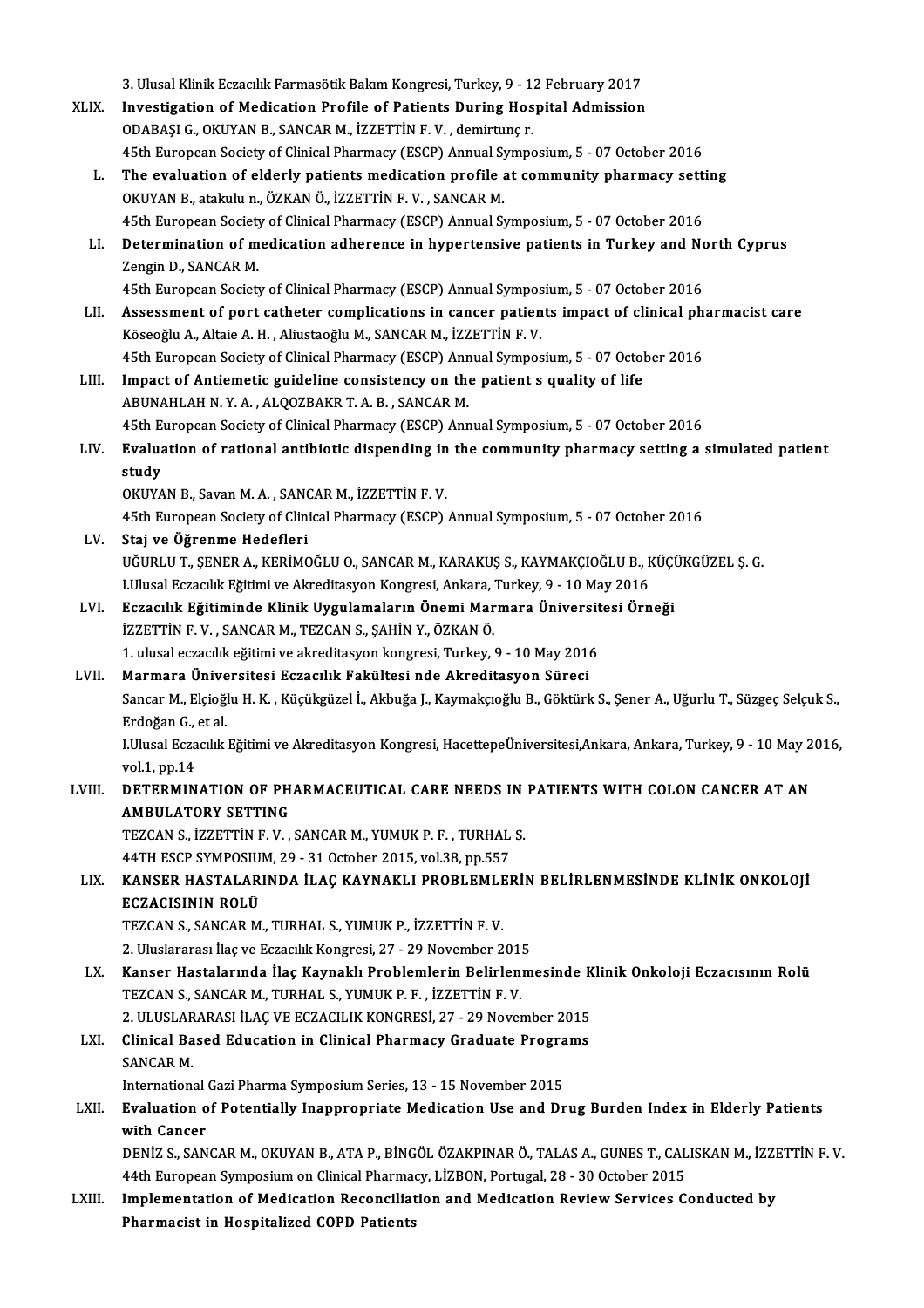DENİZ S., SANCAR M., OKUYAN B., ATA P., BİNGÖL ÖZAKPINAR Ö., TALAS A., GUNES T., CALISKAN M., İZZETTİN F. V.<br>44th European Sympasium en Clinisel Pharmagy, LİZPON, Pertugal 28, 29 Ostaber 2015 DENİZ S., SANCAR M., OKUYAN B., ATA P., BİNGÖL ÖZAKPINAR Ö., TALAS A., GUNES T., CAL<br>44th European Symposium on Clinical Pharmacy, LİZBON, Portugal, 28 - 30 October 2015<br>Dave Pave Internation in Botionts Heins Broton Bumn DENIZ S., SANCAR M., OKUYAN B., ATA P., BINGÖL ÖZAKPINAR Ö., TALAS A., GUNES T., CALISKAN M., IZZET<br>44th European Symposium on Clinical Pharmacy, LIZBON, Portugal, 28 - 30 October 2015<br>LXIV. Drug Drug Interaction in Patien

- 44th European Symposium on Clinical Pharmacy, LİZBON, Portugal, 28 30 October 2015<br>Drug Drug Interaction in Patients Using Proton Pump Inhibitors A Patient Drug<br>SANCAR M., kaşık a., BATUHAN S., BABİ B., İZZETTİN F. V. , Drug Drug Interaction in Patients Using Proton Pump Inhib<br>SANCAR M., kaşık a., BATUHAN S., BABİ B., İZZETTİN F. V. , OKUYAN<br>44th ESCP Symposium on Clinical Pharmacy, 28 - 30 October 2015<br>Assessment of Attitude and Knowledg 44th ESCP Symposium on Clinical Pharmacy, 28 - 30 October 2015
- LXV. Assessment of Attitude and Knowledge in Patients Utilized Disposable Insulin Pens at Community Assessment of Attitude and Knowledge in Patients Utilized Disposable Insulin Pens at Community<br>Pharmacy Setting<br>DENİZ S., SANCAR M., OKUYAN B., ATA P., BİNGÖL ÖZAKPINAR Ö., TALAS A., GUNES T., CALISKAN M., İZZETTİN F. V.<br>4 Pharmacy Setting<br>DENİZ S., SANCAR M., OKUYAN B., ATA P., BİNGÖL ÖZAKPINAR Ö., TALAS A., GUNES T., CAL<br>44th European Symposium on Clinical Pharmacy, LİZBON, Portugal, 28 - 30 October 2015<br>Pharmacoutical Care Impact on Certa DENIZ S., SANCAR M., OKUYAN B., ATA P., BINGÖL ÖZAKPINAR Ö., TALAS A., GUNES T., CALISKAN M<br>44th European Symposium on Clinical Pharmacy, LIZBON, Portugal, 28 - 30 October 2015<br>LXVI. Pharmaceutical Care Impact on Certain B
- 44th European Symposium on Clinical Pharmacy, LİZBON, Portugal, 28 30 October 2015<br>Pharmaceutical Care Impact on Certain Biochemical Levels in Diabetic Cancer P<br>SANCAR M., kaşık a., BATUHAN S., BABİ B., İZZETTİN F. V. , Pharmaceutical Care Impact on Certain Biochemical Levels<br>SANCAR M., kaşık a., BATUHAN S., BABİ B., İZZETTİN F. V. , OKUYAN<br>44th ESCP Symposium on Clinical Pharmacy, 28 - 30 October 2015<br>Determination of Pharmaceutical Care SANCAR M., kaşık a., BATUHAN S., BABİ B., İZZETTİN F. V. , OKUYAN B.<br>44th ESCP Symposium on Clinical Pharmacy, 28 - 30 October 2015<br>LXVII. Determination of Pharmaceutical Care Needs in Patients with Colon Cancar at An Ambu
- 44th ESCP Symposium on Clinical Pharmacy, 28 30 October 2015<br>Determination of Pharmaceutical Care Needs in Patients with<br>SANCAR M., kaşık a., BATUHAN S., BABİ B., İZZETTİN F. V. , OKUYAN B.<br>44th ESCP Symposium on Clinica Determination of Pharmaceutical Care Needs in Patients wi<br>SANCAR M., kaşık a., BATUHAN S., BABİ B., İZZETTİN F. V. , OKUYAN<br>44th ESCP Symposium on Clinical Pharmacy, 28 - 30 October 2015<br>Determination of Betential Days Day SANCAR M., kaşık a., BATUHAN S., BABİ B., İZZETTİN F. V. , OKUYAN B.<br>44th ESCP Symposium on Clinical Pharmacy, 28 - 30 October 2015<br>LXVIII. Determination of Potential Drug Drug Interactions by Using Various Drug Interactio
- 44th ESCP Symposium on Clinical Pharmacy,<br>Determination of Potential Drug Drug I<br>Programs at Hospital Pharmacy Setting<br>DENIZ S. SANGAR M. OVUYAN R. ATA R. Rin Determination of Potential Drug Drug Interactions by Using Various Drug Interaction Software<br>Programs at Hospital Pharmacy Setting<br>DENİZ S., SANCAR M., OKUYAN B., ATA P., BİNGÖL ÖZAKPINAR Ö., TALAS A., GUNES T., CALISKAN M Programs at Hospital Pharmacy Setting<br>DENİZ S., SANCAR M., OKUYAN B., ATA P., BİNGÖL ÖZAKPINAR Ö., TALAS A., GUNES T., CAL<br>44th European Symposium on Clinical Pharmacy, LİZBON, Portugal, 28 - 30 October 2015<br>Determination DENİZ S., SANCAR M., OKUYAN B., ATA P., BİNGÖL ÖZAKPINAR Ö., TALAS A., GUNES T., CALISKAN M., İZZ<br>44th European Symposium on Clinical Pharmacy, LİZBON, Portugal, 28 - 30 October 2015<br>LXIX. Determination of Potential Drug D
- 44th European Symposium on Cli<br>Determination of Potential Dr<br>Community Pharmacy Setting<br>DENİZ S. SANCAR M. QKUVAN R Determination of Potential Drug Drug Interactions by Using Various Software Programs at<br>Community Pharmacy Setting<br>DENİZ S., SANCAR M., OKUYAN B., ATA P., BİNGÖL ÖZAKPINAR Ö., TALAS A., GUNES T., CALISKAN M., İZZETTİN F. V Community Pharmacy Setting<br>DENİZ S., SANCAR M., OKUYAN B., ATA P., BİNGÖL ÖZAKPINAR Ö., TALAS A., GUNES T., CAL<br>44th European Symposium on Clinical Pharmacy, LİZBON, Portugal, 28 - 30 October 2015<br>Determination of Botontia
- DENİZ S., SANCAR M., OKUYAN B., ATA P., BİNGÖL ÖZAKPINAR Ö., TALAS A., GUNES T., CALISKAN M., İZZETTİN F.<br>44th European Symposium on Clinical Pharmacy, LİZBON, Portugal, 28 30 October 2015<br>LXX. Determination of Potential 44th European Symp<br>Determination of I<br>Clinical Pharmacy<br>SANCAP M. kaska Determination of Potentially Drug Drug Interaction in Oncolog<br>Clinical Pharmacy<br>SANCAR M., kaşık a., BATUHAN S., BABİ B., İZZETTİN F. V. , OKUYAN B.<br>44th ESCR Symnesium en Clinisel Pharmagy, 29, 20 Osteber 2015

Clinical Pharmacy<br>SANCAR M., kaşık a., BATUHAN S., BABİ B., İZZETTİN F. V. , OKUYAN<br>44th ESCP Symposium on Clinical Pharmacy, 28 - 30 October 2015<br>Clinical pharmacy, sarvises in semmunity pharmacy

SANCAR M., kaşık a., BATUHAN S., BABİ B., İZZETTİN F. V.,<br>44th ESCP Symposium on Clinical Pharmacy, 28 - 30 Octob<br>LXXI. Clinical pharmacy services in community pharmacy<br>SANGAR M 44th ESCP Symposium on Clinical Pharmacy, 28 - 30 October 2015<br>Clinical pharmacy services in community pharmacy<br>SANCAR M.

Clinical pharmacy services in community pharmacy<br>SANCAR M.<br>INTERNATIONAL MULTIDISCIPLINARY SYMPOSIUM ON DRUG RESEARCH & DEVELOPMENT, 15 - 17 October 2015<br>wound bealing astivity of Cotinus seggygnus in diabatis rats.

# SANCAR M.<br>INTERNATIONAL MULTIDISCIPLINARY SYMPOSIUM ON DRUG RESE<br>LXXII. wound healing activityof Cotinus coggygrus in diabetic rats<br>AVSOV H. SEN A. SANCAR M. AVAVIN D. BiTIS L. URAS E. VII TUD

INTERNATIONAL MULTIDISCIPLINARY SYMPOSIUM ON DRUG RESEARCH & DEVELOF<br>wound healing activityof Cotinus coggygrus in diabetic rats<br>AKSOY H., ŞEN A., SANCAR M., AKAKIN D., BİTİŞ L., URAS F., KÜLTÜR Ş., İZZETTİN F. V.<br>11th int

wound healing activity of Cotinus coggygrus in diabetic rats<br>AKSOY H., ŞEN A., SANCAR M., AKAKIN D., BİTİŞ L., URAS F., KÜLTÜR Ş., İZZETTİN F. V.<br>11th international symposium pharmaceutical sciences ankara 2015, Turkey, 9

# AKSOY H., ŞEN A., SANCAR M., AKAKIN D., BİTİŞ L., URAS F., KÜLTÜR<br>11th international symposium pharmaceutical sciences ankara 2015<br>LXXIII. Wound healing activity of Cotinus coggygria in diabetic rats<br>2000 H. Z., SEN A., SA

11th international symposium pharmaceutical sciences ankara 2015, Turkey, 9 - 12 June<br>Wound healing activity of Cotinus coggygria in diabetic rats<br>AKSOY H. Z. , ŞEN A., SANCAR M., AKAKIN D., BİTİŞ L., URAS F., KÜLTÜR Ş., İ 11th International Symposium on Pharmaceutical Sciences (ISOPS-11), Ankara, Turkey, 9 - 12 June 2015, pp.359-<br>360 AKS<br>11th<br>360<br>Hast 11th International Symposium on Pharm<br>360<br>LXXIV. Hasta Odaklı Eczacılık Uygulamaları<br>5ANCAP M

360<br>Hasta Odal<br>SANCAR M.<br>2. İstanbul I

2. İstanbul Eczacılık Kongresi, Turkey, 22 - 24 May 2015

# LXXV. Klinik Eczacılık Uzmanlığı 2. İstanbul I<br>Klinik Ecza<br>SANCAR M.<br>Varismalı Es

Klinik Eczacılık Uzmanlığı<br>SANCAR M.<br>Yarışmalı Eczacılık Mezuniyet Projeleri Sempozyumu, Turkey, 15 - 17 May 2015<br>Nefnolaiide Eszasının Bolü

# SANCAR M.<br>Yarışmalı Eczacılık Mezuniyet P<br>LXXVI. Nefrolojide Eczacının Rolü<br>SANCAR M

Yarışmalı E<mark>d</mark><br>Nefrolojid<br>SANCAR M.<br>Ulusel Hest Nefrolojide Eczacının Rolü<br>SANCAR M.<br>Ulusal Hastane ve Kamu Eczacıları Kongresi, Turkey, 02 April 2014 - 06 April 2015<br>Alular İlas Kullanımı ve Türkiye deki Dunum

#### SANCAR M.<br>Ulusal Hastane ve Kamu Eczacıları Kongresi, Turke<br>LXXVII. Akılcı İlaç Kullanımı ve Türkiye deki Durum<br>SANGAR M Ulusal Hasta<br>**Akılcı İlaç**<br>SANCAR M.<br>2. Siali Etfal 3. Sişlici İlaç Kullanımı ve Türkiye deki Durum<br>SANCAR M.<br>3. Şişli Etfal Çocuk Dostları Kongresi, Turkey, 2 - 04 April 2015

# SANCAR M.<br>3. Şişli Etfal Çocuk Dostları Kongre<br>LXXVIII. Yatan Hastalarda İlaç Uzlaşısı<br>SANCAR M 3. Şişli Etfal<br><mark>Yatan Has</mark><br>SANCAR M.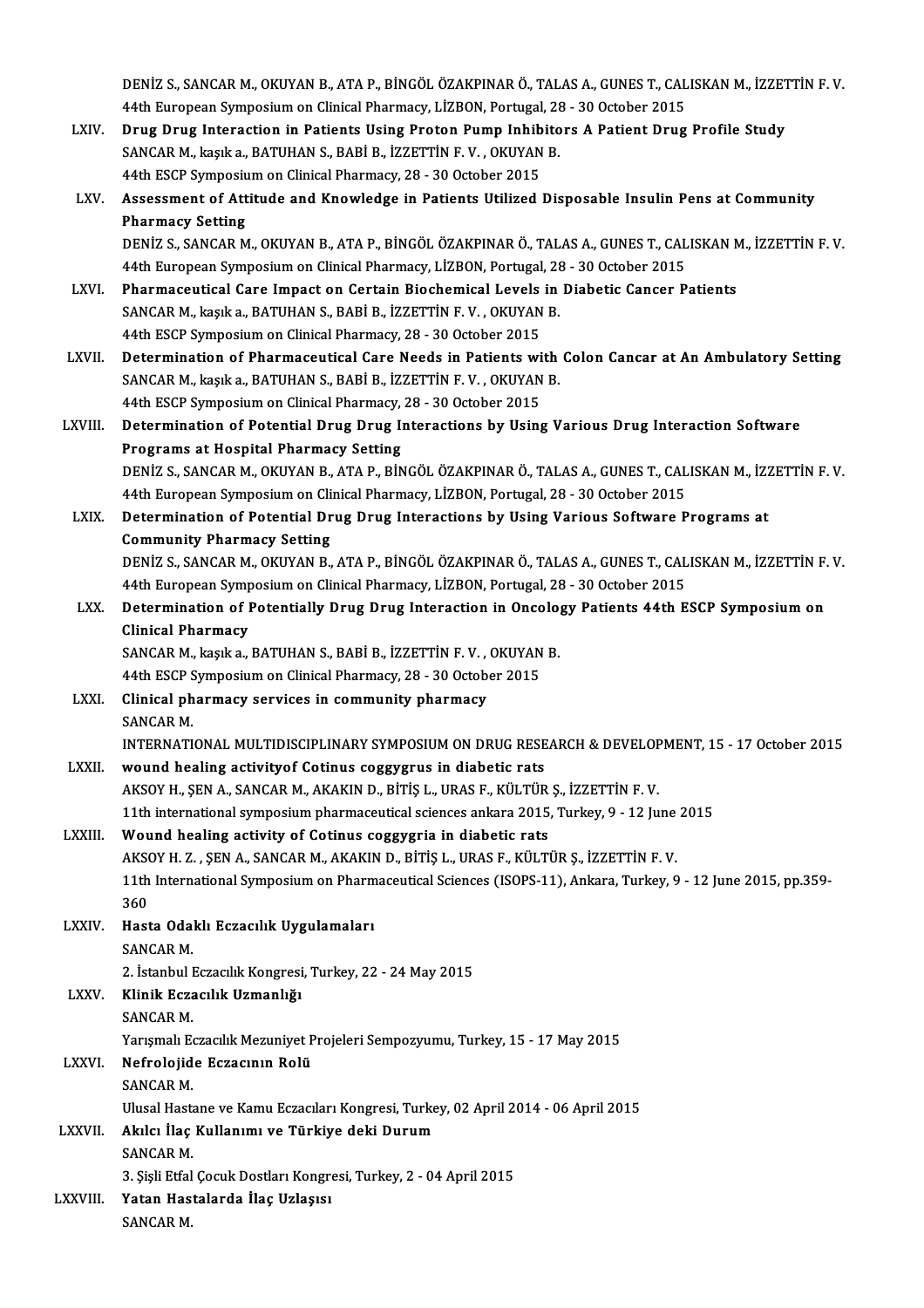TEB Kamu Eczacıları Kongresi, Turkey, 6 - 07 March 2015<br>The role of pharmagist in detesting angietanein son

|                 | TEB Kamu Eczacıları Kongresi, Turkey, 6 - 07 March 2015                                                                                                                                                 |
|-----------------|---------------------------------------------------------------------------------------------------------------------------------------------------------------------------------------------------------|
| <b>LXXIX</b>    | The role of pharmacist in detecting angiotensin converting enzyme inhibitors induced dry cough at                                                                                                       |
|                 | community pharmacy setting                                                                                                                                                                              |
|                 | DENİZ S., SANCAR M., OKUYAN B., ATA P., BİNGÖL ÖZAKPINAR Ö., TALAS A., GUNES T., CALISKAN M., İZZETTİN F. V.                                                                                            |
|                 | 43rd European Symposium on Clinical Pharmacy, KOPENHANG, Denmark, 22 - 24 October 2014, vol.37, pp.207                                                                                                  |
| <b>LXXX</b>     | Determination of drug related problem and drug burden index in elderly patients<br>DENIZ S., SANCAR M., OKUYAN B., ATA P., BINGÖL ÖZAKPINAR Ö., TALAS A., GUNES T., CALISKAN M., İZZETTİN F.V.          |
|                 | 43rd European Symposium on Clinical Pharmacy, KOPENHANG, Denmark, 22 - 24 October 2014, vol.37, pp.208-                                                                                                 |
|                 | 209                                                                                                                                                                                                     |
| <b>LXXXI</b>    | Assessment of patients knowledge and attitude towards methotrexate utilization                                                                                                                          |
|                 | DENIZ S., SANCAR M., OKUYAN B., ATA P., BINGÖL ÖZAKPINAR Ö., TALAS A., GUNES T., CALISKAN M., İZZETTİN F. V.                                                                                            |
|                 | 43rd European Symposium on Clinical Pharmacy, KOPENHANG, Denmark, 22 - 24 October 2014, vol.37, pp.256                                                                                                  |
| <b>LXXXII</b>   | Assessment of knowledge and attitude towards osteoporosis among women attending community                                                                                                               |
|                 | pharmacy settings                                                                                                                                                                                       |
|                 | DENIZ S., SANCAR M., OKUYAN B., ATA P., BINGÖL ÖZAKPINAR Ö., TALAS A., GUNES T., CALISKAN M., İZZETTİN F.V.                                                                                             |
| LXXXIII.        | 43rd European Symposium on Clinical Pharmacy, KOPENHANG, Denmark, 22 - 24 October 2014, vol.37, pp.213<br>Evaluation of drug burden index in elderly patients utilized disposable insulin pen           |
|                 | DENIZ S., SANCAR M., OKUYAN B., ATA P., BINGÖL ÖZAKPINAR Ö., TALAS A., GUNES T., CALISKAN M., IZZETTIN F. V.                                                                                            |
|                 | 43rd European Symposium on Clinical Pharmacy, KOPENHANG, Denmark, 22 - 24 October 2014, vol.37, pp.203-                                                                                                 |
|                 | 204                                                                                                                                                                                                     |
| LXXXIV.         | Implementation of medication reconciliation and medication review services conducted by                                                                                                                 |
|                 | pharmacist in hospitalized elderly patients                                                                                                                                                             |
|                 | SANCAR M., GİRGİN I., SELÇUK A., YANG S., İZZETTİN F. V., OKUYAN B.                                                                                                                                     |
|                 | Fourth International Meeting on Pharmacy and Pharmaceutical Sciences, 18 - 21 September 2014, vol.37                                                                                                    |
| <b>LXXXV</b>    | Evaluation of drug burden index in elderly patients utilized inhaler                                                                                                                                    |
|                 | DENIZ S., SANCAR M., OKUYAN B., ATA P., BINGÖL ÖZAKPINAR Ö., TALAS A., GUNES T., CALISKAN M., İZZETTİN F.V.                                                                                             |
| <b>LXXXVI</b> . | 43rd European Symposium on Clinical Pharmacy, KOPENHANG, Denmark, 22 - 24 October 2014, vol.37, pp.205<br>Evaluation of drug burden index and medication utilization in geriatric patients at community |
|                 | pharmacy                                                                                                                                                                                                |
|                 | DENIZ S., SANCAR M., OKUYAN B., ATA P., BINGÖL ÖZAKPINAR Ö., TALAS A., GUNES T., CALISKAN M., İZZETTİN F. V.                                                                                            |
|                 | 43rd European Symposium on Clinical Pharmacy, KOPENHANG, Denmark, 22 - 24 October 2014, vol.37, pp.206-                                                                                                 |
|                 | 207                                                                                                                                                                                                     |
| <b>LXXXVII</b>  | Protective Effects of Tempol and Silymarin Against Cisplatin Induced Hepatotoxicity In Rats                                                                                                             |
|                 | ALGOZBAKIR T., İZZETTİN F.V., BİNGÖL ÖZAKPINAR Ö., OKUYAN B., ŞEKERLER T., KOLBAŞI B., ERCAN F., URAS F.,                                                                                               |
|                 | <b>SANCAR M.</b>                                                                                                                                                                                        |
| LXXXVIII.       | Uluslararası İlaç ve Eczacılık Kongresi (İVEK), 28 - 30 November 2014<br>Bipolar Bozukluk Tanısı Almış Hastalarda Kardiyometabolik Risklerin ve İlaç Kaynaklı Problemlerin                              |
|                 | Saptanması                                                                                                                                                                                              |
|                 | YANG S., OKUYAN B., BİNGÖL ÖZAKPINAR Ö., NEBİOĞLU M., ÇALIŞKAN M., ÇIRAKLI Z., İZZETTİN F. V., MORİSKY D.                                                                                               |
|                 | E, SANCAR M                                                                                                                                                                                             |
|                 | Uluslararası İlaç ve Eczacılık Kongresi (İVEK), 28 - 30 November 2014                                                                                                                                   |
| <b>LXXXIX</b>   | Hasta Bazlı İlaç Uygulamaları                                                                                                                                                                           |
|                 | <b>SANCAR M.</b>                                                                                                                                                                                        |
|                 | V. Uluslararası Sağlıkta Performans ve Kalite Kongresi, 21 - 23 November 2014                                                                                                                           |
| XC.             | Bipolar bozukluk tanısı almış hastalarda Kardiyometabolik risklerin ve ilaç kaynaklı problemlerin                                                                                                       |
|                 | saptanması<br>ALQOZBAKR T., İZZETTİN F.V., BİNGÖL ÖZAKPINAR Ö., OKUYAN B., ŞEKERLER T., KOLBAŞI B., ERCAN F., URAS F.,                                                                                  |
|                 | <b>SANCAR M.</b>                                                                                                                                                                                        |
|                 | International Congress of Pharmaceuticals and Pharmacies, 28 - 30 October 2014                                                                                                                          |
| XCI.            | Eczanede Sıkça Rastlanan Semptomlara Yaklaşım                                                                                                                                                           |
|                 | SANCAR M.                                                                                                                                                                                               |
|                 |                                                                                                                                                                                                         |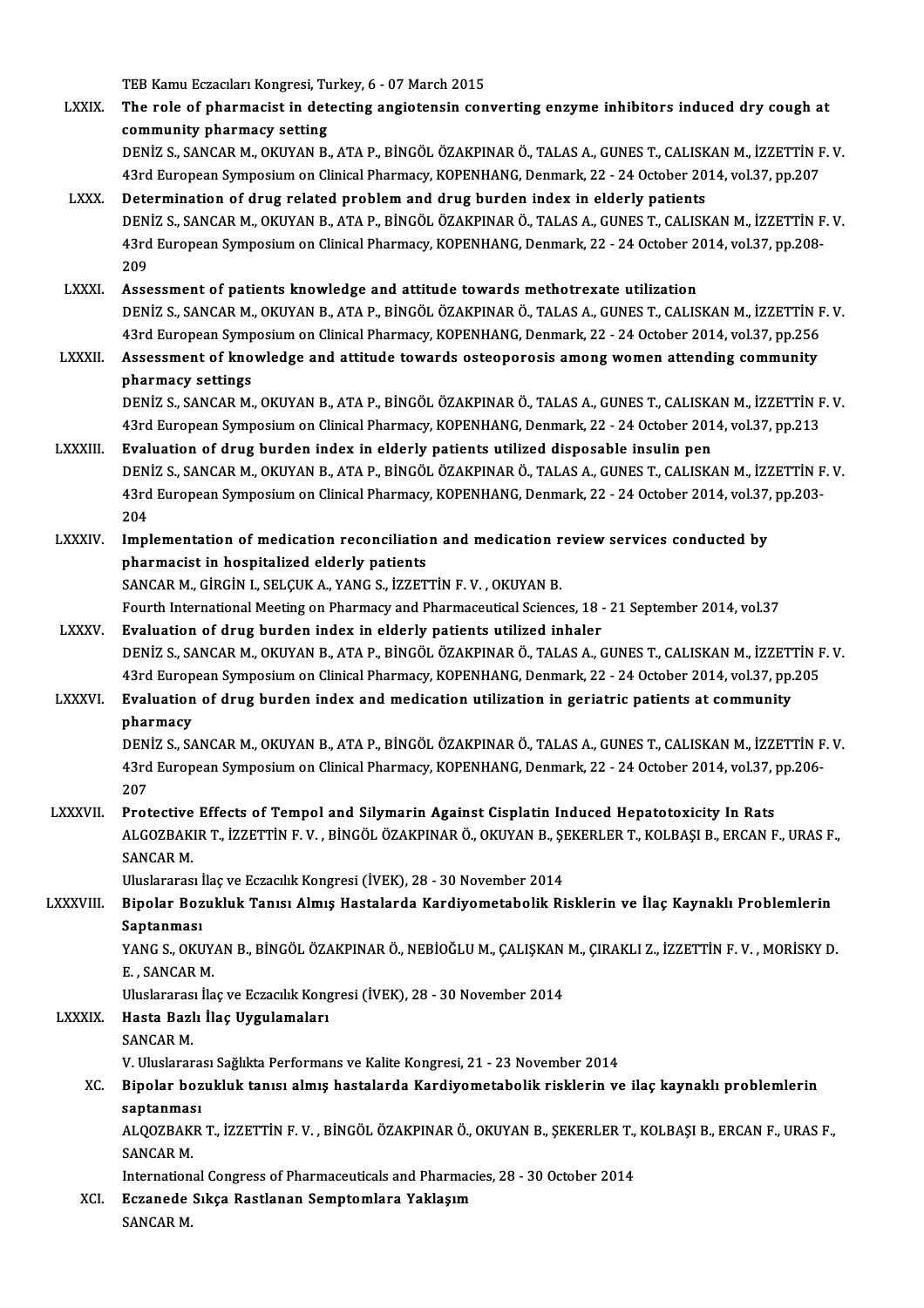12. Türkiye Eczacılık Kongresi, Turkey, 23 - 26 October 2014<br>The shallange of compatent pharmacists in individuali

12. Türkiye Eczacılık Kongresi, Turkey, 23 - 26 October 2014<br>XCII. The challenge of competent pharmacists in individualized pharmaceutical care plan<br>OVIVAN B. SANGAR M. İZZETTİN E V 12. Türkiye Eczacılık Kongresi, Turkey,<br>The challenge of competent pharm<br>OKUYAN B., SANCAR M., İZZETTİN F. V.<br>42rd ESCP Sumpesium on Clinisel Phar The challenge of competent pharmacists in individualized p<br>OKUYAN B., SANCAR M., İZZETTİN F. V.<br>43rd ESCP Symposium on Clinical Pharmacy, 22 - 24 October 2014<br>Protestive effects of forulis asid and sursumin essinst sianl OKUYAN B., SANCAR M., İZZETTİN F. V.<br>43rd ESCP Symposium on Clinical Pharmacy, 22 - 24 October 2014<br>XCIII. Protective effects of ferulic acid and curcumin against cisplatin induced nephrotoxicity in rats

43rd ESCP Symposium on Clinical Pharmacy, 22 - 24 October 2014<br>Protective effects of ferulic acid and curcumin against cisplatin induced nephrotoxicity in rats<br>BAMİ E., OKUYAN B., BİNGÖL ÖZAKPINAR Ö., ÖZDEMİR KUMRAL Z.N. , Protective effects of ferulic acid and<br>BAMİ E., OKUYAN B., BİNGÖL ÖZAKPINAR<br>ŞEKERLER T., İZZETTİN F. V. , SANCAR M.<br>Four International Meeting en Bharmagy BAMİ E., OKUYAN B., BİNGÖL ÖZAKPINAR Ö., ÖZDEMİR KUMRAL Z. N. , KÖROĞLU K., ERCAN F., ÇIRAKLI Z.,<br>ŞEKERLER T., İZZETTİN F. V. , SANCAR M.<br>Four International Meeting on Pharmacy and Pharmaceutical Sciences (IMPPS-4), 18 - 2

### \$EKERLER T., İZZETTİN F. V. , SANCAR M.<br>Four International Meeting on Pharmacy and Pharmaceutical Sciences (IMPPS-4), 18 - 21 September 2014<br>XCIV. Therapetic Drug Monitoring in Pediatric Patients Treated With Anti-tube Four International M<br>Therapetic Drug M<br>Preliminary Study<br>OVUYAN B. SANCAR Therapetic Drug Monitoring in Pediatric Patients Treated With Anti-tuberculosis Medications:<br>Preliminary Study<br>OKUYAN B., SANCAR M., DALGIC N., KARAKUŞ S., ÇAKIR E., MIDYAT L., ERENBERK U., İZZETTİN F. V. , ROLLAS S.,<br>KAYM

Preliminary Study<br>OKUYAN B., SANCAR M., DALGIC N., KARAKUŞ S., ÇAKIR E., MIDYAT L., ERENBERK U., İZZETTİN F. V. , ROLLAS S.,<br>KAYMAKCIOĞLU B. OKUYAN B., SANCAR M., DALGIC N., KARAKUŞ S., ÇAKIR E., MIDYAT L., ERENBERK U., İZZETTİN F. V. , ROLLAS S.,<br>KAYMAKÇIOĞLU B.<br>(IMPPS-4) FOURTH INTERNATIONAL MEETING ON PHARMACY PHARMACEUTICAL SCIENCES, İstanbul, Turkey, 18<br>-

KAYMAKÇIOĞLU B.<br>(IMPPS-4) FOURTH IN<br>- 21 September 2014<br>Protective effects e (IMPPS-4) FOURTH INTERNATIONAL MEETING ON PHARMACY PHARMACEUTICAL SCIENCES, İstanbul, Turk<br>21 September 2014<br>XCV. Protective effects of ferulic acide and curcumin against cisplatin induced nephrotoxicity in rats<br>SANGARM CI

-21 September 2014<br>Protective effects of ferulic acide and curcumin against cisplat<br>SANCAR M., GİRGİN I., SELÇUK A., YANG S., İZZETTİN F. V. , OKUYAN B. Protective effects of ferulic acide and curcumin against cisplatin induced nephrotoxicit<br>SANCAR M., GİRGİN I., SELÇUK A., YANG S., İZZETTİN F. V. , OKUYAN B.<br>Fourth International Meeting on Pharmacy and Pharmaceutical Scie

Fourth International Meeting on Pharmacy and Pharmaceutical Sciences, 18 - 21 September 2014

XCVI. Protective effects of ferulic acide and curcumin against testicular oxidative damage induced by cisplatin in rats<br>SANCAR M., GİRGİN I., SELÇUK A., YANG S., İZZETTİN F. V. , OKUYAN B.<br>Fourth International Meeting on Pharmacy and Pharmaceutical Sciences, 18 - 21 September 2014<br>Determinantion of modisation utilization a

SANCAR M., GİRGİN I., SELÇUK A., YANG S., İZZETTİN F. V., OKUYAN B.

### XCVII. Determinantion of medication utilization and illness perception among patients with II diabates mellitus Fourth In<br>Determu<br>mellitus<br>SANCAR I mellitus<br>SANCAR M., GİRGİN I., SELÇUK A., YANG S., İZZETTİN F. V. , OKUYAN B.<br>Fourth International Meeting on Pharmacy and Pharmaceutical Sciences, 18 - 21 September 2014<br>Determination of CYR2C19 nolumernbisms adverse drug

SANCAR M., GİRGİN I., SELÇUK A., YANG S., İZZETTİN F.V., OKUYAN B.

#### XCVIII. Determination of CYP2C19 polymorphisms adverse drug reaction and medication adherence in<br>patients utilized selective serotonin reuptake inhibitors Fourth International Meeting on Pharmacy and Pharmaceutical<br>Determination of CYP2C19 polymorphisms adverse drug<br>patients utilized selective serotonin reuptake inhibitors<br>DENIZ S. SANCAR M. OVIWAN R. ATA R. RINCÕI ÖZAVRINAR DENİZ S.,SANCARM.,OKUYANB.,ATAP.,BİNGÖLÖZAKPINARÖ.,TALASA.,GÜNEŞT.,ÇALIŞKANM., İZZETTİNF.V. patients utilized selective serotonin reuptake inhibitors<br>DENİZ S., SANCAR M., OKUYAN B., ATA P., BİNGÖL ÖZAKPINAR Ö., TALAS A., GÜNEŞ T., ÇALIŞKAN M., İZZETT<br>Four International Meeting on Pharmacy and Pharmaceutical Scien DENİZ S., SANCAR M., OKUYAN B., ATA P., BİNGÖL ÖZAKPINAR Ö., TALAS A., GÜNEŞ T., ÇALIŞKAN M., İZZETT<br>Four International Meeting on Pharmacy and Pharmaceutical Sciences (IMPPS-4), 18 - 21 September 2014<br>XCIX. Protective eff

# Four Internationa<br>Protective effect<br>cisplatin in rats<br>PAMI E OVIWAN Protective effects of ferulic acid and curcumin against testicular oxidative damage induced by<br>cisplatin in rats<br>BAMİ E., OKUYAN B., BİNGÖL ÖZAKPINAR Ö., ÖZDEMİR KUMRAL Z.N. , KÖROĞLU K., ERCAN F., ÇIRAKLI Z.,<br>SEKERLER T.

cisplatin in rats<br>BAMİ E., OKUYAN B., BİNGÖL ÖZAKPINAR<br>ŞEKERLER T., İZZETTİN F. V. , SANCAR M.<br>Four International Meeting en Bharmagy. BAMİ E., OKUYAN B., BİNGÖL ÖZAKPINAR Ö., ÖZDEMİR KUMRAL Z. N. , KÖROĞLU K., ERCAN F., ÇIRAKLI Z.,<br>ŞEKERLER T., İZZETTİN F. V. , SANCAR M.<br>Four International Meeting on Pharmacy and Pharmaceutical Sciences (IMPPS-4)., 18 -

### SEKERLER T., İZZETTİN F. V. , SANCAR M.<br>Four International Meeting on Pharmacy and Pharmaceutical Sciences (IMPPS-4)., 18 - 21 September 2014<br>C. Determinantion of medication utilization and illness perception among patient Four Inte<br>Determii<br>mellitus<br>ELCIOČIJ Determinantion of medication utilization and illness perception among paralitus<br>mellitus<br>ELÇİOĞLU H.K. , ÇAĞLAYAN B., DEMİREL A. Ç. , DEYNELİ O., SANCAR M., OKUYAN B.<br>Fourth International Meeting on Pharmagy and Pharmageut mellitus<br>ELÇİOĞLU H. K. , ÇAĞLAYAN B., DEMİREL A. Ç. , DEYNELİ O., SANCAR M., OKUYAN B.<br>Fourth International Meeting on Pharmacy and Pharmaceutical Sciences, 18 - 21 September 2014<br>Illness persention and diabetes self sare

## ELÇİOĞLU H. K., ÇAĞLAYAN B., DEMİREL A. Ç., DEYNELİ O., SANCAR M., OKUYAN B.<br>Fourth International Meeting on Pharmacy and Pharmaceutical Sciences, 18 - 21 September 2014<br>CI. Illness perception and diabetes self care activi Fourth International Meeting on 1<br>Illness perception and diabet<br>community pharmacy setting<br>DOČPUSEVER HOVIVAN ROAD community pharmacy setting<br>DOĞRUSEVER H., OKUYAN B., SANCAR M., ELÇİOĞLU H. K.<br>Fourth International Meeting on Pharmacy and Pharmaceutical Sciences, 18 - 21 September 2014<br>Thereneutis drug monitoring in nodiatris patients

DOĞRUSEVERH.,OKUYANB.,SANCARM.,ELÇİOĞLUH.K.

#### CII. Therapeutic drug monitoring in pediatric patients treated with anti tuberculosis medications<br>preliminary study Fourth International<br>Therapeutic drug<br>preliminary study<br>OVUYAN B. SANCAR Therapeutic drug monitoring in pediatric patients treated with anti tuberculosis medications<br>preliminary study<br>OKUYAN B., SANCAR M., DALGIÇ N., KARAKUŞ S., ÇAKIR E., MİDYAT L., ERENBERK U., İZZETTİN F. V. , ROLLAS S.,<br>KAYM

preliminary study<br>OKUYAN B., SANCA<br>KAYMAKÇIOĞLU B.<br>Equrb Internations OKUYAN B., SANCAR M., DALGIÇ N., KARAKUŞ S., ÇAKIR E., MİDYAT L., ERENBERK U., İZZETTİN F. \<br>KAYMAKÇIOĞLU B.<br>Fourth International Meeting on Pharmacy and Pharmaceutical Sciences, 18 - 21 September 2014<br>Cüneel Earmakatarani

#### KAYMAKÇIOĞLU B.<br>Fourth International Meeting on Pharmacy and Pharmaceutical Sciences<br>CIII. Güncel Farmakoterapi Yeni Diyabet İlaçlarının Klinik Kullanımı<br>SANGAR M. QKUYAN B Fourth International Me<br>Güncel Farmakoterap<br>SANCAR M., OKUYAN B.<br>2. Hlusel Klinik Farasılık 2. Ulusal Klinik Eczacılık Farmasötik Bakım Kongresi, Turkey, 28 November - 01 December 2013<br>2. Ulusal Klinik Eczacılık Farmasötik Bakım Kongresi, Turkey, 28 November - 01 December 2013

CIV. Kadınların Menopozla ilişkili Farmasötik Bakım İhtiyaçlarının Değerlendirilmesi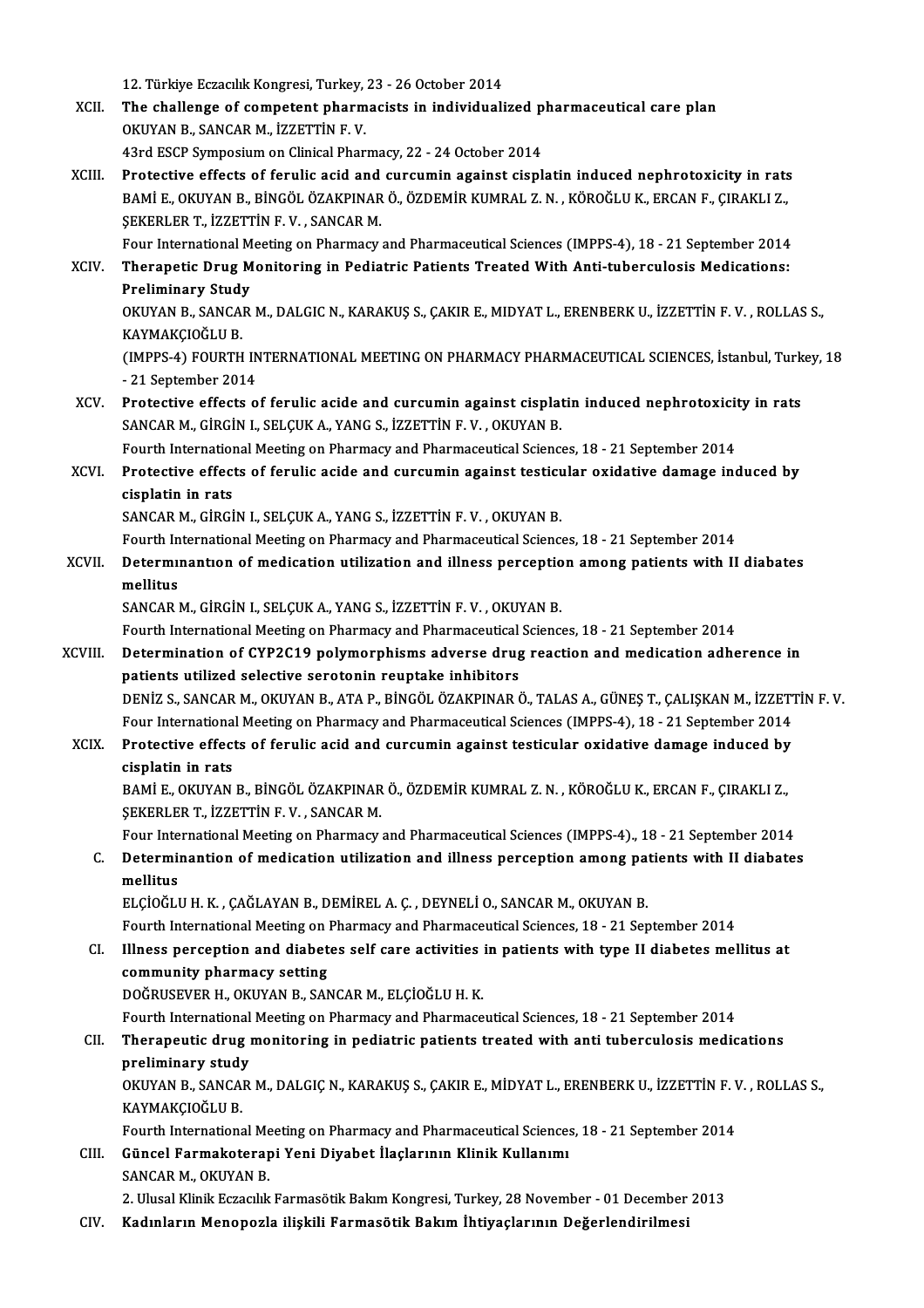ELMAS L., İZZETTİN F.V., OKUYAN B., SANCARM.

ELMAS L., İZZETTİN F. V. , OKUYAN B., SANCAR M.<br>2. Ulusal Klinik Eczacılık Farmasötik Bakım Kongresi, Turkey, 28 November - 01 December 2013<br>Clukegemin ve Kondrejtin Kullanan Binevlerin Tutum ve Bilgilerinin Değerlendirilm

- ELMAS L., İZZETTİN F. V. , OKUYAN B., SANCAR M.<br>2. Ulusal Klinik Eczacılık Farmasötik Bakım Kongresi, Turkey, 28 November 01 December 2013<br>CV. Glukozamin ve Kondroitin Kullanan Bireylerin Tutum ve Bilgilerinin Değerlendi 2. Ulusal Klinik Eczacılık Farmasötik Bakım Kongresi, Turkey, 28 Novem<br>Glukozamin ve Kondroitin Kullanan Bireylerin Tutum ve Bilgile<br>OKUYAN B., SOYUGÜZEL G., İZZETTİN F. V. , ALQOZBAKR T., SANCAR M.<br>2. Ulusal Klinik Farsal Glukozamin ve Kondroitin Kullanan Bireylerin Tutum ve Bilgilerinin Değerlendirilmes<br>OKUYAN B., SOYUGÜZEL G., İZZETTİN F. V. , ALQOZBAKR T., SANCAR M.<br>2. Ulusal Klinik Eczacılık Farmasötik Bakım Kongresi, Turkey, 28 Novembe OKUYAN B., SOYUGÜZEL G., İZZETTİN F. V. , ALQOZBAKR T., SANCAR M.<br>2. Ulusal Klinik Eczacılık Farmasötik Bakım Kongresi, Turkey, 28 November - 01 December 20<br>CVI. Majör Depresyon Hastalarında İlaç Profilinin ve Hasta Uyuncu
	-
- 2. Ulusal Klinik Eczacılık Farmasötik Bakım Kongresi, Turkey, 28 November 01 December 2013<br>Majör Depresyon Hastalarında İlaç Profilinin ve Hasta Uyuncunun Tespit Edilmesi<br>SANCAR M., DÜZGÜN E., OKUYAN B., DENİZ S., ÇALIŞK Majör Depresyon Hastalarında İlaç Profilinin ve Hasta Uyuncunun Tespit Edilmesi<br>SANCAR M., DÜZGÜN E., OKUYAN B., DENİZ S., ÇALIŞKAN M., COŞKUN K., İZZETTİN F. V.<br>2. Ulusal Klinik Eczacılık Farmasötik Bakım Kongresi, Turkey

CVII. Kadınların Menopoza Karşı Tutumlarının Belirlenmesi SANCARM.,YETİMA.,DURMAZ E.Ö. ,OKUYANB.,ALQOZBAKRT., İZZETTİNF.V. 2. Ulusal Klinik Eczacılık Farmasötik Bakım Kongresi, Turkey, 28 November - 01 December 2013

CVIII. Serbest Eczanede Diyabet Hastalarının Ayak Bakımı ile İlgili Tutumlarının Değerlendirilmesi SANCAR M., SUKUZU H., AKYILDIZ M., OKUYAN B., DENİZ S., İZZETTİN F. V. Serbest Eczanede Diyabet Hastalarının Ayak Bakımı ile İlgili Tutumlarının Değerlendi:<br>SANCAR M., SUKUZU H., AKYILDIZ M., OKUYAN B., DENİZ S., İZZETTİN F. V.<br>2. Ulusal Klinik Eczacılık Farmasötik Bakım Kongresi, Turkey, 28 SANCAR M., SUKUZU H., AKYILDIZ M., OKUYAN B., DENİZ S., İZZETTİN F. V.<br>2. Ulusal Klinik Eczacılık Farmasötik Bakım Kongresi, Turkey, 28 November - 01 December 2013<br>CIX. Assessment of Knowledge Attitude and Quality of Life

2. Ulusal Klinik Eczacılık Farmasötik Bakım Kongresi, Turkey, 28 Novembe<br>Assessment of Knowledge Attitude and Quality of Life in Patients<br>OKUYAN B., GÜNDÜZ B., DENİZ S., ŞAHİNER S., SANCAR M., İZZETTİN F. V.<br>42nd European Assessment of Knowledge Attitude and Quality of Life in Patients Utilized Topical Corticosteroid<br>OKUYAN B., GÜNDÜZ B., DENİZ S., ŞAHİNER S., SANCAR M., İZZETTİN F. V.<br>42nd European Symposium on Clinical Pharmacy: Implement OKUYAN B., GÜNDÜZ B., DENİZ S., ŞAHİNER S., SANCAR M., İZZETTİN F. V.<br>42nd European Symposium on Clinical Pharmacy: Implementation of Clinical Pharmacy Practice, 16 - 18 October<br>2013. vol.35 42nd European Symposium on Clinical Pharmacy: Implementation of Clinical Pharmacy Practice, 16 - 18 October<br>2013, vol.35<br>CX. The Determination of Knowledge and Attitude toward Contraception of Women Utilized Isotretinoin<br>n

2013, vol.35<br>The Determination<br>preliminary study<br>OVUVAN B. ÖZDEMÜ The Determination of Knowledge and Attitude toward Contraception<br>preliminary study<br>OKUYAN B., ÖZDEMİR A.H., DENİZ S., YILMAZ M., SANCAR M., İZZETTİN F. V.<br>42nd European Symposium an Clinical Pharmagy Implementation of Clin

preliminary study<br>OKUYAN B., ÖZDEMİR A. H. , DENİZ S., YILMAZ M., SANCAR M., İZZETTİN F. V.<br>42nd European Symposium on Clinical Pharmacy: Implementation of Clinical Pharmacy Practice, 16 - 18 October<br>2013, vol.35 OKUYAN B., ÖZDEMİR A.H., DENİZ S., YILMAZ M., SANCAR M., İZZETTİN F.V. 42nd European Symposium on Clinical Pharmacy: Implementation of Clinical Pharmacy Practice, 16 - 18 October<br>2013, vol.35<br>CXI. Attitude and Knowledge of Hospitalized Patients with Type 2 Diabetes Mellitus Towards Disposable

2013, vol.35<br>Attitude and Knowledge<br>Insulin Pens Utilization<br>OKUVAN P. SAČLAM P. FM Attitude and Knowledge of Hospitalized Patients with Type 2 Diabetes Mellitus Towards Disposable<br>Insulin Pens Utilization<br>OKUYAN B., SAĞLAM B., EMRE E., KARATAŞ KOÇBERBER E., HÜCUM H., DEMİRTUNÇ R., İZZETTİN F. V. , SANCAR

Insulin Pens Utilization<br>OKUYAN B., SAĞLAM B., EMRE E., KARATAŞ KOÇBERBER E., HÜCUM H., DEMİRTUNÇ R., İZZETTİN F. V. , SANCAR I<br>42nd European Symposium on Clinical Pharmacy: Implementation of Clinical Pharmacy Practice, 16 OKUYAN B., S<br>42nd Europe<br>2013, vol.35<br>The Determ 42nd European Symposium on Clinical Pharmacy: Implementation of Clinical Pharmacy Practice, 16 -<br>2013, vol.35<br>CXII. The Determination of Knowledge and Attitude of Women toward Oral Contraceptive Pills<br>OVIVAN B. VII MAZ M.

### 2013, vol.35<br>The Determination of Knowledge and Attitude of Women toward Org<br>OKUYAN B., YILMAZ M., DENİZ S., ÖZDEMİR A. H. , SANCAR M., İZZETTİN F. V.<br>42nd Europeen Symposium en Clinisel Bharmagy Implementation of Clinisel The Determination of Knowledge and Attitude of Women toward Oral Contraceptive Pills<br>OKUYAN B., YILMAZ M., DENİZ S., ÖZDEMİR A. H. , SANCAR M., İZZETTİN F. V.<br>42nd European Symposium on Clinical Pharmacy: Implementation of OKUYAN B., YILMAZ M., DENİZ S., ÖZDEMİR A. H. , SANCAR M., İZZETTİN F. V.<br>42nd European Symposium on Clinical Pharmacy: Implementation of Clinical Pharmacy Practice, 16 - 18 October<br>2013, vol.35 42nd European Symposium on Clinical Pharmacy: Implementation of Clinical Pharmacy Practice, 16 - 18<br>2013, vol.35<br>CXIII. The Effects Of Cotinus Coggygriascop Ethanol Extract On Cutaneous Wound Healing In Rats

- 2013, vol.35<br>The Effects Of Cotinus Coggygriascop Ethanol Extract On Cutaneous Wound Healing In Rats<br>AKSOY H. Z. , ŞEN A., SANCAR M., OKUYAN B., BİTİŞ L., URAS F., AKAKIN D., ÇEVİK Ö., KÜLTÜR Ş., İZZETTİN F. V.<br>The 17th In The Effects Of Cotinus Coggygriascop Ethanol Extract On Cuta<br>AKSOY H. Z. , ŞEN A., SANCAR M., OKUYAN B., BİTİŞ L., URAS F., AKAK<br>The 17th International Congress Phytopharm 2013, 8 - 10 July 2013<br>The effects of Cotinus cogg AKSOY H. Z., ŞEN A., SANCAR M., OKUYAN B., BİTİŞ L., URAS F., AKAKIN D., ÇEVİK Ö., KÜLTÜR Ş., İZZETT<br>The 17th International Congress Phytopharm 2013, 8 - 10 July 2013<br>CXIV. The effects of Cotinus coggygria Scop. ethanol ex
- The 17th International Congress Phytopharm 2013, 8 10 July 2013<br>The effects of Cotinus coggygria Scop. ethanol extract on cutaneous wound healing in rats<br>AKSOY H., ŞEN A., SANCAR M., OKUYAN B., BİTİŞ L., URAS F., AKAKIN The effects of Cotinus coggygri:<br>AKSOY H., ŞEN A., SANCAR M., OKUY<br>Phytopharm2013, 8 - 10 July 2013 AKSOY H., ŞEN A., SANCAR M., OKUYAN B., BİTİŞ L., URAS F., AKAKIN D., ÇEVİK Ö., KÜLTÜR Ş., İZZETTİN F. V.<br>Phytopharm2013, 8 - 10 July 2013<br>CXV. Assessment of medication knowledge among geriatric patients at a community pha
- Phytopharm2013, 8 10 July 2013<br>Assessment of medication knowledge among geriatric patients at a community pharmacy setting<br>OKUYAN B., Duzgun U., Arslan H. I. , Sap S., Girgin I., Elmas L., Izzettin F. V. , SANCAR M. Symposium of the American-College-of-Clinical-Pharmacy, ELECTR NETWORK, 21 - 22 May 2013, vol.33 OKUYAN B., Duzgun U., Arslan H. I. , Sap S., Girgin I., Elmas L., Izzettin F. V. , SANCAR M.<br>Symposium of the American-College-of-Clinical-Pharmacy, ELECTR NETWORK, 21 - 22 May 2013, vol.33<br>CXVI. The assessment of self-med
- Symposium of the American-College-of-Clinical-Pharmacy, ELECTR N<br>The assessment of self-medication utilization in pain manage<br>OKUYAN B., Atalay M. V. , Sahin C., Sahin D., Izzettin F. V. , SANCAR M.<br>Symposium of the Americ The assessment of self-medication utilization in pain management at a community pharmacy<br>OKUYAN B., Atalay M. V. , Sahin C., Sahin D., Izzettin F. V. , SANCAR M.<br>Symposium of the American-College-of-Clinical-Pharmacy, ELEC OKUYAN B., Atalay M. V., Sahin C., Sahin D., Izzettin F. V., SANCAR M.<br>Symposium of the American-College-of-Clinical-Pharmacy, ELECTR NE<br>CXVII. Attitude and use of herbal remedies among pregnant women<br>CONVALLT, SANCAR M. S
- Symposium of the American-College-of-Clinical-Pharmacy, ELECTR NETWORK<br>Attitude and use of herbal remedies among pregnant women<br>KONYALI T., SANCAR M., SARICA P., TEZCAN S., YEŞİLYURT M., İZZETTİN F. V.<br>41st ESCR Symposium Attitude and use of herbal remedies among pregnant women<br>KONYALI T., SANCAR M., SARICA P., TEZCAN S., YEŞİLYURT M., İZZETTİN F. V.<br>41st ESCP Symposium on Clinical Pharmacy, 29 - 31 October 2012 KONYALI T., SANCAR M., SARICA P., TEZCAN S., YEŞİLYURT M., İZZETTİN F. V.<br>41st ESCP Symposium on Clinical Pharmacy, 29 - 31 October 2012<br>CXVIII. The Adverse Drug Reaction Reporting Center A Community Pharmacy<br>OVIIVAN B. SA
- 41st ESCP Symposium on Clinical Pharmacy, 29 31 October 2012<br>The Adverse Drug Reaction Reporting Center A Community Pharn<br>OKUYAN B., ŞAHİN D., SANCAR M., ŞAHİN C., ATALAY M. V. , İZZETTİN F. V.<br>41st European Symposium on 0KUYAN B., ŞAHİN D., SANCAR M., ŞAHİN C., ATALAY M. V. , İZZETTİN F. V.<br>41st European Symposium on Clinical Pharmacy: Personalised and Safe Therapy, 29 - 31 October 2012, vol.35
- CXIX. The Implementation of Pharmacist Driven Medication Reconciliation Program at the Admission to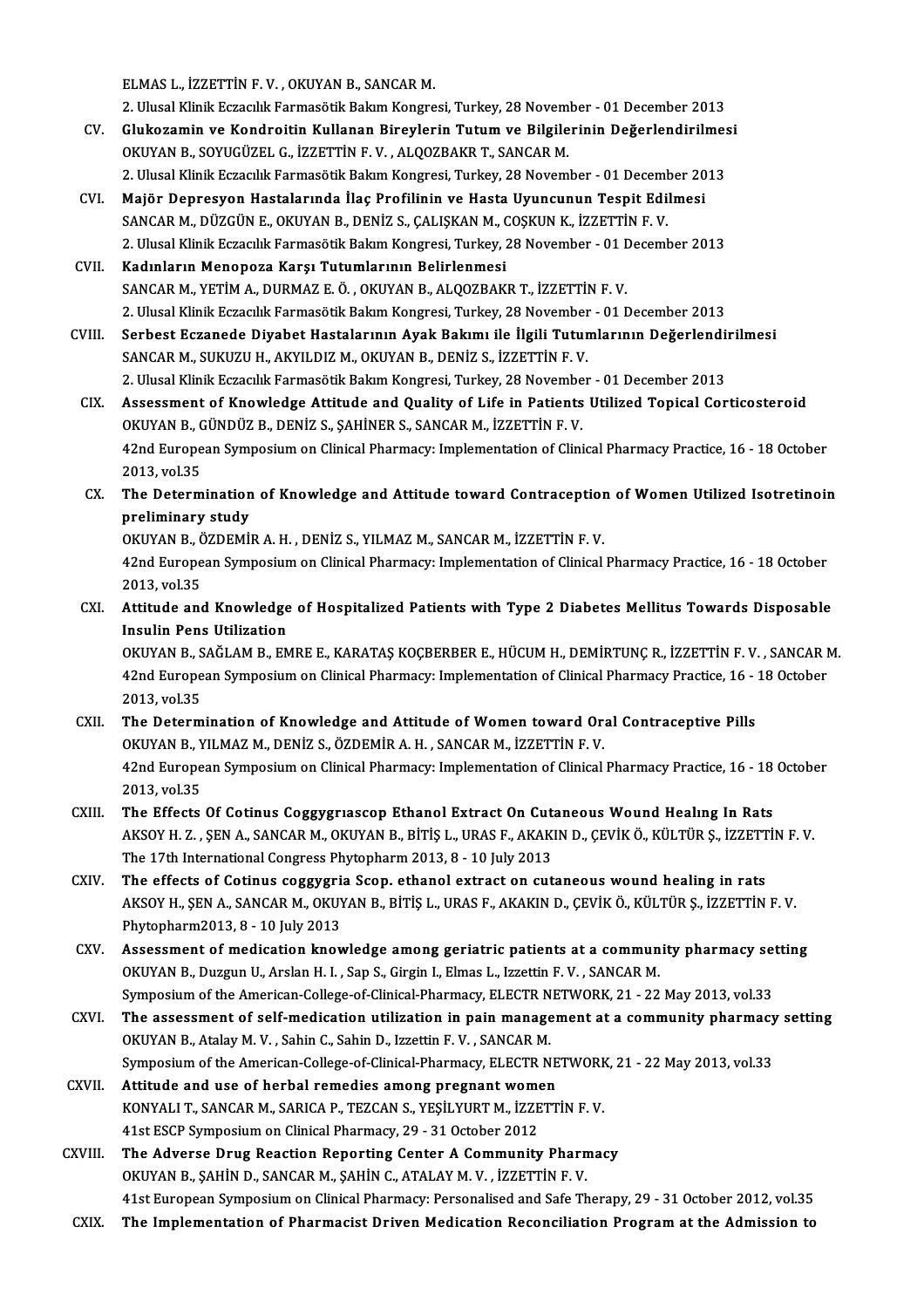|               | Hospital                                                                                                  |
|---------------|-----------------------------------------------------------------------------------------------------------|
|               | SANCAR M., ER E., TURAN B., OZKER P., İZZETTİN F.V., OKUYAN B.                                            |
|               | 41st European Symposium on Clinical Pharmacy: Personalised and Safe Therapy, 29 - 31 October 2012, vol.35 |
| CXX.          | The Self Care Activities of Diabetic Patients at Community Pharmacy Setting Introduction to               |
|               | <b>Pharmaceutical Care</b>                                                                                |
|               | OKUYAN B., ÖCAL Y., SANCAR M., DENİZ S., DAYAN A., DEMİRTUNÇ R., YILMAZ Z., İZZETTİN F.V.                 |
|               | 41st European Symposium on Clinical Pharmacy: Personalised and Safe Therapy, 29 - 31 October 2012, vol.35 |
| <b>CXXI</b>   | Evaluation of medication utilization skill in geriatric patents a community pharmacy setting              |
|               | OKUYAN B., ASLAN İ. H., SAP S., SANCAR M., DÜZGÜN Ü. Z., GİRGİN İ., ELMAS L., İZZETTİN F. V.              |
|               | 41st European Symposium on Clinical Pharmacy: Personalised and Safe Therapy, 29 - 31 October 2012, vol.35 |
| <b>CXXII</b>  | The Evaluation of Pharmacy Students Perception Toward Patient Oriented Pharmacy Services                  |
|               | SANCAR M., BEŞKARDEŞLER N., OKUYAN B., İZZETTİN F. V.                                                     |
|               | 41st European Symposium on Clinical Pharmacy: Personalised and Safe Therapy, 29 - 31 October 2012, vol.35 |
| <b>CXXIII</b> | The assessment of drug profile and measurement of medication adherence in patients with                   |
|               | hypertension                                                                                              |
|               | OKUYAN B., SANCAR M., TUNCKOL G., POLAT E., İZZETTİN F.V.                                                 |
|               | 10th International Symposium on Pharmaceutical Sciences, 26 - 29 June 2012                                |
| CXXIV.        | Turkish community pharmacists and pharmacy technicians attitude towards diarrhea cases a                  |
|               | simulated patient study                                                                                   |
|               | SANCAR M., TEZCAN E., OKUYAN B., İZZETTİN F.V.                                                            |
|               | 10th International Symposium on Pharmaceutical Sciences, 26 - 29 June 2012                                |
| CXXV.         | Osteoporosis risk screening program at community pharmacy                                                 |
|               | OKUYAN B., SANCAR M., DEMIREL N. S., YORUKOGLU E., KORKMAZ HAVSA T., SOYDEGER CARLI B., COMERTER H.,      |
|               | İZZETTİN F.V., ALOGLU TARANCI N. M.                                                                       |
|               | 10th International Symposium on Pharmaceutical Sciences, 26 - 29 June 2012                                |
| <b>CXXVI</b>  | Doktorların Eczacıların Başlıca Görevleri Hakkındaki Görüşleri ve Mesleki İşbirliğine Bakışlarının        |
|               | Değerlendirilmesi                                                                                         |
|               | GÜNEŞ L., SANCAR M., OKUYAN B., İZZETTİN F. V.                                                            |
|               | 1st International Pharmacy Graduation Projects Symposium, Turkey, 15 - 16 June 2012                       |
| <b>CXXVII</b> | Sıçanlarda Çeşitli Kemoterapi Rejimlerinin Hepatotoksisitesi Üzerine Atorvastatin ve Ginkgo Biloba        |
|               | nın Etkileri                                                                                              |
|               | OKUYAN B., İZZETTİN F.V., BİNGÖL ÖZAKPINAR Ö., TURAN P., ÖZDEMİR KUMRAL Z.N., SANCAR M., ÇIRAKLI Z.,      |
|               | MARTIN P. C., ERCAN F.                                                                                    |
|               | XXIII. Ulusal Biyokimya Kongresi, Turkey, 29 November - 02 December 2011, vol.36                          |
| CXXVIII.      | Assessment of pharmacy technicians attitudes and responsibilities toward patient oriented                 |
|               | pharmacy practices at community pharmacy                                                                  |
|               | SANCAR M., OKUYAN B., TAMYÜKSEL E., İZZETTİN F.V.                                                         |
|               | 40th ESCP Symposium on Clinical Pharmacy: Connecting Care & Outcomes, 19 - 21 October 2011, vol.34        |
| <b>CXXIX</b>  | Levofloksasinin İnsan Nötrofil Fonksiyonlari Üzerine Etkisinin İn Vitro Değerlendirilmesi                 |
|               | CÖMERTER H., KADİR T., OKUYAN B., SANCAR M., İZZETTİN F. V.                                               |
|               | 26. ANKEM Antibiyotik ve Kemoterapi Kongresi, Turkey, 18 - 22 May 2011                                    |
| CXXX.         | Serbest Eczanede Diyabet Hastalarının İlaç Profillerinin ve Farmasötik Bakım İhtiyaçlarının               |
|               | Saptanması                                                                                                |
|               | ÖZKAN F., İLHAN A. E., ESER Ç., OKUYAN B., SANCAR M.                                                      |
|               | 2. MEFKO Kongresi, Turkey, 6 - 08 May 2011                                                                |
| <b>CXXXI</b>  | Determination of knowledge and pharmaceutical care issues in senile osteoporotic women                    |
|               | YORUKOGLU E., ŞAHİN Z., SANCAR M., OKUYAN B., İZZETTİN F. V.                                              |
|               | 39th European Symposium on Clinical Pharmacy: Clinical Pharmacy at the Front Line of Innovations, 21 - 23 |
|               | October 2010, vol.33                                                                                      |
| CXXXII.       | How much do the faculty courses contribute to daily pharmacy practice                                     |
|               | RABUŞ Ş., SANCAR M., İZZETTİN F.V.                                                                        |
|               |                                                                                                           |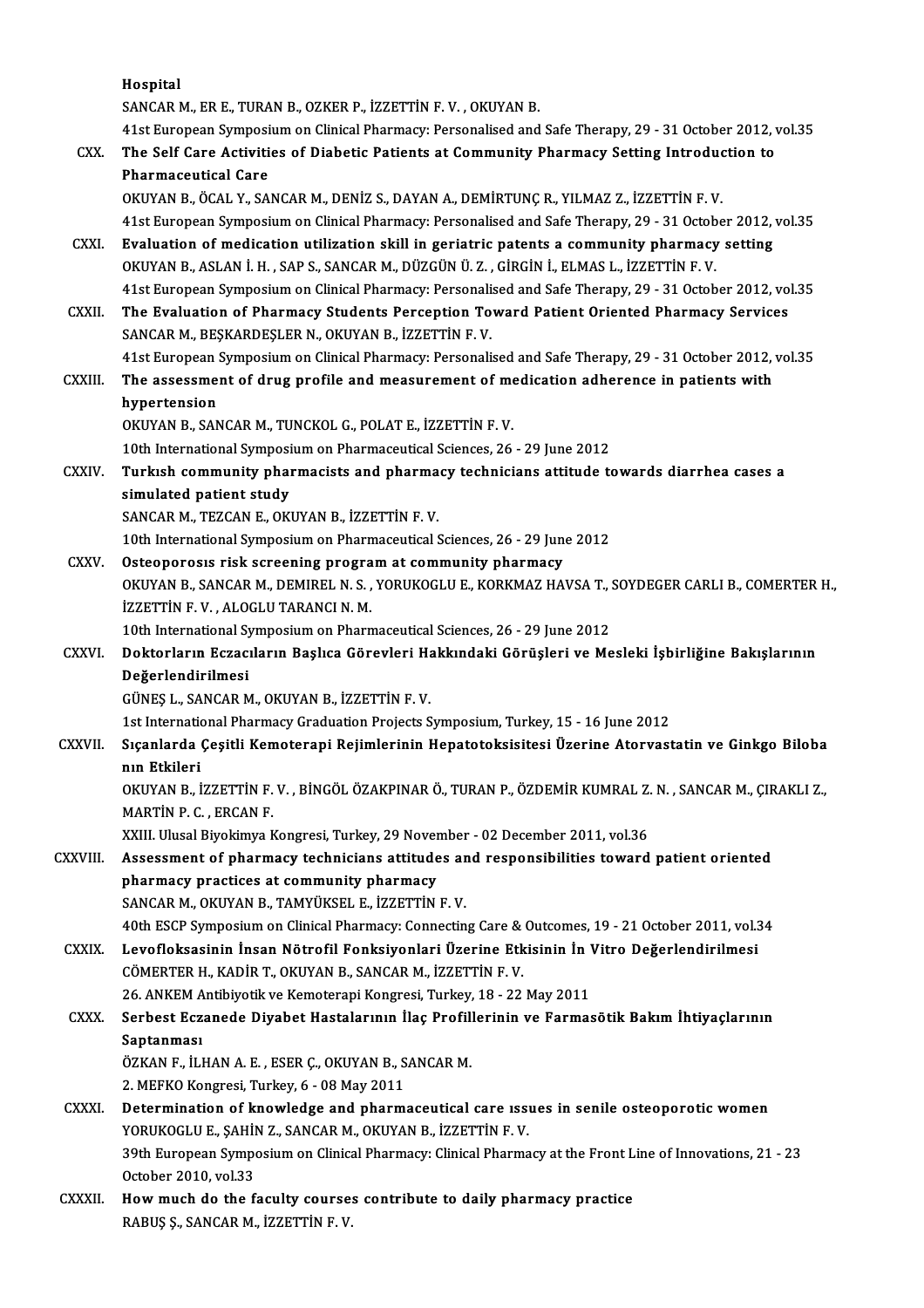Proceedings: 39th European Symposium on Clinical Pharmacy Lyon, France, 21-23 October 2010., Lyon, France,<br>21 - 22 October 2010. Proceedings: 39th Eur<br>21 - 23 October 2010<br>Effect of addition of

Proceedings: 39th European Symposium on Clinical Pharmacy Lyon, France, 21-23 October 2010., Lyon<br>21 - 23 October 2010<br>CXXXIII. Effect of addition of montelukast to the asthma maintenance treatment on the clinical and<br>hymo 21 - 23 October 2010<br>Effect of addition of n<br>humanistic outcomes<br>VU DIPIM E, BABUS S, V Effect of addition of montelukast to the asthma maintenanc<br>humanistic outcomes<br>YILDIRIM E., RABUŞ Ş., Yildiz P., SANCAR M., ANIL B., İZZETTİN F. V.<br>Preseedings: 20th European Symnesium en Clinical Pharmagy Lyon humanistic outcomes<br>YILDIRIM E., RABUŞ Ş., Yildiz P., SANCAR M., ANIL B., İZZETTİN F. V.<br>Proceedings: 39th European Symposium on Clinical Pharmacy Lyon, France, 21-23 October 2010., Lyon, France,<br>21 - 23 October 2010. YILDIRIM E., RABUŞ Ş.<br>Proceedings: 39th Eur<br>21 - 23 October 2010<br>Identification natan Proceedings: 39th European Symposium on Clinical Pharmacy Lyon, France, 21-23 October 2010., Lyon 21 - 23 October 2010<br>CXXXIV. Identification potential drug drug interaction in elderly patients receiving polypharmacy<br>necer 21 - 23 Octobe<br>Identification<br>prescription<br>SANCAP M. DC Identification potential drug drug interaction in el<br>prescription<br>SANCAR M., DOGANYILDIZ P., OKUYAN B., İZZETTİN F. V.<br>20th European Symposium on Clinical Pharmagy Clinical prescription<br>SANCAR M., DOGANYILDIZ P., OKUYAN B., İZZETTİN F. V.<br>39th European Symposium on Clinical Pharmacy: Clinical Pharmacy at the Front Line of Innovations, 21 - 23<br>October 2010. vol.33 SANCAR M., DOGANYILDIZ P., OKUYAN B., İZZETTİN F. V. CXXXV. Outcomes of diabetes risk testing performed at community pharmacy setting October 2010, vol.33<br>Outcomes of diabetes risk testing performed at community pharmacy setting<br>RABUŞ Ş., TURE Z., SANCAR M., OKUYAN B., SOYDEGER CARLI B., YILMAZ Z., İZZETTİN F. V.<br>20th European Symposium on Clinical Pharm Outcomes of diabetes risk testing performed at community pharmacy setting<br>RABUŞ Ş., TURE Z., SANCAR M., OKUYAN B., SOYDEGER CARLI B., YILMAZ Z., İZZETTİN F. V.<br>39th European Symposium on Clinical Pharmacy: Clinical Pharmac RABUŞ Ş., TURE Z., SA<br>39th European Sympo<br>October 2010, vol.33<br>Determination of Is 39th European Symposium on Clinical Pharmacy: Clinical Pharmacy at the Front Line of Innovations,<br>October 2010, vol.33<br>CXXXVI. Determination of knowledge and attitude of self care among patients with hypertension<br>OVIWAN P. October 2010, vol.33<br>Determination of knowledge and attitude of self care among patients with hypertension Determination of knowledge and attitude of self care among patients with hypertension<br>OKUYAN B., GÜLEŞ M., SANCAR M., RABUŞ Ş., SOYDEĞER CARLI B., İZZETTİN F. V.<br>39th European Symposium on Clinical Pharmacy: Clinical Pharm OKUYAN B., GÜLEŞ M., SANCAR M., RABUŞ Ş., SOYDEĞER CARLI B., İZZETTİN F. V.<br>39th European Symposium on Clinical Pharmacy: Clinical Pharmacy at the Front Line of Innovations, 21 - 23<br>October 2010, vol.33<br>Characteristics of 39th European Symposium on Clinical Pharmacy: Clinical Pharmacy at the Front Line of Innovations, 21 - 23<br>October 2010, vol.33<br>CXXXVII. Characteristics of the drug disease information service demanded from the community ph RABUŞ Ş., PAKALPAKCİL O., OKUYAN B., SANCAR M., SOYDEGER CARLI B., İZZETTİN F. V. Characteristics of the drug disease information service demanded from the community pharmac<br>RABUŞ Ş., PAKALPAKCİL O., OKUYAN B., SANCAR M., SOYDEGER CARLI B., İZZETTİN F. V.<br>39th European Symposium on Clinical Pharmacy: Cl RABUŞ Ş., PAKALPAK<br>39th European Sympo<br>October 2010, vol.33<br>Cardiauascular diss 39th European Symposium on Clinical Pharmacy: Clinical Pharmacy at the Front Line of Innovations, 21 -<br>October 2010, vol.33<br>CXXXVIII. Cardiovascular disease risk assessment among patients with hyperlipidemia at a community October 2010, vol.33<br>Cardiovascular di<br>pharmacy setting<br>SANGAB M AKYU D Cardiovascular disease risk assessment among patients with hyperlipidemia at a complement of the setting setting<br>SANCAR M., AKYILDIZ E., OKUYAN B., RABUŞ Ş., SOYDEĞER CARLI B., YILMAZ Z., İZZETTİN F. V.<br>20th European Sympa pharmacy setting<br>SANCAR M., AKYILDIZ E., OKUYAN B., RABUŞ Ş., SOYDEĞER CARLI B., YILMAZ Z., İZZETTİN F. V.<br>39th European Symposium on Clinical Pharmacy: Clinical Pharmacy at the Front Line of Innovations, 21 - 23<br>October 2 SANCAR M., AKYILDIZ E., OKUYAN B., RABUS S., SOYDEĞER CARLI B., YILMAZ Z., İZZETTİN F. V. 39th European Symposium on Clinical Pharmacy: Clinical Pharmacy at the Front Line of Innovations, 21<br>October 2010, vol.33<br>CXXXIX. Anjiyotensin dönüştürücü enzim inhibitörleri hakkında eczacının bilmesi gerekenler klinik<br>In October 2010, vol.33<br>Anjiyotensin dönüştürücü e<br>kullanımları ve farklılıkları<br><sup>VII MA7 7, SANCAR M. O</sub>VIIVA</sup> kullanımları ve farklılıkları<br>YILMAZ Z., SANCAR M., OKUYAN B., İZZETTİN F. V. kullanımları ve farklılıkları<br>YILMAZ Z., SANCAR M., OKUYAN B., İZZETTİN F. V.<br>10. Türkiye Eczacılık Kongresi, Turkey, 30 September - 03 October 2010<br>Diele Üniversitesi Tın Eakültesi Hastanesi nde tedevi gören divel YILMAZ Z., SANCAR M., OKUYAN B., İZZETTİN F. V.<br>10. Türkiye Eczacılık Kongresi, Turkey, 30 September - 03 October 2010<br>CXL. Dicle Üniversitesi Tıp Fakültesi Hastanesi nde tedavi gören diyabet hastalarının farmasötik ba 10. Türkiye Eczacılık Kongresi,<br>Dicle Üniversitesi Tıp Fakü<br>ihtiyaçlarının belirlenmesi<br>CİCEK M. SANGAR M. BARUS Dicle Üniversitesi Tıp Fakültesi Hastanesi nde tedavi gören diy;<br>ihtiyaçlarının belirlenmesi<br>ÇİÇEKM., SANCARM., RABUŞ Ş., OKUYAN B., GÖKALP D., İZZETTİN F. V.<br>10 Türliye Estasılık Kanstasi Turkey, 20 Santambar, 02 Ostabar ihtiyaçlarının belirlenmesi<br>10. Çiçek M., SANCAR M., RABUŞ Ş., OKUYAN B., GÖKALP D., İZZETTİN F. V.<br>10. Türkiye Eczacılık Kongresi, Turkey, 30 September - 03 October 2010 CICEK M., SANCAR M., RABUŞ Ş., OKUYAN B., GÖKALP D., İZZETTİN F. V.<br>10. Türkiye Eczacılık Kongresi, Turkey, 30 September - 03 October 2010<br>CXLI. Assessment of the 5th grade pharmacy students opinions on the first time held 10. Türkiye Eczacılık Kongresi,<br>Assessment of the 5th grad<br>course of the second cycle<br>SOVDEČER CARLLE OKUVAN Assessment of the 5th grade pharmacy students opinions on the<br>course of the second cycle<br>SOYDEĞER CARLI B., OKUYAN B., RABUŞ Ş., SANCAR M., İZZETTİN F. V.<br>Third International Meeting on Pharmagy & Pharmageutical Sciences ( course of the second cycle<br>SOYDEĞER CARLI B., OKUYAN B., RABUŞ Ş., SANCAR M., İZZETTİN F. V.<br>Third International Meeting on Pharmacy & Pharmaceutical Sciences (IMPPS-3), 9 - 12 June 2010<br>Evaluation of distary sunnlament so SOYDEĞER CARLI B., OKUYAN B., RABUŞ Ş., SANCAR M., İZZETTİN F. V.<br>Third International Meeting on Pharmacy & Pharmaceutical Sciences (IMPPS-3), 9 - 12 Jun<br>CXLII. Evaluation of dietary supplement consumption at community pha Third International Meeting on Pharmacy & Pharmaceutical Sciences (IMPPS-3)<br>Evaluation of dietary supplement consumption at community pharmac<br>OKUYAN B., KAYA E., SANCAR M., RABUŞ Ş., SOYDEĞER CARLI B., İZZETTİN F. V.<br>Third Evaluation of dietary supplement consumption at community pharmacy setting<br>OKUYAN B., KAYA E., SANCAR M., RABUŞ Ş., SOYDEĞER CARLI B., İZZETTİN F. V.<br>Third International Meeting on Pharmacy & Pharmaceutical Sciences (IMPPS OKUYAN B., KAYA E., SANCAR M., RABUŞ Ş., SOYDEĞER CARLI B., İZZETTİN F. V.<br>Third International Meeting on Pharmacy & Pharmaceutical Sciences (IMPPS-3)<br>CXLIII. Workshop on pharmaceutical care in diabetes<br>İZZETTİN F. V., SAN Third International Meeting on Pharmacy & Pharn<br>Workshop on pharmaceutical care in diabet<br>İZZETTİN F.V., SANCAR M., RABUŞ Ş., OKUYAN B.<br>Third International Meeting en Pharmacy & Pharn Third International Meeting on Pharmacy & Pharmaceutical Sciences (IMPPS-3), 9 - 12 June 2010 iZZETTİN F. V. , SANCAR M., RABUŞ Ş., OKUYAN B.<br>Third International Meeting on Pharmacy & Pharmaceutical Sciences (IMPPS-3), 9 - 12 June 2010<br>CXLIV. Monitoring of theophylline levels in patients with acute exacerbation of Third International Me<br>Monitoring of theol<br>pulmonary disease<br>SOVDEČER CABLLB i Monitoring of theophylline levels in patients with acute exacerbat<br>pulmonary disease<br>SOYDEĞER CARLI B., İZZETTİN F. V. , OKUYAN B., SANCAR M., KARAGÖZ T.<br>Third International Meeting on Pharmagy & Pharmagytical Sciences (IM pulmonary disease<br>SOYDEĞER CARLI B., İZZETTİN F. V. , OKUYAN B., SANCAR M., KARAGÖZ T.<br>Third International Meeting on Pharmacy & Pharmaceutical Sciences (IMPPS-3), 9 - 12 June 2010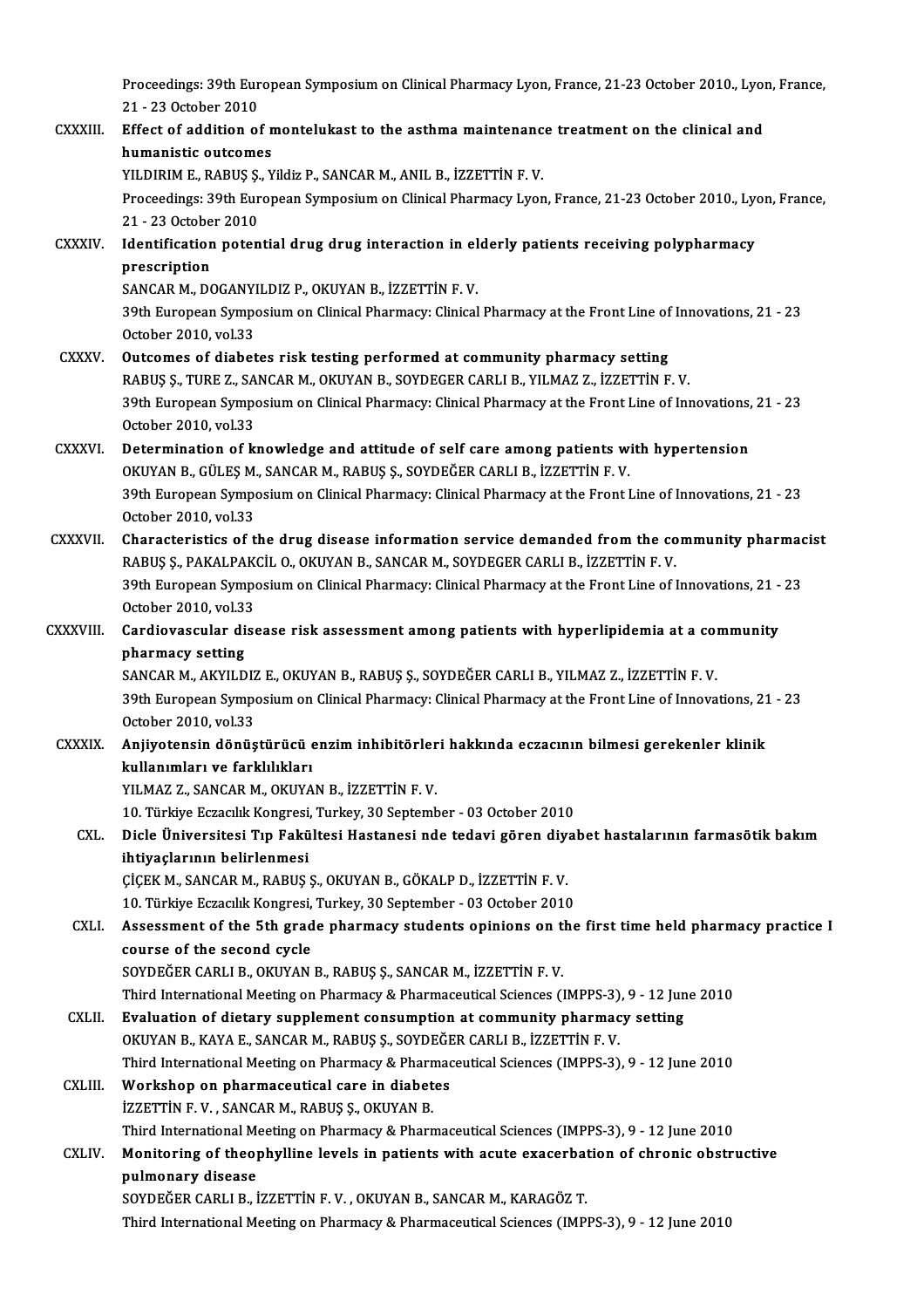| CXLV.          | The biochemical assessment of the effects of Nigella sativa oil on cutaneous wound healing in rats                                                           |
|----------------|--------------------------------------------------------------------------------------------------------------------------------------------------------------|
|                | AKSOY H., RABUŞ Ş., SANCAR M., OKUYAN B., URAS F., İZZETTİN F. V.                                                                                            |
|                | Third International Meeting on Pharmacy & Pharmaceutical Sciences (IMPPS-3), 9 - 12 June 2010                                                                |
| CXLVI.         | The biochemical assessment of the effectsof Nigella sativa oil on cutaneous wound healing in rats                                                            |
|                | AKSOY H. Z., RABUŞ Ş., SANCAR M., OKUYAN B., URAS F., İZZETTİN F. V.                                                                                         |
|                | Third International Meeting on Pharmacy and Pharmaceutical Sciences Istanbul Turkey 2010, 09 June 2010                                                       |
| <b>CXLVII.</b> | Turkish certified pharmacy technicians counseling practices and attitudes regarding emergency                                                                |
|                | contraceptive pills                                                                                                                                          |
|                | RABUŞ Ş., SANCAR M., OKUYAN B., İZZETTİN F. V.                                                                                                               |
|                | Third International Meeting on Pharmacy & Pharmaceutical Sciences (IMPPS-3), 9 - 12 June 2010                                                                |
| CXLVIII.       | Medication Use Evaluation During Acute Exacerbation and Stable Periods in Patients with Chronic                                                              |
|                | <b>Obstructive Pulmonary Disease</b>                                                                                                                         |
|                | SOYDEĞER B., SANCAR M., OKUYAN B., CARLI Ö., KARAGÖZ T., İZZETTİN F. V.                                                                                      |
| <b>CXLIX</b>   | ESCP-GSASA 38th Symposium on Clinical Pharmacy, 3 - 06 November 2009, vol.32<br>A Patient Drug Profile Study in Acute Myocardial Infarction                  |
|                | ERZEN T., SANCAR M., OKUYAN B., İZZETTİN F.V.                                                                                                                |
|                | ESCP-GSASA 38th Symposium on Clinical Pharmacy, 3 - 06 November 2009, vol.32                                                                                 |
| CL.            | Clinical Pharmacy Workshop and Patient Centred Teaching                                                                                                      |
|                | İZZETTİN F.V., DEMİRKAN S.K., SANCAR M., RABUŞ Ş.                                                                                                            |
|                | 9th International Symposium on Pharmaceutical Sciences, Ankara, Turkey, 23 - 26 June 2009                                                                    |
| CLI.           | Assessment of a Clinical Pharmacy Continuing Education Program in Turkey                                                                                     |
|                | SANCAR M., OKUYAN B., RABUŞ Ş., SOYDEĞER B., İZZETTİN F. V.                                                                                                  |
|                | 9th International Symposium on Pharmaceutical Sciences, 23 - 26 June 2009                                                                                    |
| CLII.          | Protective effects of Nigella sativa oil on antituberculous drug combination induced hepatotoxicity                                                          |
|                | in rats                                                                                                                                                      |
|                | ŞENER N., İZZETTİN F.V., BİNGÖL ÖZAKPINAR Ö., RABUŞ M. B., OKUYAN B., SANCAR M., YÖRÜKOĞLU E., URAS F.                                                       |
|                | ACCP/ESCP International Congress on Clinical Pharmacy, 24 - 28 April 2009, vol.29                                                                            |
| CLIII.         | Effects of topical verapamil administration on acute tympanic membrane perforation in guinea pigs<br>EKEN M., İZZETTİN F. V. , EKEN M., SANCAR M., OKUYAN B. |
|                | ACCP/ESCP International Congress on Clinical Pharmacy, 24 - 28 April 2009, vol.29                                                                            |
| CLIV.          | An evaluation of systemic and topical treatments of otitis media a hospital study in Turkey                                                                  |
|                | EKEN M., OKUYAN B., SANCAR M., EKEN M., İZZETTİN F. V.                                                                                                       |
|                | 36th European Symposium on Clinical Pharmacy: Implementing Clinical Pharmacy in Community and Hospital                                                       |
|                | Settings: Sharing the Experience, 25 - 27 October 2007, vol.30, pp.649-740                                                                                   |
| CLV.           | Yaşam Kalitesinin Değerlendirilmesinde Klinik Eczacının Rolü                                                                                                 |
|                | EMİNZADE S., SANCAR M., OKUYAN B., İZZETTİN F.V.                                                                                                             |
|                | İstanbul Eczacılık Kongresi, Turkey, 8 - 10 December 2006                                                                                                    |
| CLVI.          | Antibiyotik Kullanımında Klinik Eczacının Rolleri ve Antibiyotiklerin İmmün Sistem Üzerine Etkileri                                                          |
|                | OKUYAN B., SANCAR M., İZZETTİN F.V.                                                                                                                          |
|                | 8. Türkiye Eczacılık Kongresi, Turkey, 26 - 29 October 2006                                                                                                  |
| CLVII.         | Comparison of the effect of Glycyrrhiza glabra with different antiulcer drugs on aspirin induced<br>ulcer in rats                                            |
|                | HANTASH T., SANCAR M., OKUYAN B., ÇIRAKLI Z., ÇEVİKBAŞ U., URAS F., İZZETTİN F. V.                                                                           |
|                | 8th International Symposium on Pharmaceutical Sciences, 13 - 16 June 2006                                                                                    |
| CLVIII.        | Mid-term results of secondary prevention in coronary artery disease: drug utilization profiles.                                                              |
|                | RABUŞ Ş., İZZETTİN F.V., SANCAR M., Karakaya O., Kargin R., Yakut C.                                                                                         |
|                | Proceedings: 6th ESCP Spring Conference - Chronic Disease Management: the Role of the Pharmacist, Vilniaus,                                                  |
|                | Lithuania, 25 - 27 May 2006                                                                                                                                  |
| CLIX.          | Community pharmacists opinion on pharmaceutical care practice in Turkey                                                                                      |
|                | SANCAR M., OKUYAN B., RABUŞ Ş., İZZETTİN F.V.                                                                                                                |
|                | 7th ESCP Spring Conference: Tackling Inequalities in the Delivery of Pharmaceutical Care, 16 - 19 May 2007, vol.31,                                          |
|                |                                                                                                                                                              |